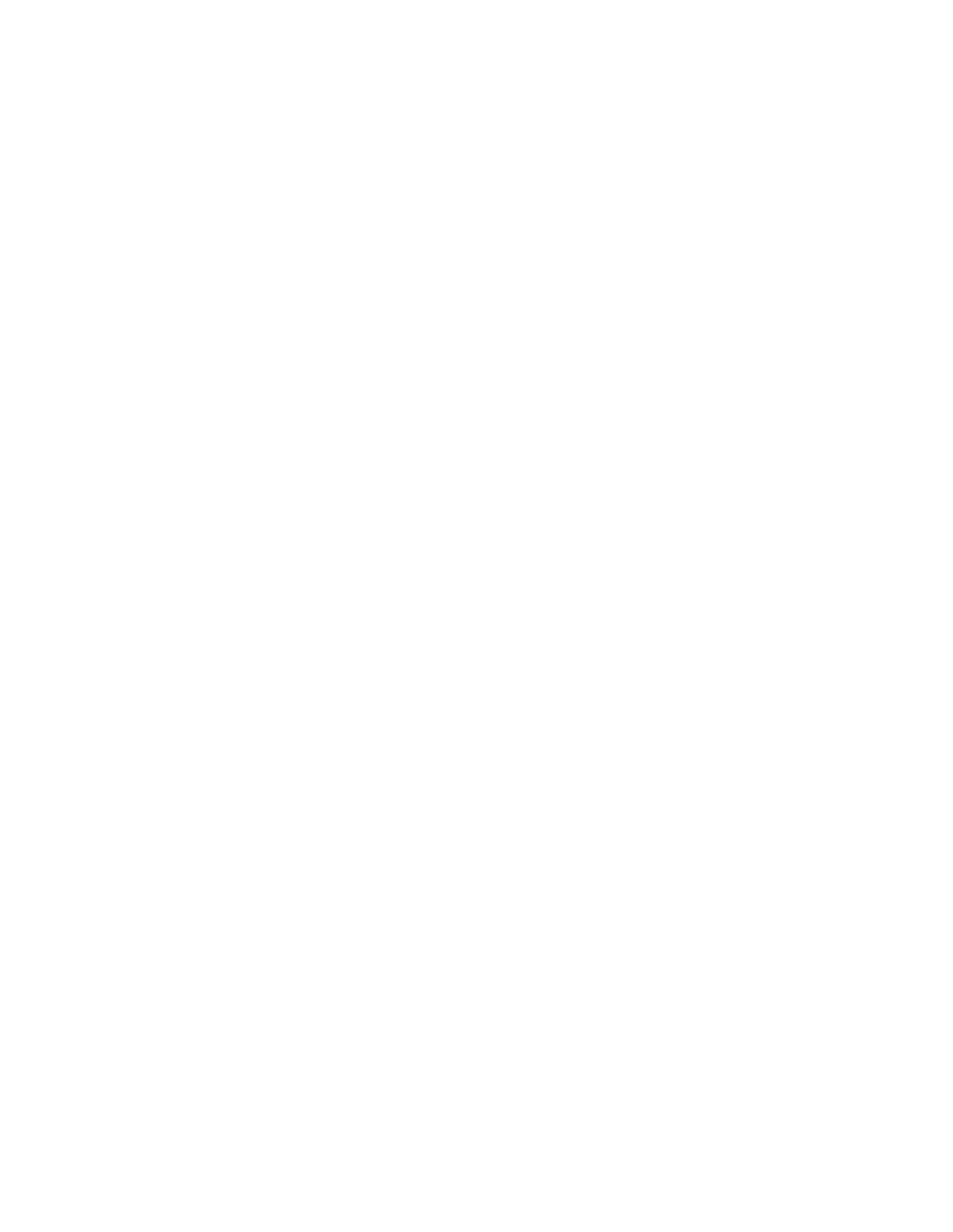|  | <b>USER'S RECORD</b> |  |
|--|----------------------|--|
|--|----------------------|--|

Model  $712 -$  Serial No.  $\sqrt{2}$ 

Date Purchased

Warranty Card Mailed?  $\Box$ 

## **PROGRAMMING AND OPERATION INSTRUCTION MANUAL** MODEL 712



December, 2005



1305 Fair Avenue · Santa Cruz, CA 95060 TEL: (831) 458-0552 • FAX: (831) 458-0554 *Visit our Website:* [www.inovon.com](http://www.inovon.com)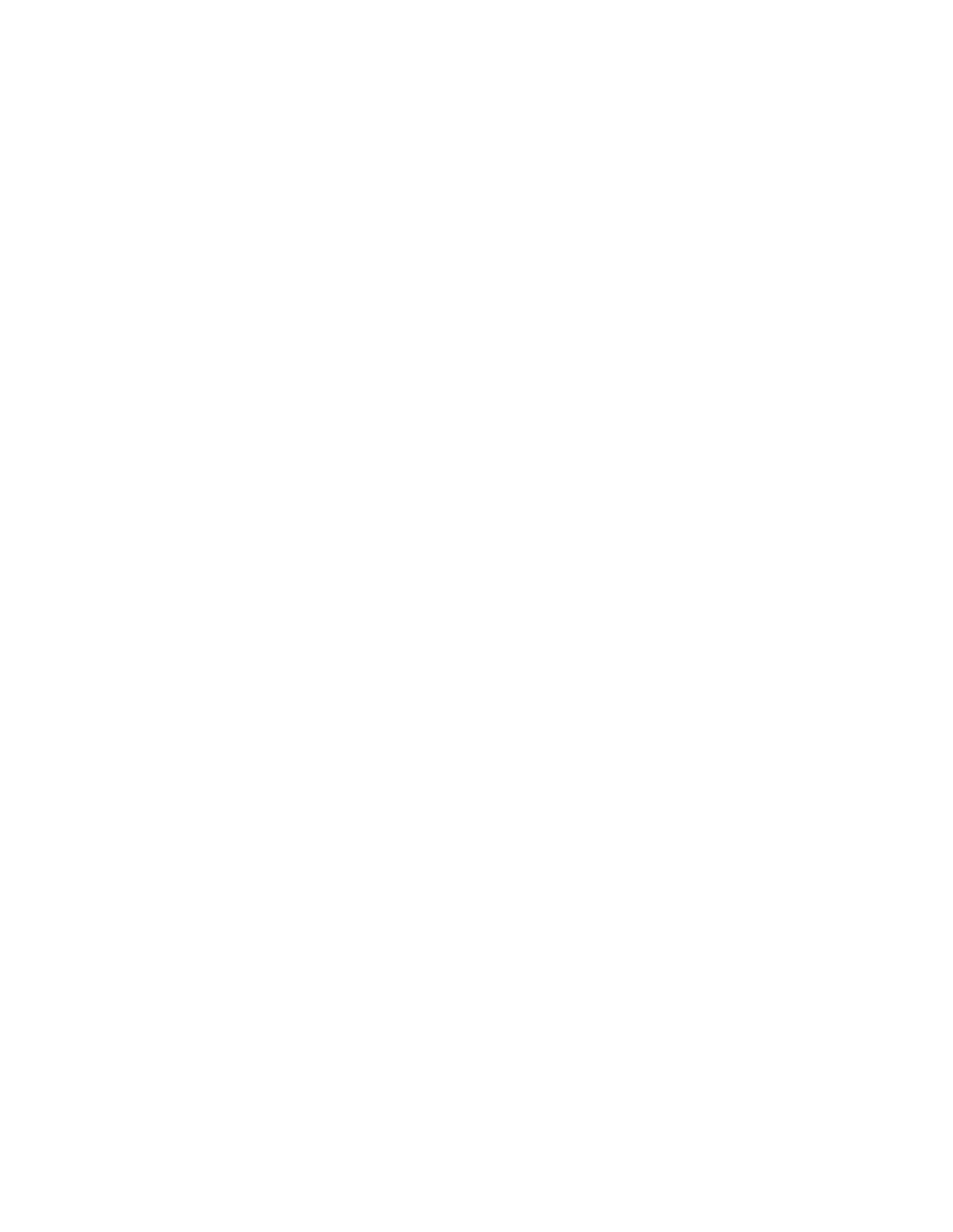## TABLE OF CONTENTS

| Section I - INTRODUCTION                                                                 |    |
|------------------------------------------------------------------------------------------|----|
| The "Radio Data System" . RDS vs. RBDS . General . Features                              |    |
|                                                                                          |    |
|                                                                                          |    |
| Section II - THE RADIO DATA SYSTEM                                                       |    |
|                                                                                          |    |
|                                                                                          |    |
| AF . DI . FFG . M/S . PI . PS . PTY . RT . TA . TP                                       |    |
| Section III - ENCODER INSTALLATION                                                       |    |
|                                                                                          |    |
| Rack Requirement • Heat Dissipation                                                      |    |
| Fuseholder • Mains Voltage Selector • Power Cord                                         |    |
| Location • Ground Loops                                                                  |    |
| Sidechain Mode . Loop-Through Mode                                                       |    |
| Sidechain Mode (preferred) • Loop-Through Mode<br><b>Manually Activating the TA Flag</b> |    |
| <b>Computer or Terminal Requirements • Modem Link</b>                                    |    |
| Section IV - PROGRAMMING AND OPERATION                                                   |    |
|                                                                                          |    |
| Setting Subcarrier Amplitude · Subcarrier Phase                                          |    |
|                                                                                          | 18 |
| Simplified Windows® Data-Entry Software<br><b>Advanced Programming 'Tutorial'</b>        |    |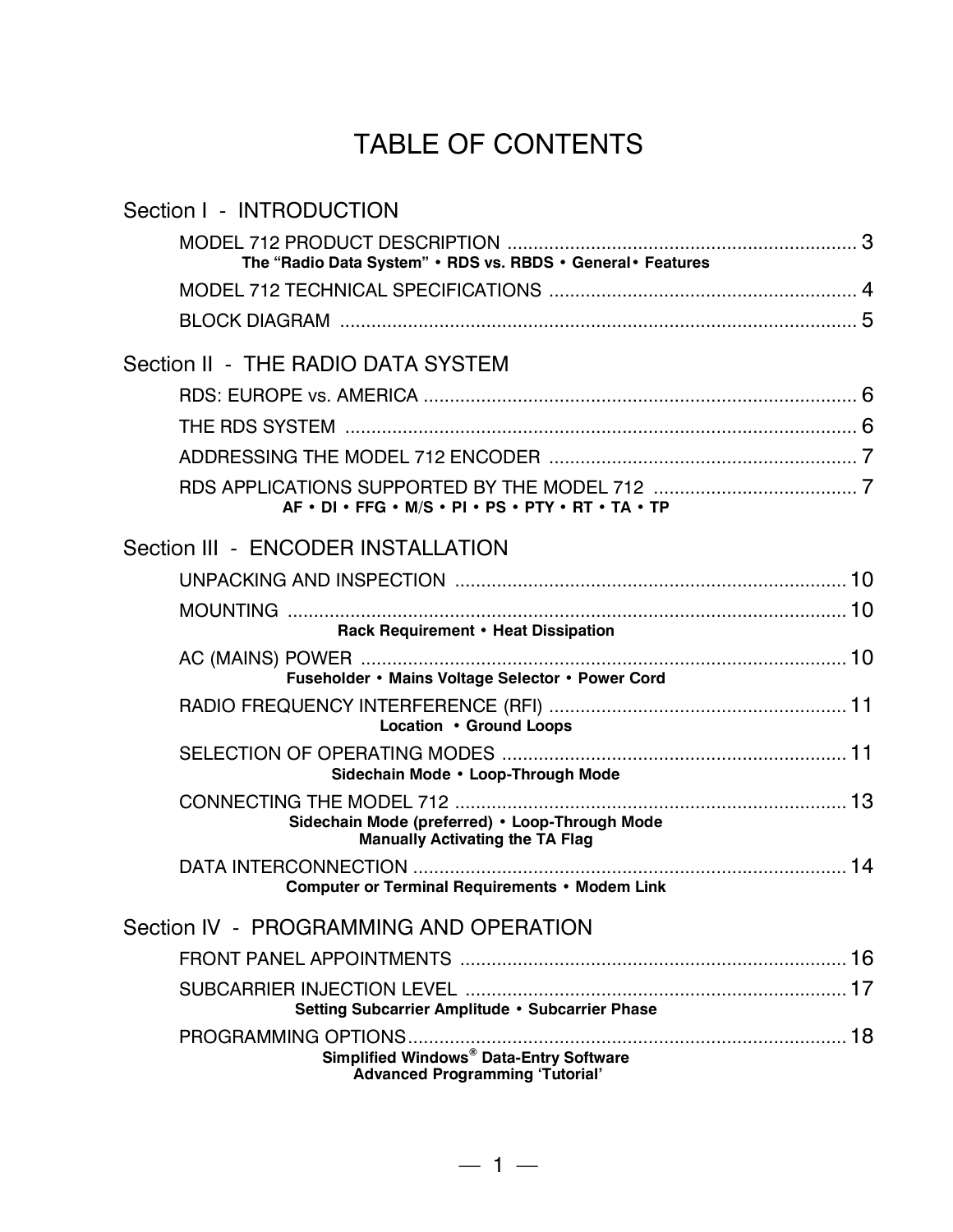| LOADING AND RUNNING THE SIMPLIFIED WINDOWS® SOFTWARE 19<br>Installing the Software . Using ALL-CAPS<br>PI Code Calculator . 'Parsing' Defined<br>"Safe Scrolling" Explained . Manual Parsing<br><b>Sending Data to the Encoder</b><br>Reading Data From the Encoder • File Management |
|---------------------------------------------------------------------------------------------------------------------------------------------------------------------------------------------------------------------------------------------------------------------------------------|
| ADVANCED PROGRAMMING - TERMINAL CONFIGURATION 25<br><b>Connect and Turn-On</b>                                                                                                                                                                                                        |
| .28<br>How to Type • Using ALL CAPS • Correcting Mistakes<br>Echo • Validity Symbols                                                                                                                                                                                                  |
| <b>Communication Speed • Echo</b>                                                                                                                                                                                                                                                     |
| .30<br>Register Interrogation • Encoder Initialization • Saving Presets<br><b>Encoder Reset • Firmware Version</b>                                                                                                                                                                    |
| PI Calculation • PS • PTY • TP • TA • TA Timeout • AF • DI<br>M/S • RT • RadioText Rate • Free Format Group • Saving Entries                                                                                                                                                          |
| SCROLLING DISPLAYS AND DYNAMIC ENCODER OPERATION 37<br>Safety Considerations • RadioText • Dynamic PS<br>'Block' Transmission . True 'Scrolling'<br><b>Selecting the Dynamic Mode</b><br><b>Enabling Dynamic PS and Setting the Refresh Rate</b><br><b>Entering Dynamic PS Text</b>   |
| Section IV - APPENDIX                                                                                                                                                                                                                                                                 |
| TABULATED LISTING OF ENCODER COMMANDS AND PROMPTS 41                                                                                                                                                                                                                                  |
|                                                                                                                                                                                                                                                                                       |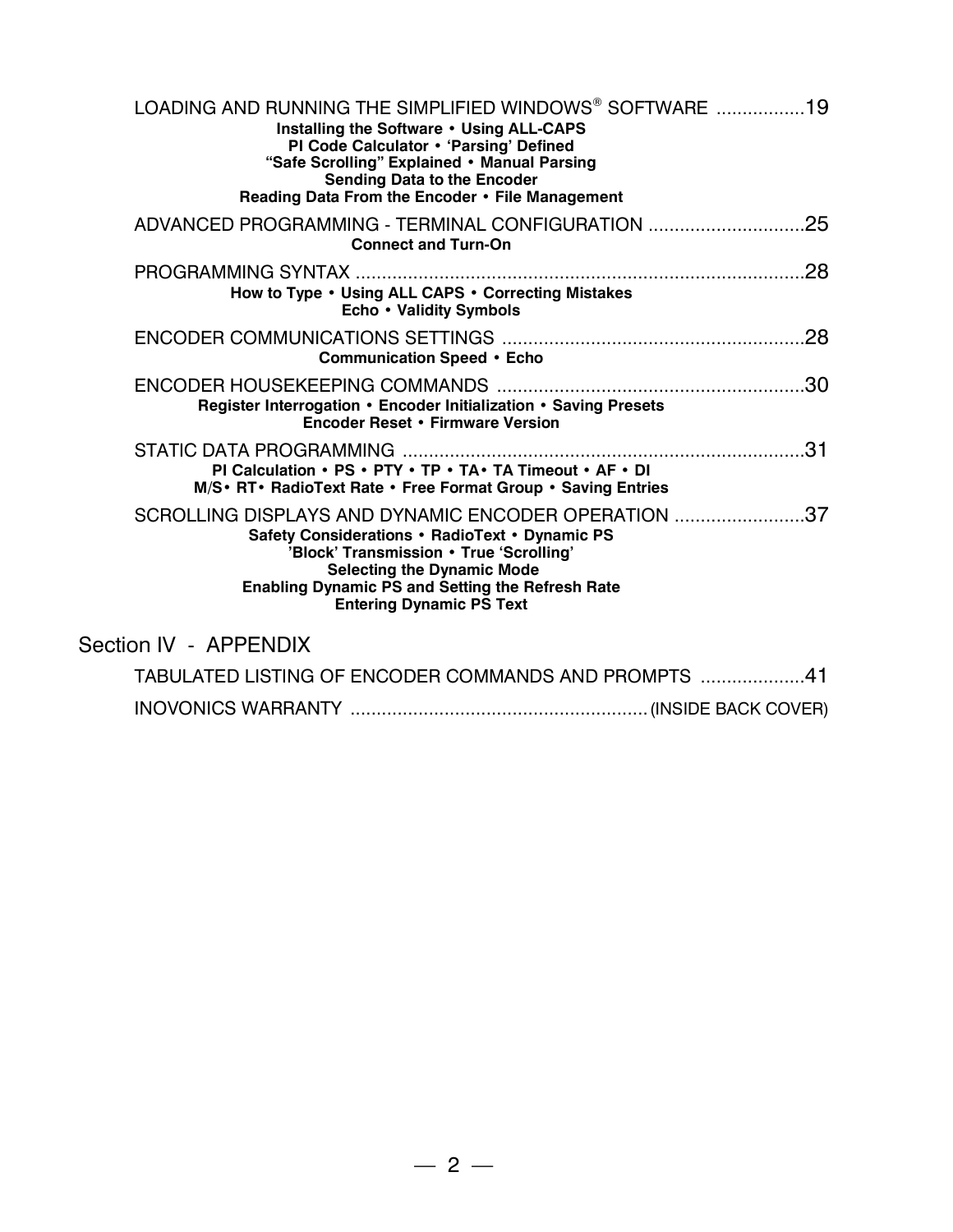## Section I

## INTRODUCTION

#### MODEL 712 PRODUCT DESCRIPTION

**The "Radio Data System** The Radio Data System allows the FM broadcaster to transmit certain digital data along with his regular audio programming. Packets of data transmitted on a low-level subcarrier identify the station and its particular broadcasting 'format,' allow for transmission of song information, advertising and other text messages, and perform additional ID, control and housekeeping chores.

**RDS vs. RBDS** The Radio Data System was developed in Europe and is abbreviated RDS there. The first US implementation of RDS differed sufficiently from the European standard to warrant its being renamed the Radio *Broadcast* Data System, or RBDS. Differences between the two standards have been reconciled and minimized over the years, yet RBDS prevails as the US designation. For the sake of clarity and simplicity, the more generic and established term RDS will be used throughout this Manual.

**General** Inovonics' 712 is a complete, 'full-function' digital data encoder for quickly and easily implementing RDS at any FM radio station. In addition to static IDs, traffic and other 'flags,' The 712 supports dynamic data for sending song titles, advertising messages and specialized "in-house" applications to the listener's radio.

**Features** Leading features of the Inovonics 712 include:

- "Static" data quickly programmed or updated with a Windows® PC or ASCII terminal. ASCII standardized interface supports "dynamic" functions.
- Works with popular hard-disk automation systems to transmit song titles, contests, billboards, scrolling advertisements, etc.
- Scrolling messages are automatically 'parsed,' or broken into 8-character word groups for transmission. An alternative "Safe Scroll" mode reduces the distraction associated with dynamic displays in automobiles.
- Loop-through or 'sidechain' operation with any exciter/stereo generator combination.
- Operates with third-party hardware and software for increased functionality.
- Simple to install and easy to use!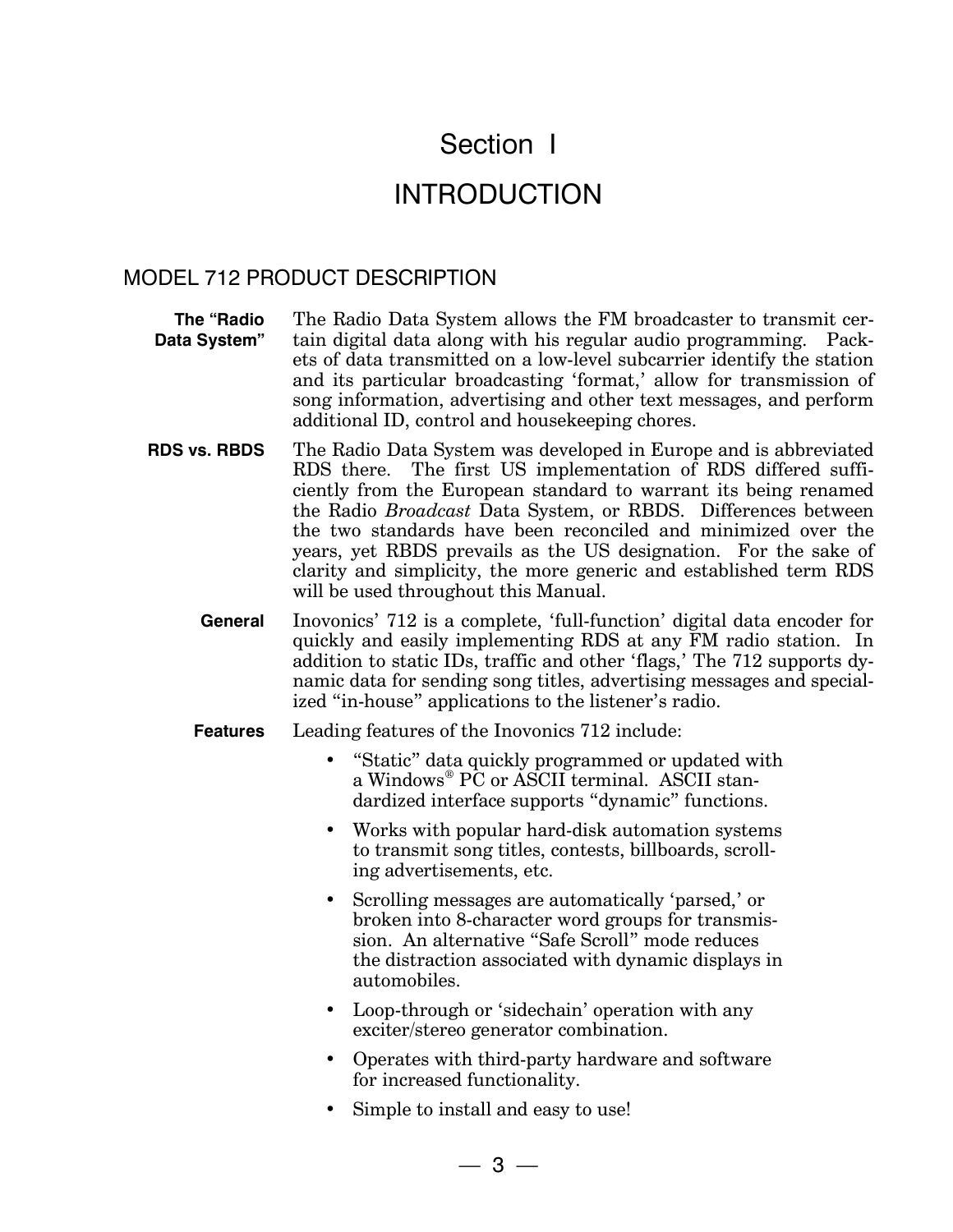#### MODEL 712 TECHNICAL SPECIFICATIONS

#### **Standards Supported:**

European CENELEC and United States NRSC.

#### **RDS Applications Supported:**

PI, PS, PTY, TP, TA, RT, AF, DI, M/S, FFG. (A detailed explanation of these applications begins on Page 7.)

#### **Operating Modes:**

#### **(1) Loop-Through:**

In loop-through operation, the RDS subcarrier is internally mixed with the MPX input and the combined signal is delivered to the RDS or MPX Output. The encoder has unity gain in the loop-through mode and accepts a maximum level of 6 volts peak-to-peak corresponding to ±75kHz carrier deviation.

#### **(2) Sidechain:**

In sidechain operation, only the RDS subcarrier appears at the RDS or MPX Output. The monitored MPX (or TTL sync) is used solely to synchronize the 57kHz RDS subcarrier with the 19kHz stereo pilot.

#### **Pilot or MPX Input:**

An unbalanced, bridging BNC input that accepts either the composite/ multiplex (MPX) signal or 19kHz TTL-level pilot sync from the stereo generator.

#### **RDS or MPX Output:**

An unbalanced, low-impedance BNC output to feed a wideband input of the FM exciter.

#### **RDS Injection Level:**

Continuously adjustable between zero and 2 volts peak-to-peak.

#### **Serial Data Port:**

RS-232 port (DB-9) for static programming and dynamic messaging. 2400, 4800, 9600, 19200, 38400, 57600 or 115000 baud; 8, N, 1, plaintext ASCII protocol.

#### **TA Switching:**

The temporary TA flag is set either by a software command or with a contact closure through a rear-panel BNC connector.

#### **Power Requirements:**

105-130VAC or 210-255VAC, 50/60Hz; 10W.

#### **Size and Shipping Weight:**

 $1\frac{3}{4}$ "H x 19"W x 7"D (1U); 7 lbs.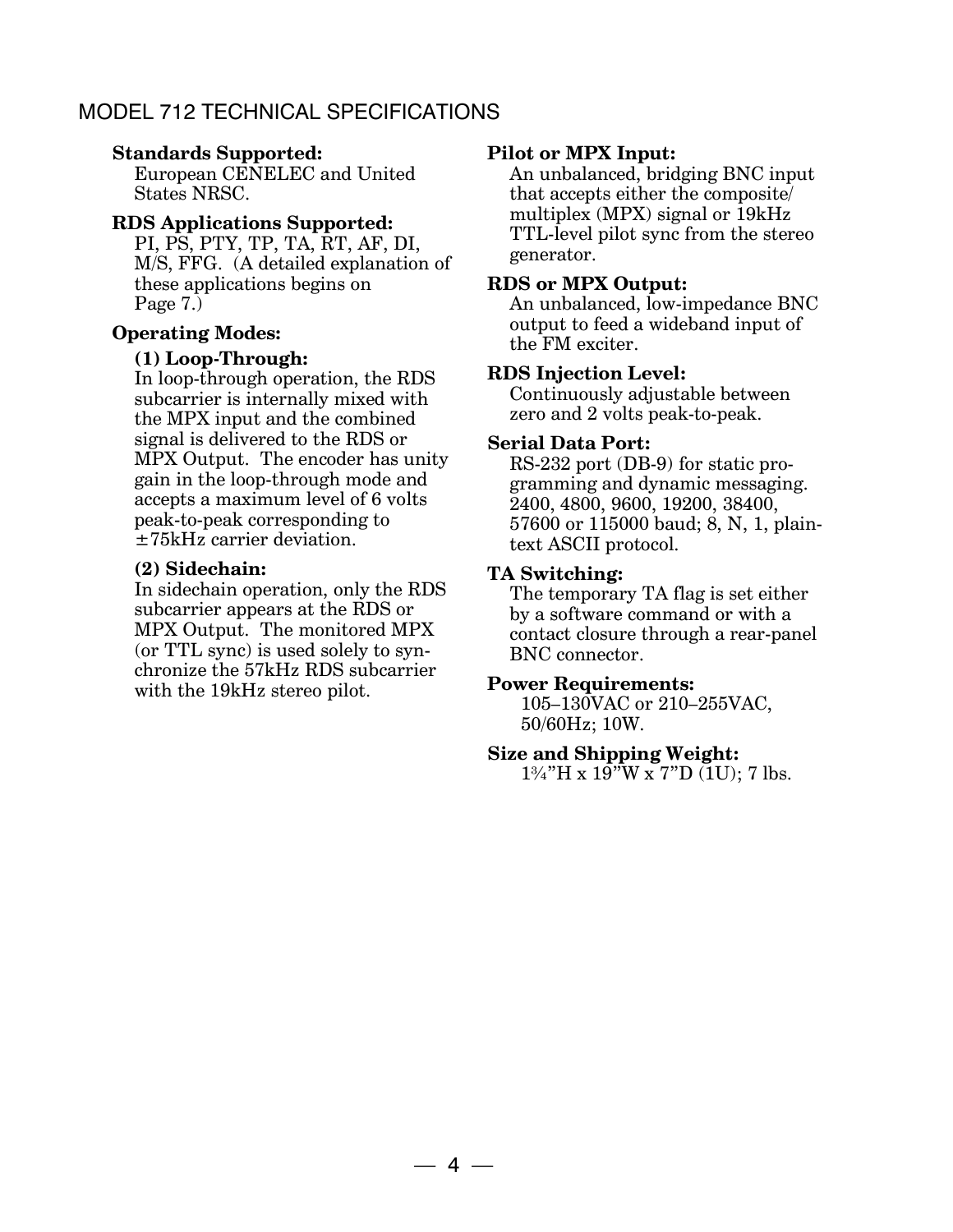#### BLOCK DIAGRAM

Figure 1, below, is a simplified Block Diagram of the Model 712. Because of the all-digital, minimalist-discrete-component nature of encoder circuitry, we have not provided schematic diagrams of the Model 712 in this Manual. As they say on the back of TV sets:

|  | NO USER-SERVICEABLE COMPONENTS |  |
|--|--------------------------------|--|
|  | INSIDE. REFER ALL SERVICING TO |  |
|  | QUALIFIED TECHNICAL PERSONNEL. |  |

Nonetheless, Inovonics does, of course, support the Model 712 to the technical n<sup>th</sup> degree, and will provide detailed service information upon request, including sources for all replaceable parts and realistically-priced factory replacements for firmware-proprietary integrated circuits.



**Figure 1 - Block Diagram, Model 712 RDS Encoder**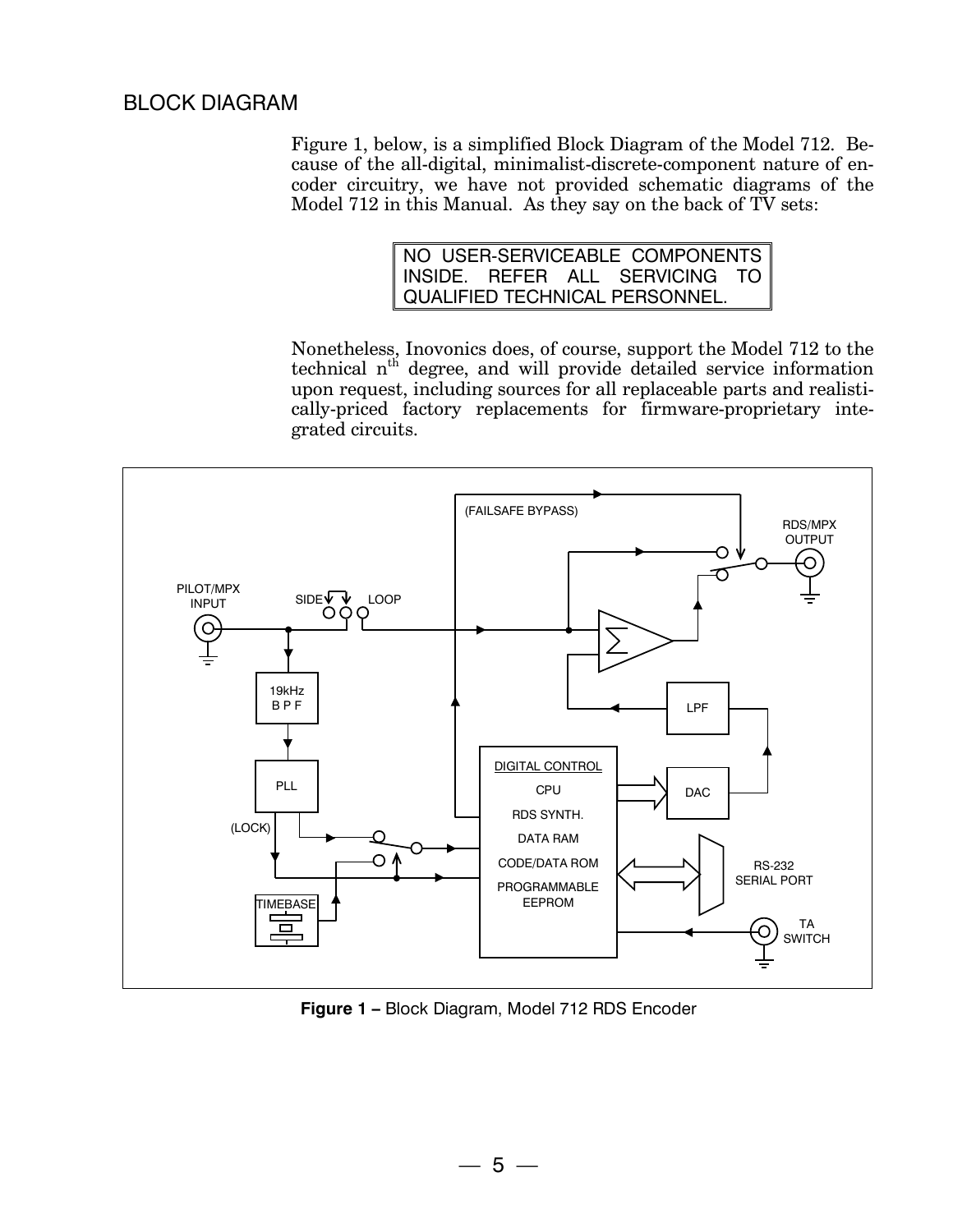## Section II

### THE RADIO DATA SYSTEM

#### RDS: EUROPE vs. AMERICA

The European Broadcasting Union (EBU) and its member countries originated the concept of "Radio Data" transmission. The European RDS specification, CENELEC Standard EN50067, was first published in 1984, and was revised in 1986, 1990, 1991 and 1992.

European RDS has grown in use following initial adoption of the Standard. RDS is nearly universal throughout Europe; it is almost impossible to find a European FM broadcasting station that does *not* carry a radio data subcarrier.

The popularity of RDS in Europe is very much in contrast with initial reluctance on the part of US broadcasters to embrace this technology. This can be ascribed to material differences in broadcasting practices.

Almost without exception, FM broadcasting in the United States is 'detached' and independent; that is, each station originates its own programming. One exception might be America's National Public Radio, though for most of the broadcast day even NPR stations originate, or at least schedule, their own programs.

Much of European broadcasting is similar to the concept of network radio that was common in the US prior to the 1950s. In Europe, a central program originator may have many transmitting facilities of modest power situated throughout the country. The European disposition toward lower-power transmitters can be found on the 'local radio' level as well, with relay (re-broadcast) repeater transmitters at several different frequencies to blanket a designated service area.

The European concept of a *service area* equates to the US broadcaster's *market*. The subtle difference between these designations further characterizes broadcasting practices and ethics. RDS benefits the European broadcaster through almost an altruistic endeavor to be of *service* to his listeners. The US broadcaster is *marketing* his programming, and is primarily interested in how he can create additional revenue from RDS.

#### THE RDS SYSTEM

RDS is a digital data channel transmitted as a low-level subcarrier above the range of the composite stereo program signal in the FM baseband. The data transmission (baud) rate is comparatively low,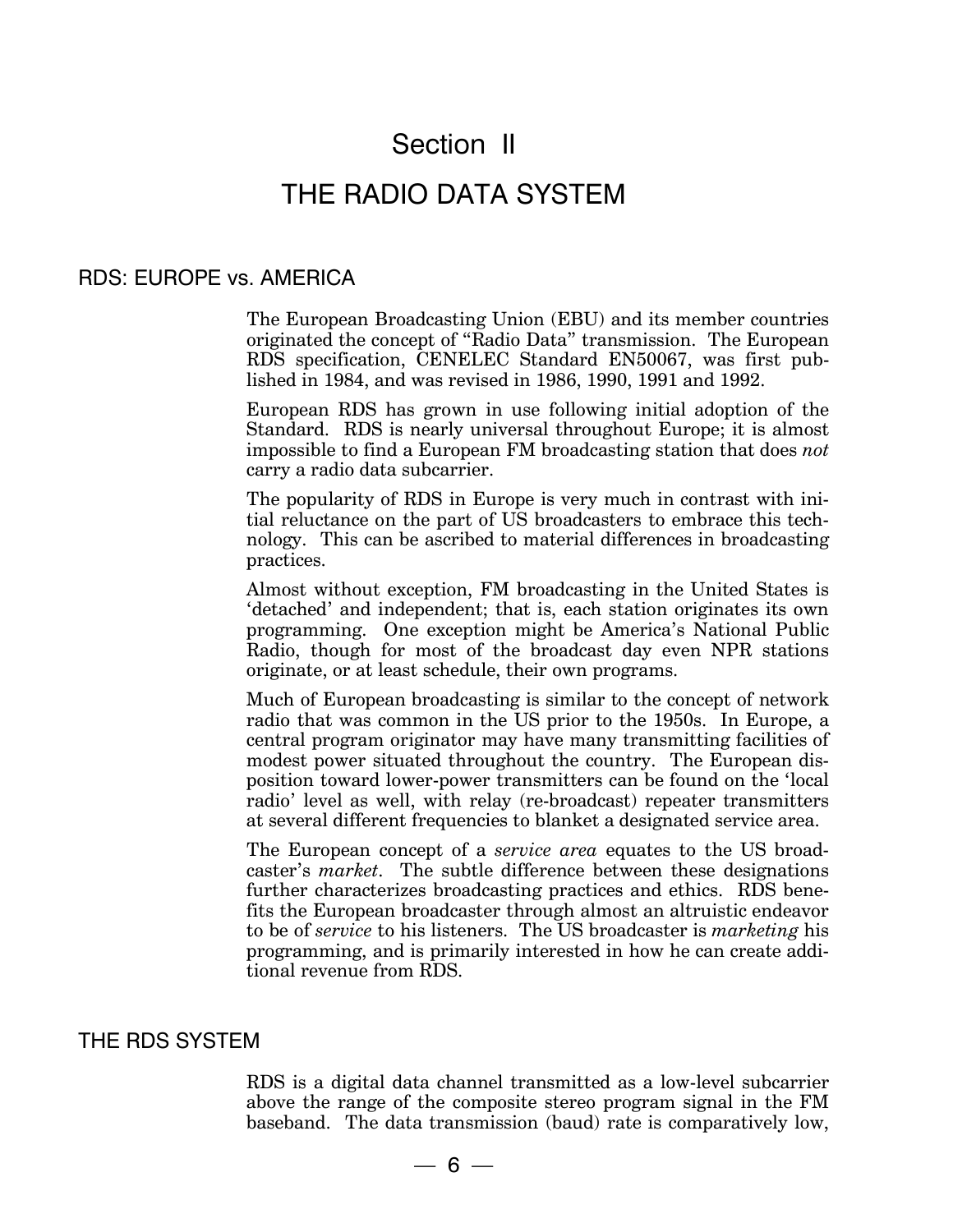yet it is quite robust because of redundancy and error correction routines.

It is not within the scope of this Manual to cover the details of RDS subcarrier coding and modulation. For this the reader is directed to the Specification appropriate to his location, either the CENELEC EN50067 Specification for Europe, or the United States NRSC Specification. It is assumed that the user has some familiarity with the concept of RDS, since the balance of this Manual will deal with specific implication of RDS implemented with the Inovonics Model 712.

#### ADDRESSING THE MODEL 712 ENCODER

Many applications, such as Radio Paging, navigational assistance, roadside message billboards, radios which print and eject moneysaving coupons, stock market updates, etc. all require continuous, on-line access to the RDS encoder by one or more service providers. Generally, these applications are the ones that promise additional revenue to the station. The Model 712 offers these capabilities and is directly addressed by simple ASCII commands from a computer or automation system.

The Model 712 does *not* provide TCP/IP network connectivity to enable online control via a Local Area Network or the Internet. Inovonics does offer another RDS encoder, the Model 713, which does provide a direct network connection. However, third-party hardware and appropriate software may be used with the 712 to offer TCP/IP connectivity.

Particularly in Europe, RDS encoders may be linked with one another for network support applications. The UECP, or Universal Encoder Communication Protocol was developed by CENELEC to support this form of operation. The 712 does *not* conform to the UECP.

#### RDS APPLICATIONS SUPPORTED BY THE MODEL 712

The following is an alphabetical listing of RDS applications that are fully supported by the Model 712. The standardized RDS application abbreviation is followed by an expansion of the application name and a short explanation of the function.

AF List of Alternative Frequencies: A "network" broadcaster, or one using low-power rebroadcast transmitters to fill holes in his coverage area, can include a list of all frequencies where the identical program can be heard simultaneously. Upscale RDS receivers constantly search for the best signal that carries the very same program. When a stronger signal is found, the radio re-tunes with no noticeable interruption. The principal utility of this RDS function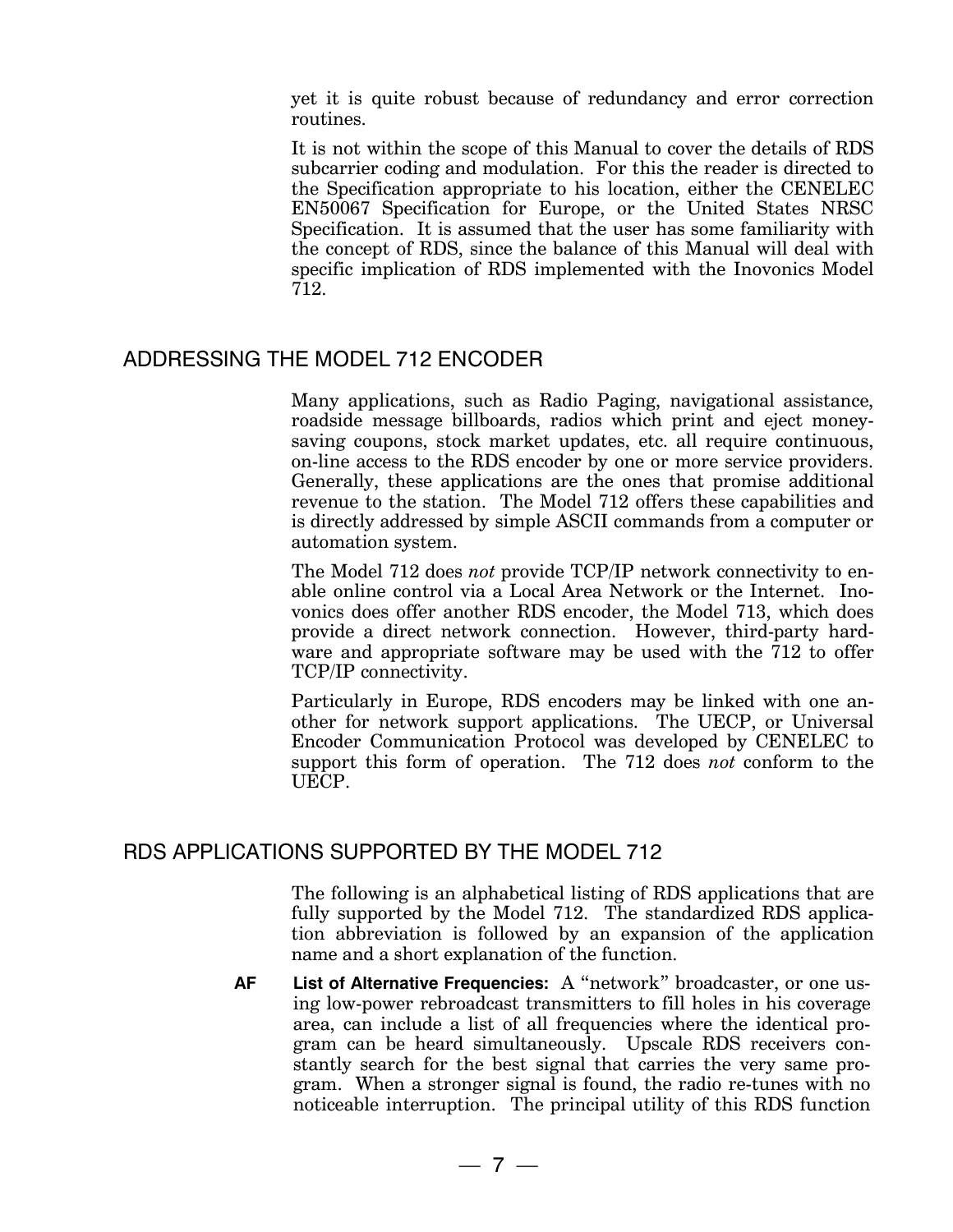is with European radio networks and US stations with 'translators.'

- **DI Decoder Information:** This is one of several 'flags' that convey yes/no or other very basic data. This particular flag tells the receiver whether the broadcast is monaural, or is being transmitted in any of several methods of stereo or binaural broadcasting. This is a rather esoteric and little-used function, and only monaural and stereo modes are supported by the Model 712.
- **FFG Free Format Groups:** Included in the Model 712 is a method of transmitting proprietary data within a legitimate RDS group. This is a special use of the encoder for non-standard applications. Additional notes can be found on Page 37.
- **M/S Music / Speech Switch:** This flag simply indicates whether music or speech is the primary broadcast programming. The purpose of this function is not well explained in the respective Standards; hence it comes as no surprise that it is not widely used.
	- **PI Program Identification:** This block of data identifies the broadcast station with a hexadecimal numerical code, which becomes the "digital signature" of the station. The code is assigned by the broadcasting authority in most countries, but in the US (only!) it can be calculated from a numerical encoding of station call letters. The receiver processes the PI code to assist automatic tuning features (station memories), and to prevent false switching to alternative frequencies that might be shared by broadcasters in nearby regions.
- **PS** Program Service Name: This is the station's "street name" that will appear on the receiver faceplate display. The PS can be up to eight characters in length (including spaces) and can be as simple as the stations call letters (*KWOW* or *KWOW FM*) or a slogan (*NEWSTALK* or *LIVE 95*). The Program Service Name is automatically displayed, even on automobile receivers, so it is meant to remain 'static.' Because of driving safety considerations, broadcasters are discouraged from making the PS 'dynamic'; that is, to send long messages in successive 8-character frames. As a matter of fact, it is a violation of both the CENELEC and the NRSC standards to flash or scroll the PS display. Nevertheless, this nefarious practice has become very common, both in the US and abroad.
- **PTY Program Type:** The PTY data flag identifies the station format from a collection of pre-defined categories. Many RDS receivers are able to seek the listener's preferred format automatically. This means that a car radio can switch from a fading station to a stronger one that carries the same *variety* of music, though not the very same program, as provided by AF switching. The PTY function of RDS helps a broadcaster catch 'transient audience' share. A listing of the PTY categories is given on Page 32.

Under some programming circumstances, the PTY identifier may be made 'dynamic,' changing between categories for a station that "dayparts" (changes its format for specific time periods). The PTY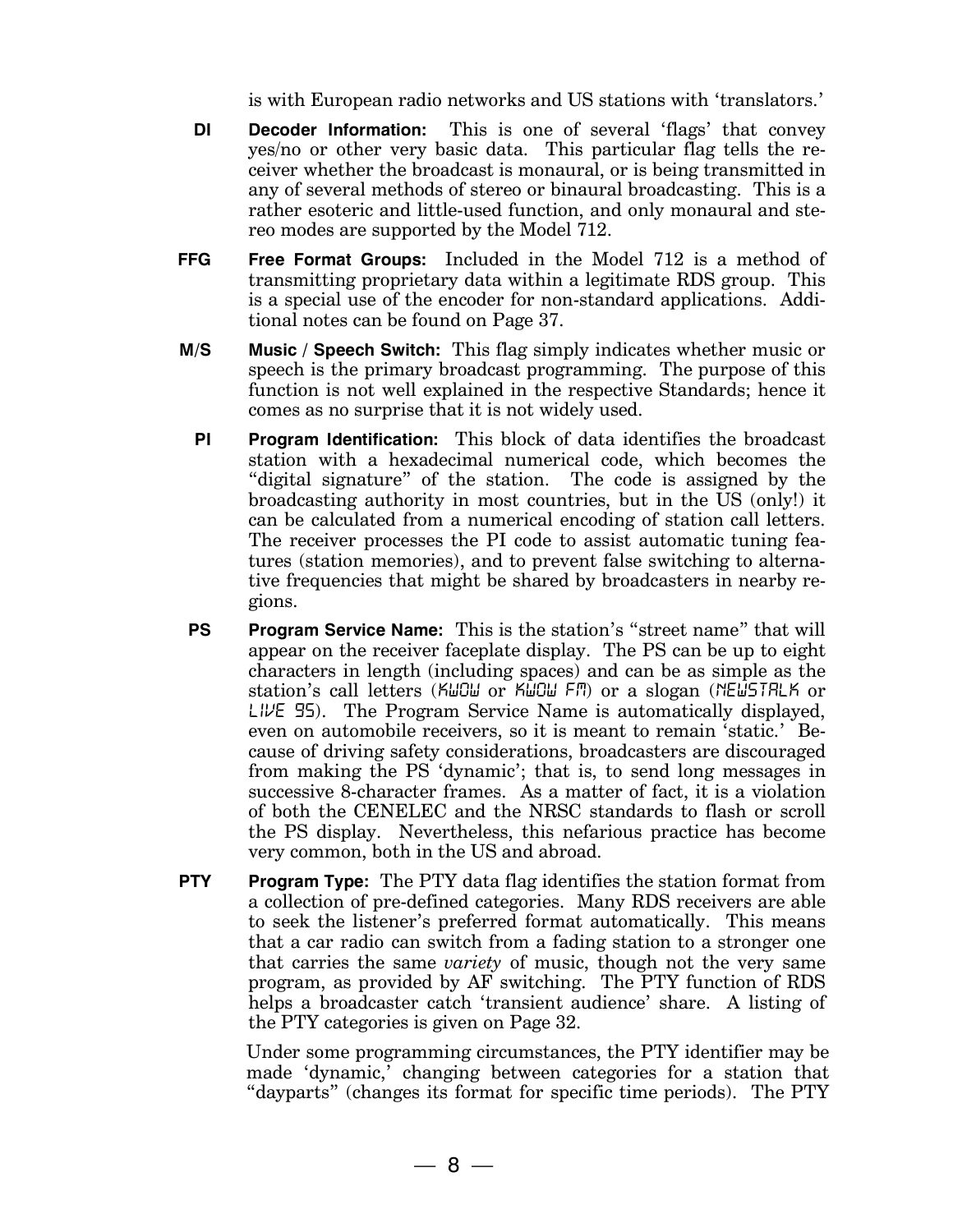code is not meant to change from song to song or to accommodate a top-of-the-hour newscast, however.

- **RT RadioText:** This is a 64-character block of plain text that the listener can select for visual display on the faceplate of the radio. This function is generally not available on automobile receivers for safety considerations, which has precipitated the frowned-upon practice of scrolling the PS field instead. Most radios have limited alphanumeric display capability, so the 64 characters 'march' across the front panel, much akin to those annoying LED advertising signs found in airport buses or fast food emporia. Like the scrolling PS implementation, RadioText can announce song titles and performers, run special promotions or contests, or display sponsors' messages.
- **TA Traffic Announcement:** This is a *temporary* flag added to the RDS data stream *only* as a traffic bulletin is being aired. Some RDS car radios can be set to search for traffic bulletins among various TP stations (see **TP** below) while tuned to a listener's preferred program, or even while playing a CD or tape. As soon as any TP station broadcasts a traffic bulletin, the receiver *temporarily* switchesover to receive it. When the bulletin is finished, the receiver switches back to the original program, CD or tape.
- **TP Traffic Program Identification:** The TP flag identifies the station as one that routinely broadcasts traffic bulletins for motorists as part of its normal, everyday programming. When the TP flag is displayed on the receiver faceplate, the radio is searching for traffic announcements. The radio keeps track of TP stations offering this service to speed up the search-and-switch process.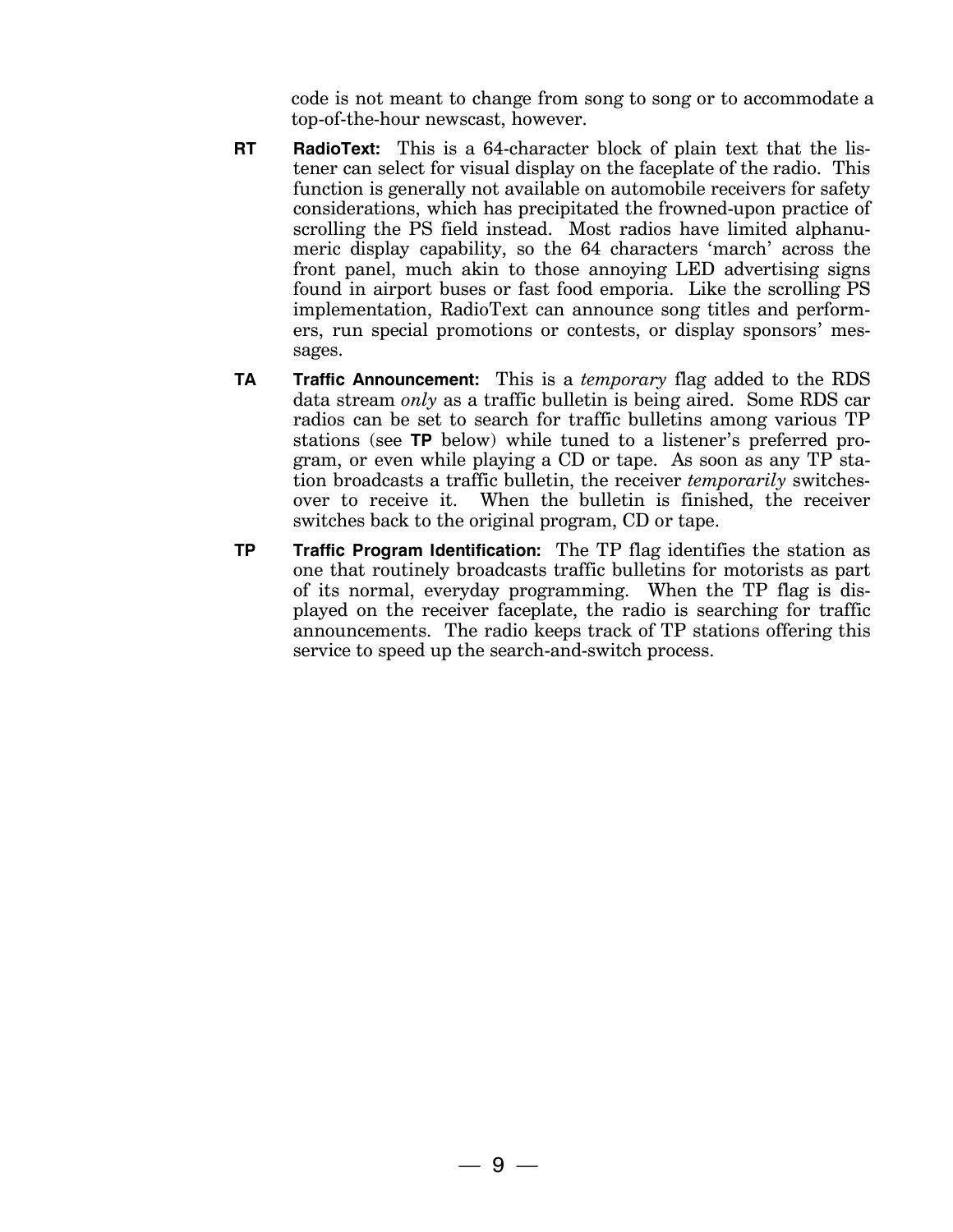## Section III

## ENCODER INSTALLATION

#### UNPACKING AND INSPECTION

As soon as the equipment is received, inspect carefully for any shipping damage. If damage is suspected, notify the carrier at once, and then contact Inovonics.

We recommend retaining the original shipping carton and packing materials, just in case return or reshipment becomes necessary. If returned for Warranty repair, shipping damage sustained as a result of improper packing for return *may invalidate the Warranty!*

**IT IS VERY IMPORTANT** that the Warranty Registration Card found at the front of this Manual be completed and returned. Not only does this assure coverage of the equipment under terms of the Warranty, and provide a means of tracing lost or stolen gear, but also the user will automatically receive specific SERVICE OR MODIFICA-TION INSTRUCTIONS should these be forthcoming.

#### MOUNTING

| Rack        | The Model 712 mounts in a standard 19-inch equipment rack and                 |
|-------------|-------------------------------------------------------------------------------|
| Requirement | requires only $1\frac{3}{4}$ inches (1U) of vertical rack space. We recommend |
|             | plastic or fiber washers to protect the painted finish around the             |
|             | mounting holes.                                                               |

**Heat Dissipation** Consuming less power than a pet-grooming hair clipper, the 712 itself generates negligible heat. The unit is specified for operation within an ambient temperature range extending from freezing to 120°F/50°C. But because adjacent, less efficient equipment may radiate substantial heat, be sure that the equipment rack is adequately ventilated to keep its internal temperature below the specified maximum ambient.

#### AC (MAINS) POWER

**Fuseholder** The fuseholder is at the far left of the front panel. Apply downward pressure and pull the cap outward to access the 5mm mains fuse. Note that the cap has space for a spare fuse as well. The cap is reseated by reversing the removal process. This fuse also serves as a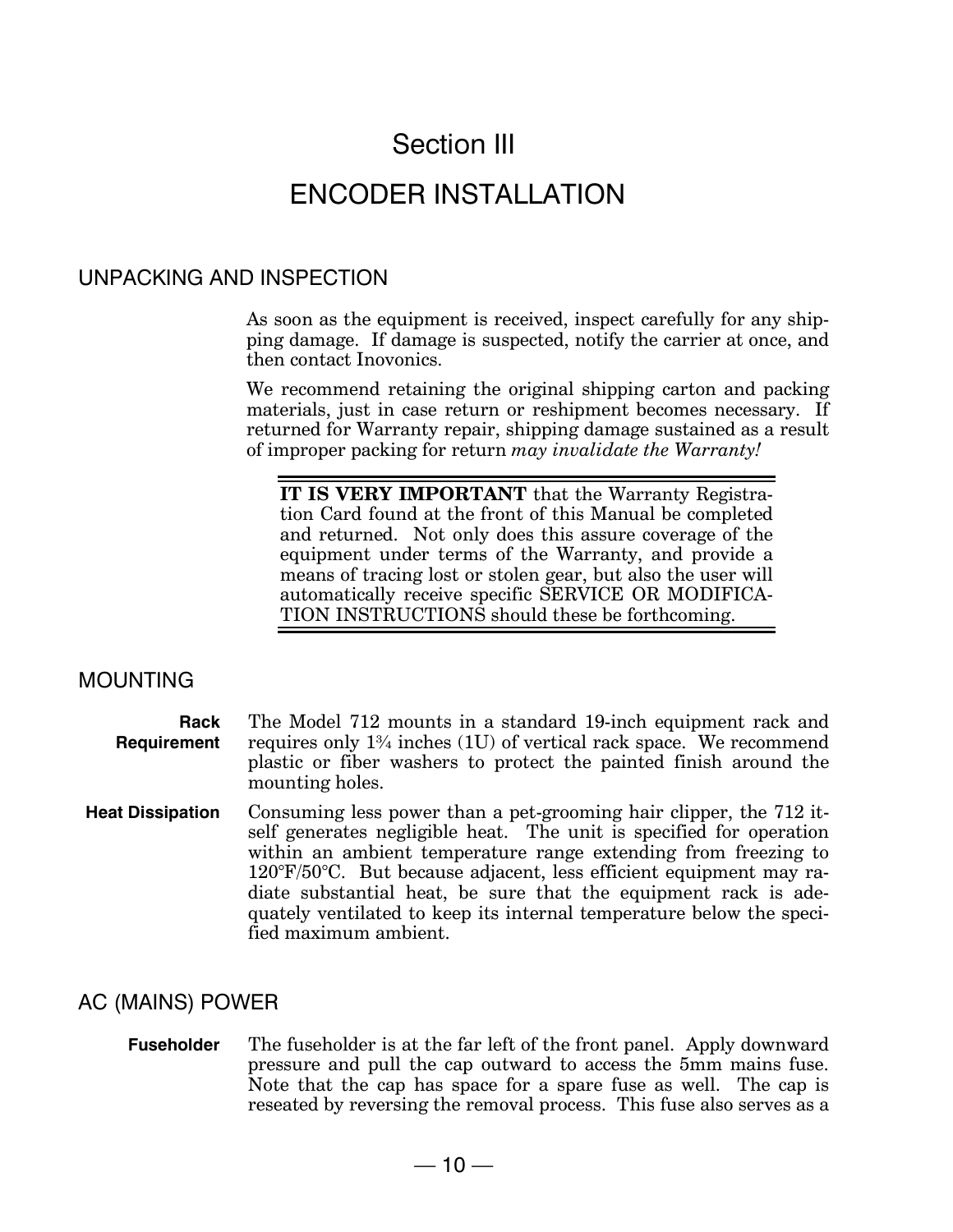front-panel emergency power disconnect for the Model 712.

**Mains Voltage Selector** Unless specifically ordered for export shipment, the Model 712 is set at the factory for operation from 115V, 50/60Hz AC mains. This can be confirmed by checking the designation next to the mains connector on the rear panel. The *inappropriate* voltage and fuse value will have been crossed out at the factory with a black marker.

> To change the mains voltage, first remove the top cover of the unit. A clearly marked slide switch is next to the AC mains connector on the encoder circuit board. *With power disconnected*, use a small screwdriver to set the switch for 115VAC or 230VAC operation.

> Be sure to install the appropriate fuse listed on the rear panel. You can remove the factory strikethrough with a (doubtless, carcinogenic) solvent and then cross out the inappropriate marking with an indelible felt pen.

**Power Cord** The detachable IEC-type power cord supplied with the encoder is fitted with a North-American-standard male plug. The individual cord conductors may be color-coded in either of two ways:

1) In accordance with US standards:

 $BLACK = AC "HOT"$  WHITE = AC NEUTRAL GREEN = EARTH GROUND

2) To European CEE standards:

 $BROWN = AC "HOT"$  BLUE = AC NEUTRAL GRN/YEL = EARTH GROUND

#### RADIO FREQUENCY INTERFERENCE ( R F I )

- **Location** Although it is natural for the 712 to be installed alongside highpower transmitters, please practice reasonable care and common sense in locating the unit away from *abnormally* high RF fields.
- **Ground Loops** Because the unbalanced PILOT OR MPX INPUT and the RDS OR MPX OUTPUT of the Model 712 are chassis-ground-referenced, a mains frequency or RF ground loop could be formed between the input or output cable shield grounds and the AC power cord ground. A 'ground-lifting' AC adapter may well remedy such a situation, though the chassis somehow must be returned to earth ground for safety. Generally, being screwed-down in the equipment rack will satisfy the safety requirement.

#### SELECTION OF OPERATING MODES

**Sidechain Mode** Configured for sidechain operation, the rear-panel PILOT OR MPX INPUT connector simply bridges (monitors) the output of the stereo generator to derive timing information from the 19kHz stereo pilot. Alternatively, a TTL-level 19kHz sync squarewave may be applied to this input. We do not recommend this, however, because the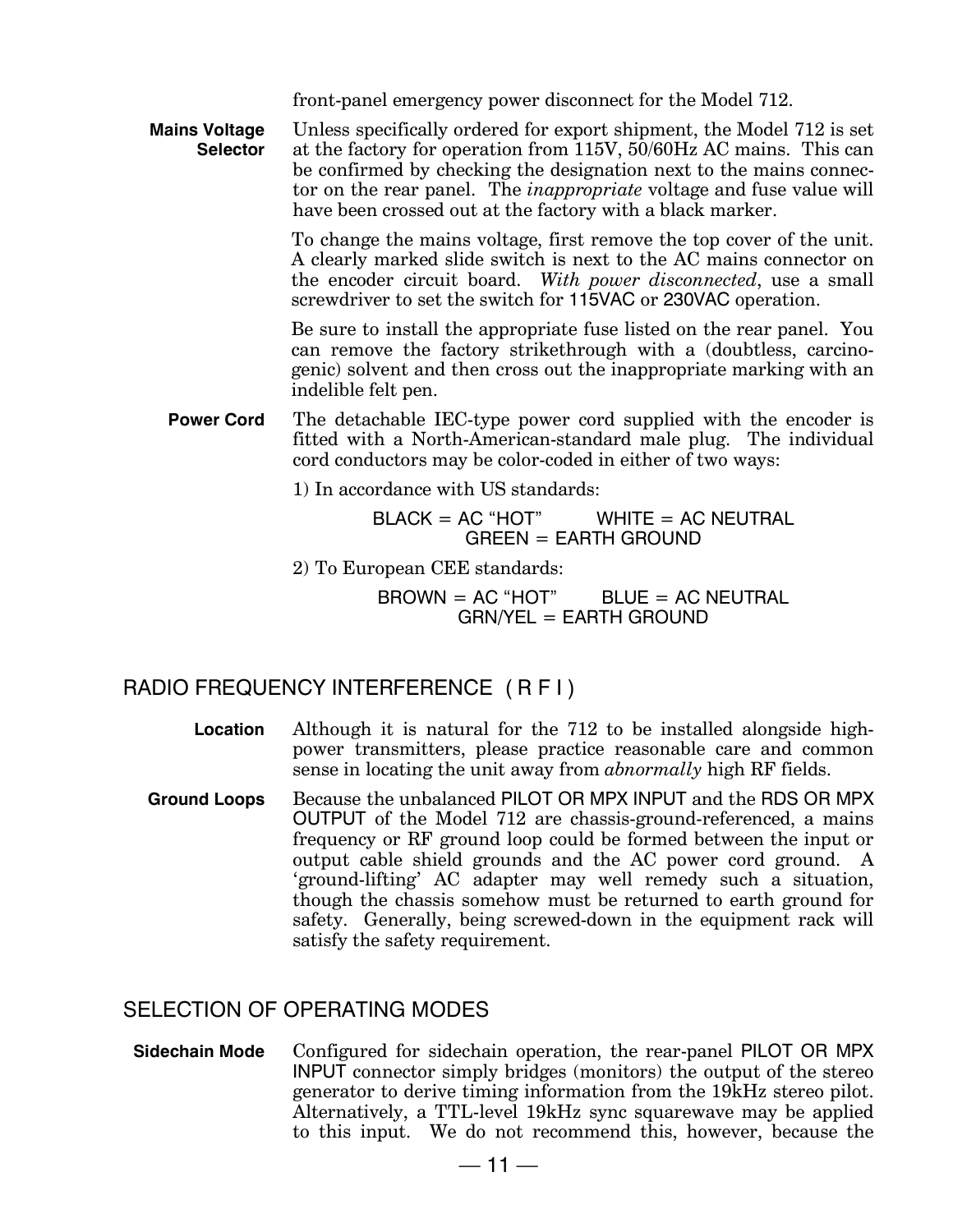phase relationship between the synchronizing squarewave and the 19kHz pilot component in the composite, multiplex output of the stereo generator may not be assured.

In sidechain operation the RDS OR MPX OUTPUT will contain *only* the RDS subcarrier, the composite/MPX signal is *not* routed through the 712. This operating mode will insure best multiplex signal integrity and assure uninterrupted program transmission in the event of a catastrophic encoder failure (never happens!). As delivered, the 712 is configured for sidechain operation.

Referring to the jumper installation drawing, Figure 2, below, locate the 3-terminal jumper strip, located just behind the rear-panel RDS OR MPX OUTPUT connector on the Model 712 circuit board. The shorting shunt is positioned to the *left* for sidechain operation, as shown in the upper example of Figure 2.

**Loop-Through Mode** When the Model 712 is jumpered for loop-through operation, the RDS subcarrier is internally combined with the composite/MPX signal. This means that the RDS OR MPX OUTPUT *will include* the composite/MPX program signal (at unity gain) with the RDS subcarrier added.

> The lower illustration in Figure 2, below, shows the position of the shorting shunt, toward the *right*, for loop-through operation.



**Figure 2 - Encoder Mode Jumpering**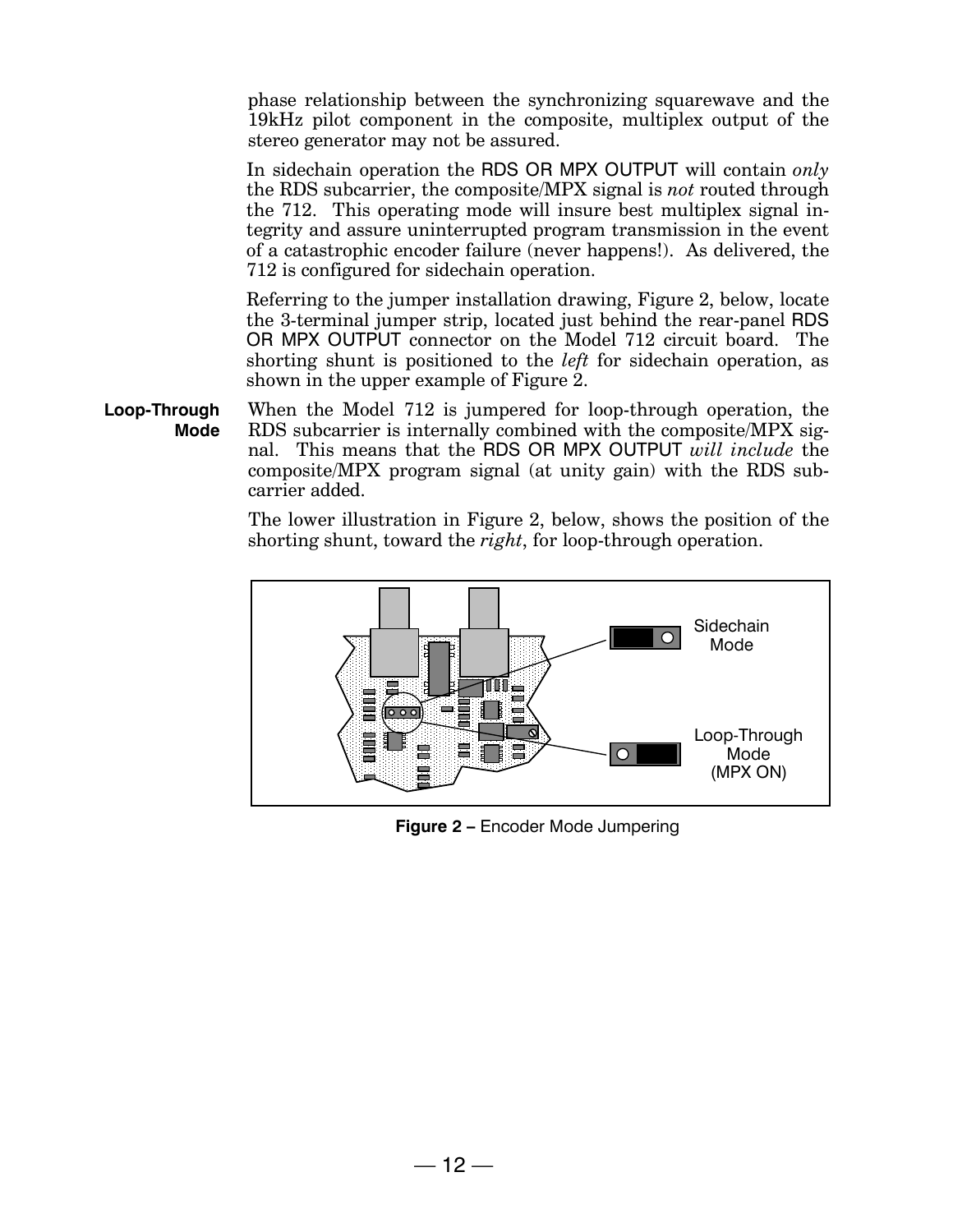#### CONNECTING THE MODEL 712

**IMPORTANT:** The 712 encoder must be properly configured for the desired operating mode: sidechain or loopthrough. See the preceding instructions to confirm that the encoder circuit board is properly jumpered before connecting the Model 712 to other air-chain equipment.

**ALSO:** Test the encoder with its controlling interface (computer, terminal, automation, etc.) *before* it is placed in the air chain. This will ensure that communication with the encoder can be established and that the encoder is properly initialized.

 **Sidechain Mode (preferred)** Attach a BNC 'T' adapter to the composite/MPX output of the stereo generator as shown in Figure 3, below. Connect one side of the 'T' directly to a wideband (composite/ MPX) input of the FM exciter and the other side to the PILOT OR MPX INPUT of the Model 712. (This is only a bridging 'sync' connection when the circuit board has been jumpered for sidechain operation and in no way affects the composite/MPX signal.)

> If the stereo generator has a dedicated 19kHz TTL-level output designated for RDS encoder sync, you *may* connect this to the encoder PILOT OR MPX INPUT. We do not recommend this, however, as a dedicated 19kHz sync output may not have an accurate phase relationship with the stereo pilot.

> Cable the RDS OR MPX OUTPUT of the encoder to a second wideband (subcarrier) input of the FM exciter.



**Figure 3** – 'Sidechain' Encoder Connection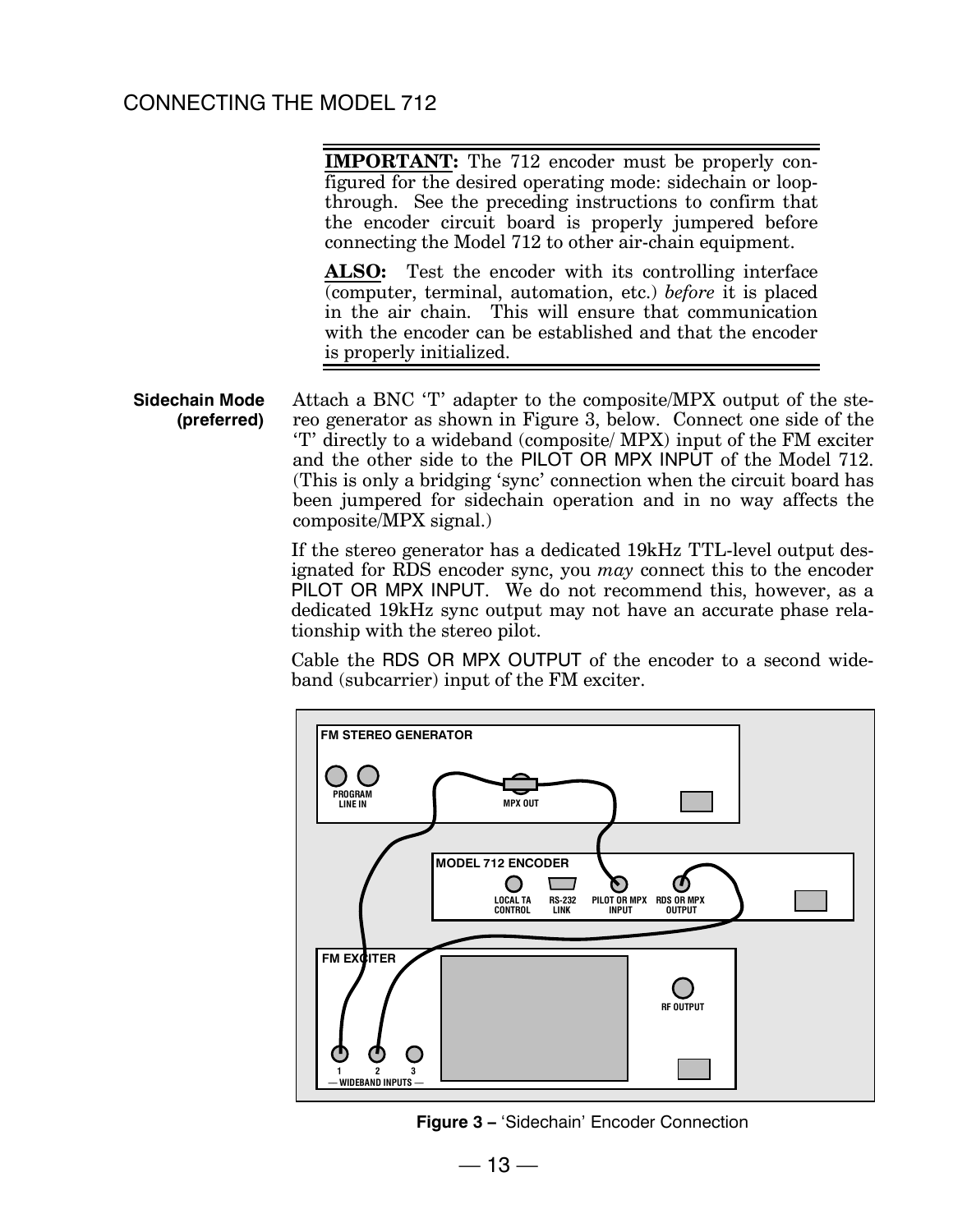**Loop-Through Mode** In the loop-through mode, the output of the stereo generator is cabled directly to the PILOT OR MPX INPUT of the Model 712 as shown in Figure 4, below. Connect the RDS OR MPX OUTPUT of the encoder to a composite/MPX wideband input of the FM exciter. When internally jumpered for loop-through operation, the composite/MPX signal *passes through* the encoder with unity gain, and with the RDS subcarrier added.



**Figure 4 - Loop-Through Encoder Connection** 

**Manually Activating the TA Flag** The Travel Announcement feature is a temporary command. This flag *must* coincide with the actual voice warning of a traffic condition. The encoder includes a provision to access this flag with a manual switch closure, which will doubtless prove faster, more convenient and more reliable than software control of the TA function.

> A run of single-conductor shielded cable may be taken from the TA CONTROL BNC connector on the rear panel of the encoder to a normally open *momentary* (spring-return!) pushbutton switch located conveniently at the announcer's operating position.

> The TA flag will be transmitted as long as the switch is held down. *It is important that this alert is active only for the duration of a traffic announcement.* The TA flag must be *turned off* immediately after completing the verbal traffic warning.

#### DATA INTERCONNECTION

The rear-panel RS232 SERIAL DATA INTERCONNECT DB-9 port is addressed in simple ASCII text for programming the various static RDS IDs and 'flags,' and for uploading Radio Text. The Windows<sup>®</sup>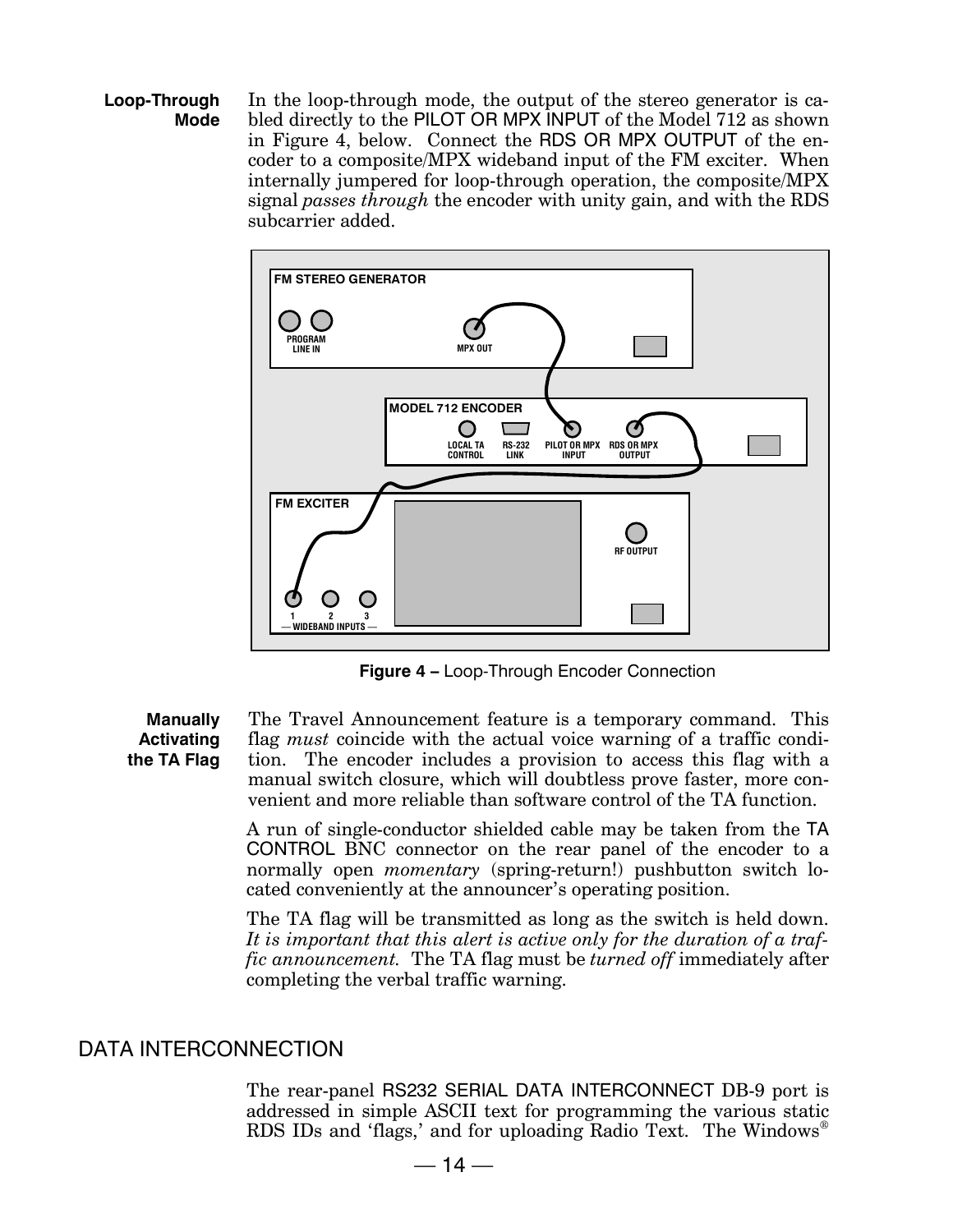programming software provided with the Model 712 on CD-ROM automatically formats static data with simple, on-screen entry. This software may also be downloaded from the Inovonics Website. For direct connection with automation, communication syntax is explained in Section IV, with advanced programming instructions beginning on Page 25.

**Interconnect Cable** When connecting the 712 encoder to a computer for static programming, or to station automation for dynamic messaging, a 'straight-through,' pin-for-pin DB-9 extension should be used. This cable pinout is diagrammed in Figure 5A at the bottom of the page.

**Computer or Terminal Requirements**

Although the Windows® RDS Data-Entry Software affords the easiest method of inputting static RDS data, the encoder may also be addressed with any computer running a "terminal emulation" program (eg: *HyperTerminal,* normally supplied with *Microsoft* Win- $\text{dows}^{\circledast}$ ), or with a simple "dumb" terminal that has an RS-232 interface. The encoder can accommodate several baud rates, but the factory default is 9600 baud. Set the terminal (or terminal program) for: 9600-baud / 8 data bits / no parity / one stop bit  $(9600, 8, N, 1)$ .

Using either the Windows® interface or an ASCII terminal, static PS and other IDs, flags and the alternative frequency list are uploaded into non-volatile encoder memory. If dynamic RadioText is not used, a slogan, phone number or advertising message can be entered as a simple static message. Once this has been done, the encoder may be disconnected from the computer, relocated to another operating point, or reconnected to an alternative data source for dynamic messaging. This may be a hard-disk-based station automation system that provides song title and artist, plus ads or station promos. The automation system must be configured to the encoder's baud rate and programmed to deliver dynamic data in proper syntax as explained by the advanced instructions in Section IV.

**Modem Link** A modem link also may be used for addressing the encoder from a remote location. When properly configured, a modem link will appear 'transparent,' as if the encoder were connected directly to the controlling system. Figure 5B shows proper pin connections for the cable used to connect the Model 712 to a conventional external modem. The three conductors shown are the only ones required.



**Figure 5A Figure 5B** Computer or Automation Cable Modem Cable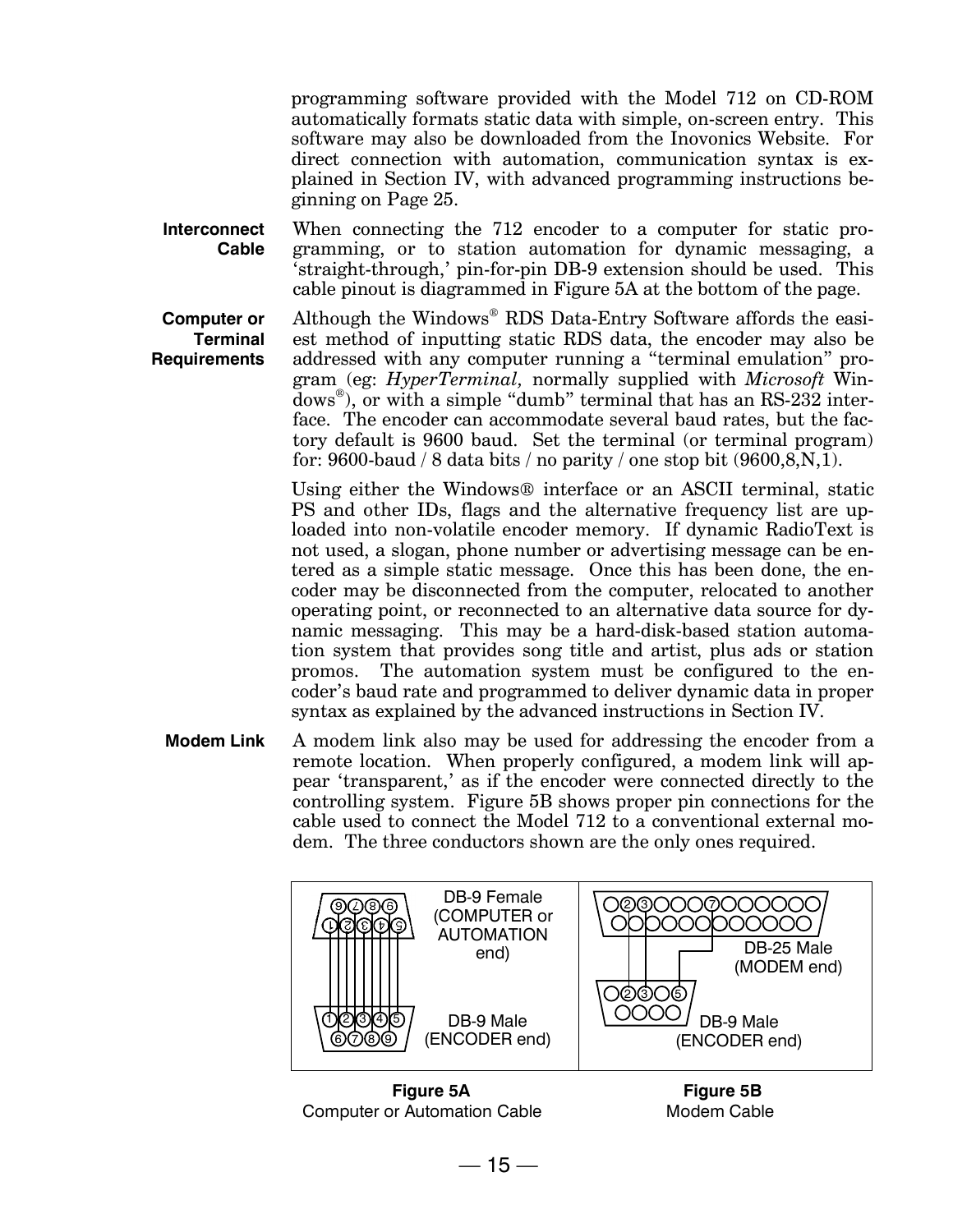## Section IV

## PROGRAMMING AND OPERATION

#### FRONT PANEL APPOINTMENTS

Six front-panel ENCODER STATUS indicators monitor Model 712 vital signs.

| PWR.<br>ON                       | This green LED glows whenever primary power is present.<br>If this indicator is off, the encoder will have switched into<br>the failsafe Bypass mode. In the loop-through encoder<br>mode (only), Bypass connects the PILOT OR MPX INPUT<br>directly to the RDS OR MPX OUTPUT.      |
|----------------------------------|-------------------------------------------------------------------------------------------------------------------------------------------------------------------------------------------------------------------------------------------------------------------------------------|
| <b>PILOT</b><br><b>LOCK</b>      | This LED lights when the encoder has locked to the<br>19kHz stereo pilot signal from the stereo generator, either<br>in the sidechain or the loop-through mode of encoder op-<br>eration.                                                                                           |
| <b>FREE</b><br><b>RUN</b>        | When no 19kHz pilot is present at the PILOT OR MPX IN-<br>PUT, the encoder defaults to a crystal-controlled internal<br>timebase. This enables RDS transmissions with monaural<br>programming. The FREE RUN LED shows that the en-<br>coder has defaulted to its internal timebase. |
| <b>RS-232</b><br><b>ACTIVITY</b> | As the encoder is being addressed, either by a computer or<br>terminal for static programming, or by station automation<br>for uploading of song titles or advertising, this LED shows<br>2-way activity of the serial interface.                                                   |
| <b>RDS</b><br><b>DATA</b>        | This LED flashes as RDS data is being transmitted, indi-<br>cating that the encoder is operating normally. Even when<br>no dynamic data is being sent, the various RDS groups of<br>static identifiers are updated continually.                                                     |
| <b>TA</b><br><b>FLAG</b>         | Whenever the TA flag is raised, either with a software<br>command or a switch closure, this LED flashes. Remem-<br>ber: the TA flag is supposed to be only temporary.<br>It<br>should be turned off when the announcement ends.                                                     |
| tains:                           | In addition to the LED status indicators, the front panel also con-                                                                                                                                                                                                                 |
| <b>FUSE / DISCONNECT</b>         | The front-panel fuseholder also provides a means of dis-<br>connecting AC mains power in an emergency. Push the<br>fuseholder cap down and pull it away from the panel to<br>interrupt power.                                                                                       |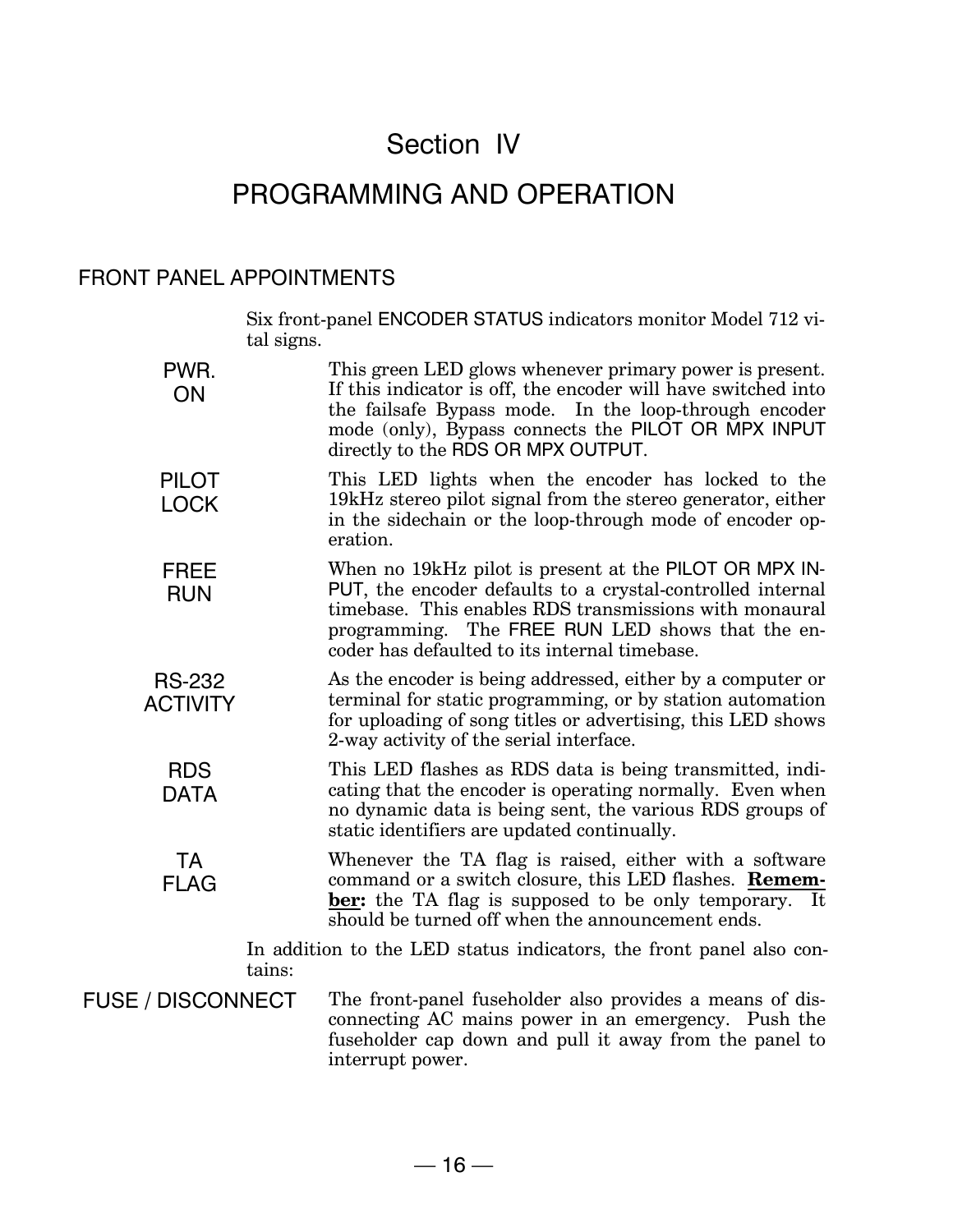#### INJECTION LEVEL ADJUST

RDS injection level (subcarrier modulation) is set with this multiturn trim control. A detailed procedure for setting injection level follows.

#### SUBCARRIER INJECTION LEVEL

The front-panel INJECTION LEVEL ADJUST potentiometer sets the level of the RDS subcarrier. This is a 15-turn potentiometer to allow the required adjustment resolution.

In the *sidechain* mode of operation, the RDS subcarrier is the only signal that appears at the rear-panel RDS OR MPX OUTPUT connector. Because some exciters require a high signal level at auxiliary wideband (SCA) inputs, the RDS signal has been made adjustable to any value between zero and 2 volts, peak-to-peak.

In *loop-through* operation of the encoder, the composite/MPX program signal that is fed to the PILOT OR MPX INPUT appears with unity gain at the RDS OR MPX OUTPUT. A typical peak-to-peak level of the Composite/MPX program signal is 3 volts. The same 0-2V RDS subcarrier level range is available in this mode, so obviously the INJECTION LEVEL ADJUST control will be closer to the counterclockwise end of its travel to give a level of 0.1 volts p-p, which would correspond to the typical 3% to 4% RDS injection.

**Setting Subcarrier Amplitude** Injection level is best set with a modulation monitor that includes a subcarrier measurement utility. Alternatively, a basic mod-monitor can be used alone, but program modulation and the stereo pilot must be turned off to resolve the low RDS injection level.

**NOTE:** If using a mod-monitor that does *not* have separate subcarrier measurement capability, keep in mind that mod-monitors are *peak-responding* for total modulation readings near 100% modulation, but may be *average-responding* for low-level measurements on other readout scales. Because the RDS subcarrier is a complex, suppressed-carrier double-sideband signal, an *average* reading of 3% RDS injection can represent a level that is substantially higher when measured peak-to-peak. It is the *peak* level that is of concern in broadcasting.

Perhaps a better means of setting injection when a subcarrier monitor is not available is simply to bridge the input of the exciter with an oscilloscope using a  $\overline{BNC}$  "T" adapter. With a normal program input, the peak-to-peak value of the composite/MPX signal can be noted. Write this figure down and then turn off program and pilot modulation (but do not *disconnect* the stereo generator). Set the peak-to-peak value of the RDS subcarrier to about 3% of the measured composite/MPX level. When the program signal is returned to normal, the mod-monitor should indicate a 3% increase in total modulation, though this may be difficult to resolve near the 100% mark. Readjust the output level of the *stereo generator* to fine-tune the final total-mod figure.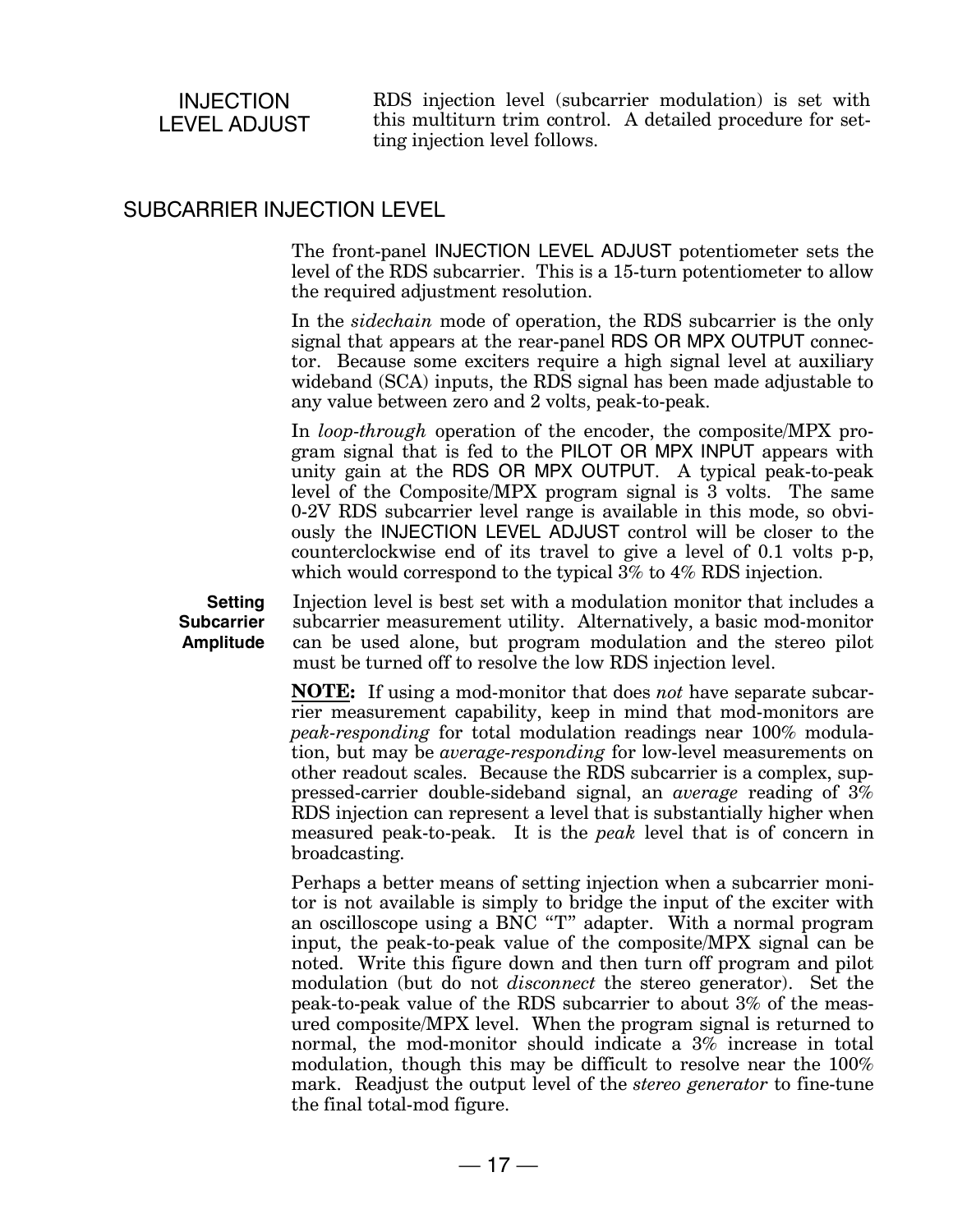In the United States, the FCC permits an extra 5% modulation for each subcarrier, with total modulation not to exceed 110% even with two or more subcarriers. Consult the FCC regulations to be certain on this matter.

**Subcarrier Phase** In the interest of maintaining greatest program modulation efficiency, the 57kHz RDS subcarrier should be in *quadrature* with the 19kHz stereo pilot. Both in-phase and quadrature relationships between the stereo pilot and RDS subcarrier are shown in Figures 6 and 7, respectively. Note that a quadrature relationship (Figure 7) yields a slightly lower peak level, which allows the greatest carrier modulation by the program audio signal.





**Figure 6 –** Subcarrier In-Phase **Figure 7 –** Subcarrier In Quadrature

The Model 712 is skillfully and carefully aligned at the factory to ensure that the subcarrier is in quadrature with the stereo pilot, whether the encoder is used in the sidechain or in the loop-through operating mode. Although some stereo generators supply a pilotsync reference for RDS (usually a TTL-level squarewave), this reference may or may not be in exact phase with the actual stereo pilot component of the composite/MPX signal. For this reason we recommend using the composite/MPX signal for synchronization. In the sidechain mode, the Model 712 simply bridges the output of the stereo generator and does not load or otherwise compromise the composite/MPX signal.

#### PROGRAMMING OPTIONS

Developed as a fully 'interactive' RDS encoder, the 712 can interconnect directly with station automation to transmit dynamic messaging to the receiver; for example, song title and artist information or air personality ID. Station automation communicates with the Model 712 through an RS-232 serial data interface.

The data stream from the automation system must be formatted properly for communication with the 712 encoder. Commands require proper preambles, or headers, so that the 712 interprets dynamic data as valid commands.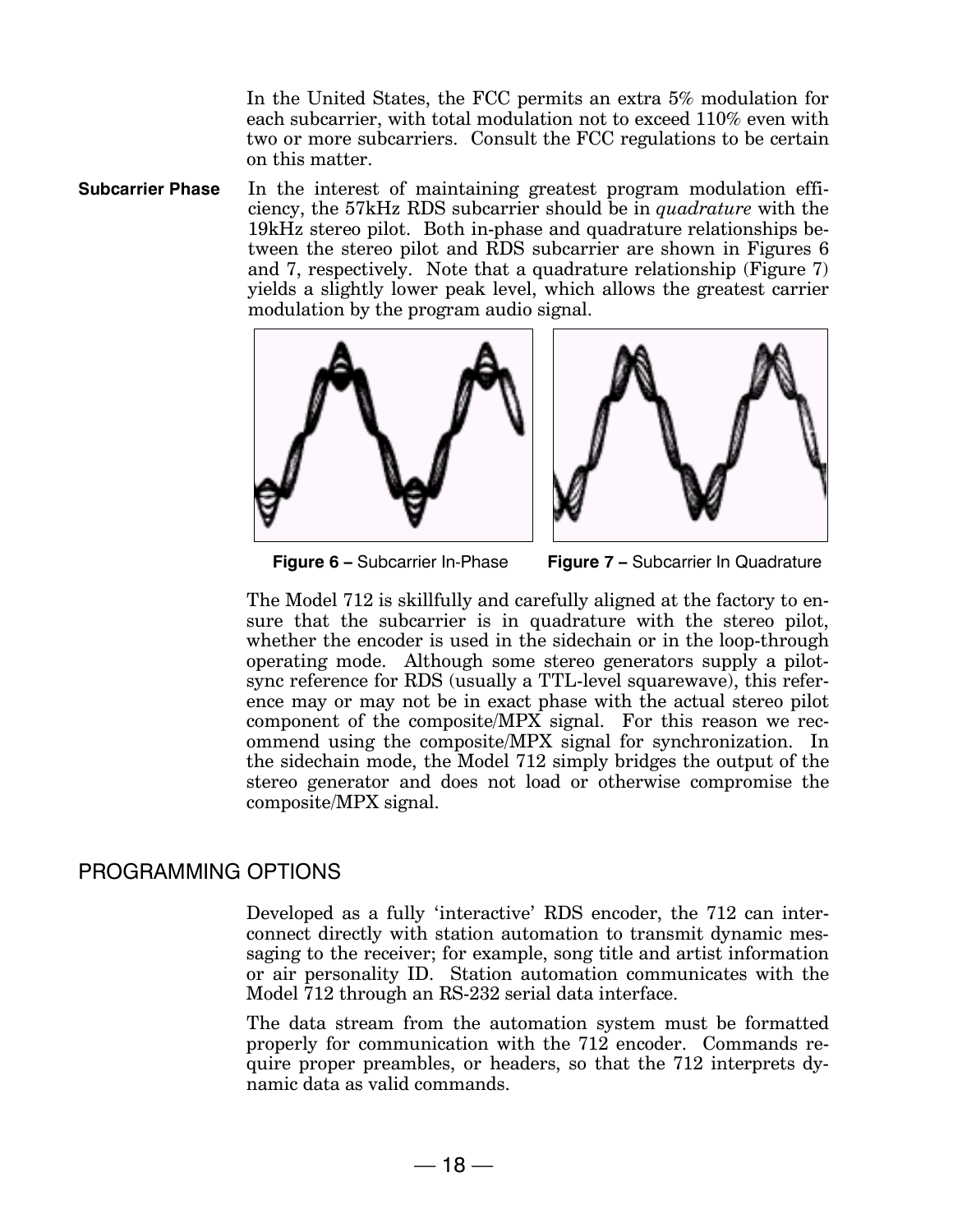In addition to dynamic messaging, there is a certain amount of obligatory, repetitive *static* information that is broadcast continuously in the RDS data stream. These are IDs and 'flags' that tell the receiver 'who is sending what, and how.' For all practical purposes, this information is fixed, and is programmed into the non-volatile memory of the Model 712 before it is connected to station automation for dynamic messaging.

**Simplified Windows® Data-Entry Software**

To help get RDS on-air quickly and painlessly, a very simple and intuitive Windows® interface has been included on the CD-ROM that comes with the Model 712 encoder. This can be used by anyone to set the static IDs and flags, and even to program default entries into the dynamic messaging fields.

**Advanced Programming JTutorial** A 'tutorial' on programming the encoder begins on Page 25 and goes into some detail on how commands are formatted and sent as different groups, or 'strings,' of ASCII characters. To stress the importance and to impart full understanding of the syntax of characters that need to be sent, the tutorial has been written for the more experienced programmer. It is hoped that the detailed instructions for 'manually' addressing the encoder, as if from a 'dumb terminal,' will give a sufficient understanding of how commands from station automation must be formatted.

#### LOADING AND RUNNING THE SIMPLIFIED WINDOWS® SOFTWARE

#### **Installing the Software**

Insert the supplied CD. This software has an 'autorun' utility, therefore: click Start, then My Computer, and then double-click the CD Drive (D:). Double click the file: setup.exe to launch the Wizard (shown here) that will guide you through the several installation

steps. Unless you have a specific reason to make changes, simply accept the default recommendations in each step by selecting Next > every time.

A normal installation will place an icon on your computer Desktop. Double-clicking the icon will start the data-entry software.



The data-entry screen is largely self-explanatory. Before entering any data, it is important to select the proper encoder operating

mode. For North America (US, Canada and Mexico), the button indicated by the arrow should be toggled to read: RBDS. For the rest of the world, it should be set to indicate: RDS. This is important both for setting the PI code and to make sure that the proper PTY group is selected.

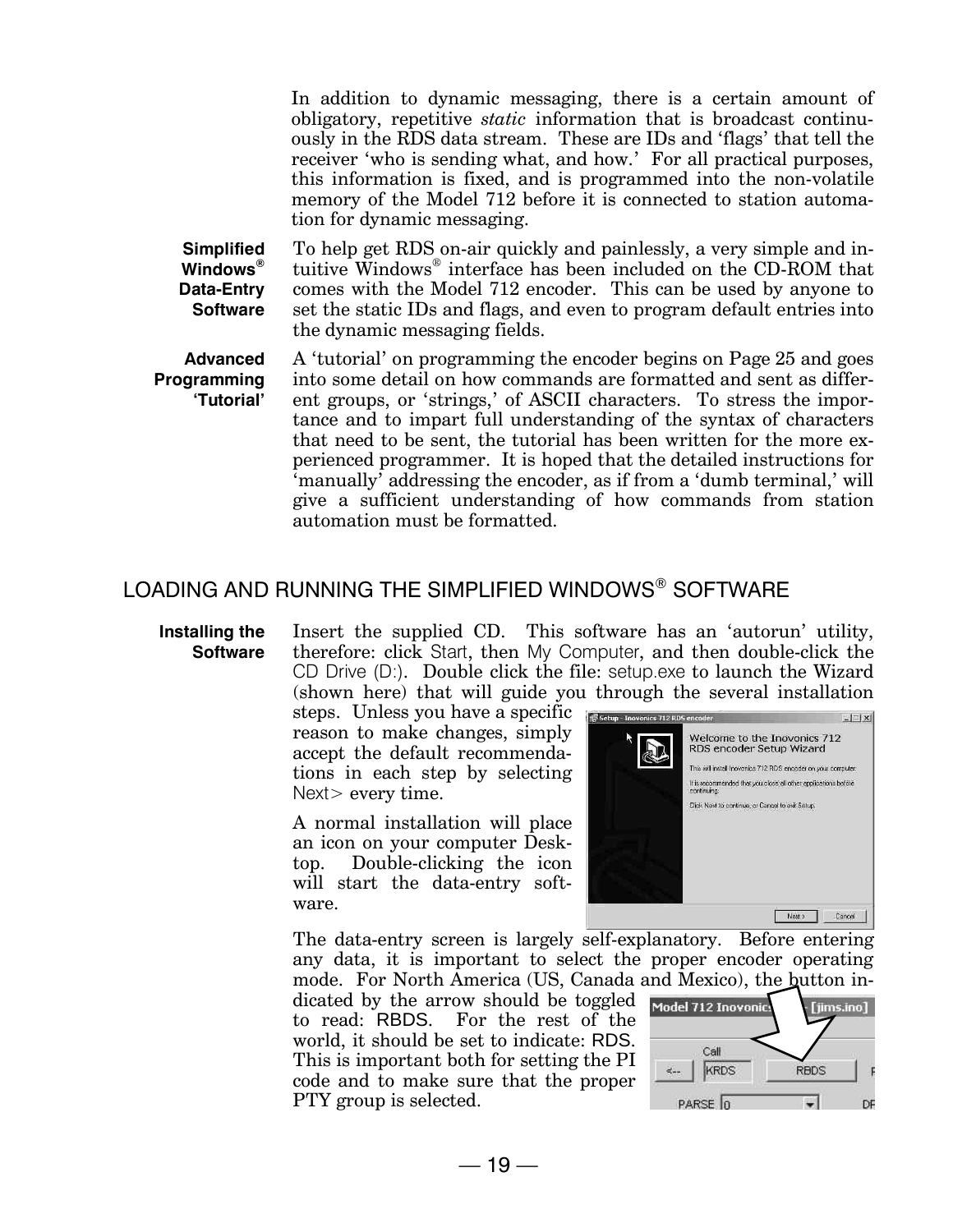**Using ALL-CAPS** Because many RDS radios cannot display a full set of ASCII characters, the use of mixed (capitals and lowercase) letters can result in a very bizarre or completely unreadable message. Thus this Windows® data-entry software forces the use of all-capital letters.

**PI Code Calculator** The PI code is your station's 'digital address.' It is a hexadecimal code that is assigned by an appropriate broadcasting authority in most countries, but in the United States PI is numerically calculated from the station's callsign. (An in-depth discussion of the mathematical calculation appears in the NRSC RBDS Standard.)

> A PI calculator for US 'K' and 'W' callsigns (US only!) is built into the Model 712 software. Simply enter call letters into the Call box and click the left-facing arrow. The hexadecimal code will automatically be entered in the Code box. If the hexadecimal code for a US station is known, you may enter it under Code, and then click the right-facing arrow to confirm a proper call letter match.

> In all other countries the appropriate broadcasting authority is responsible for assigning PI codes, which are then entered directly into the Code box. *NOTE:* Canadian and Mexican codes should *never* bring up US-look-alike call letters when 'tested' by clicking the right-facing arrow! When in doubt: 1) consult the broadcasting authority, 2) check the latest published RDS Specification, or 3) log onto the primary RDS information website: **[www.rds.org.uk](http://www.rds.org.uk)** for help.

> The illustration below shows the data entry screen filled-in for a typical US rock station. Each of the entries will be detailed individually, with references to Manual page numbers that further explain the discussed RDS function.

| Code                               | Call                                                                                                                                                                                 |                      |                                        |                   |                                                                               |  |
|------------------------------------|--------------------------------------------------------------------------------------------------------------------------------------------------------------------------------------|----------------------|----------------------------------------|-------------------|-------------------------------------------------------------------------------|--|
| PI 3D44<br>$-5$                    | <b>KRDS</b>                                                                                                                                                                          | <b>RBDS</b>          | PTY CLASSIC ROCK                       |                   |                                                                               |  |
| <b>PS LIVE 105</b>                 | PARSE 0                                                                                                                                                                              | $\blacktriangledown$ | $DPSS$ 5                               |                   | DRTS <sub>3</sub>                                                             |  |
| MS MUSIC<br>$\overline{ }$         | TA OFF                                                                                                                                                                               |                      | TP ON                                  |                   | DI STEREO                                                                     |  |
|                                    | <u>banadanadanadanadanadanadanadanad</u><br>DPS LISTEN TO BRET AND CHET IN THE MORNING - THEY ARE HILLARIOUS<br>transaction and concerte orientation to a continuous transaction and |                      |                                        |                   | SPEED 9600                                                                    |  |
| <b>TEXT</b>                        | KRDS-FM 104.9 - REQUEST LINE: (704) 555-7680 - WWW.KRDS.COM                                                                                                                          |                      |                                        |                   | ECHO ON                                                                       |  |
| AF1 104.90<br>$\blacktriangledown$ | AF2 99.70                                                                                                                                                                            |                      | AF3 101.10<br>$\overline{\phantom{a}}$ |                   | וסעסו                                                                         |  |
| $\blacktriangledown$<br>AF4 NO AF  | AF5 NO AF                                                                                                                                                                            |                      | AF6 NO AF                              |                   | TEL: (831) 458-0552 FAX: (831) 458-0554<br>inovon.com e-mail: info@inovon.com |  |
|                                    | AF8 NO AF<br>$\overline{\phantom{a}}$                                                                                                                                                |                      | AF9 NO AF                              | Read From Encoder | Send To Encoder                                                               |  |

- PI As explained above, software automatically calculates the PI Code for US stations; otherwise the hexadecimal PI code assigned by the broadcasting authority must be entered manually in the (Code) PI field.
- PTY Program Type identifies the station's programming format from a list. There are two lists, one for the European RDS system and one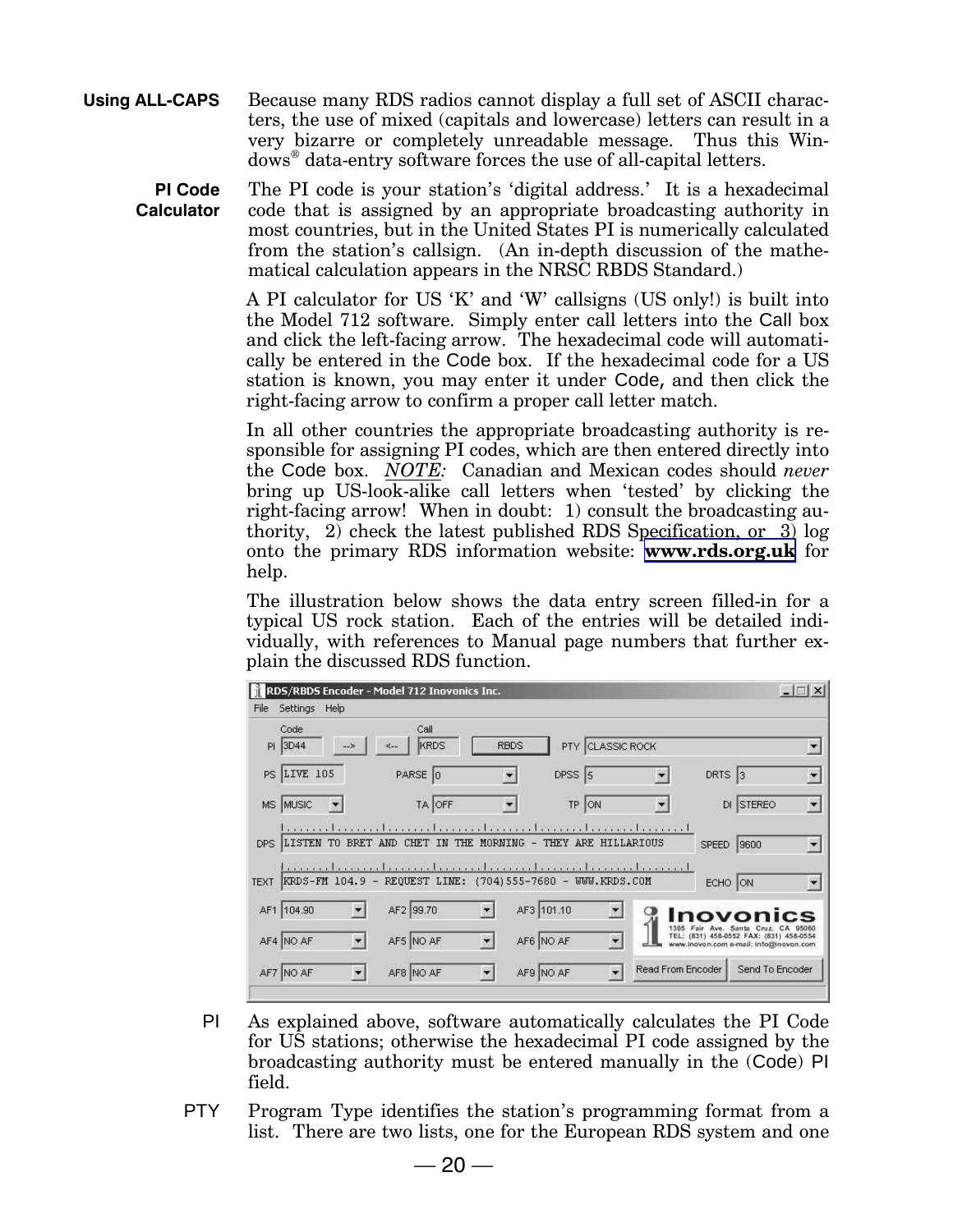for the American RBDS specification, hence the button that toggles between RBDS and RDS. With the proper RDS/RBDS setting, choose the station format from the drop-down list. Refer to Page 32 for a breakdown of the PTY lists and their differences.

- PS The 8-character PS field is for the "street name" of the station. This will appear on the radio faceplate whenever a dynamic, scrolling-PS message is *not* being transmitted. PS is introduced on Page 8.
- PARSE Revision 2 of the Windows<sup>®</sup> software offers the user a built-in utility to 'parse' messages automatically when dynamic messaging is enabled (see DPSS).
- **Parsing** Defined Parsing is used in the "block" mode of message transmission, the more popular 'grouped-word' method, and refers to the breakingdown of messages into meaningful segments for efficient display on the 8-character alphanumeric readout common to all RDS receivers. Once parsing options are set, this encoder function is valid for any scrolling-PS message, whether it is entered into the static DPS register, or received as ASCII text from station automation.

Very short words are sent together in groups. For instance, *THIS IS* constitutes seven characters that can be sent as a group. The same would hold true for *OF THE* or *NOW HERE*. Longer words, up to and including 8 characters, are sent individually: *WARNING* or *DOUGHNUT* or *BICYCLE*. The Model 712 can either center words that are sent individually on the radio display or left-justify them. This will be covered along with the function of the PARSE button.

Words that exceed the available 8 characters are 'sidestepped' through two or more consecutive displays. Examples: *EMERGENC* followed by *MERGENCY*, or *SUPERMAR* followed by *UPERMARK* and *PER-MARKE* and *ERMARKET*. This method of splitting words gives a good sense of continuity and readability.

"Safe Scrolling" **Explained** Clicking on the PARSE button will show a drop-down menu of the numbers 0 through 9. With 0 or 9 selected, parsing action will be just as described. 0 centers word groups and 9 left-justifies them. Other choices are for variations of what we call our "Safe Scrolling" message display mode.

> We developed Safe Scrolling because of our concern over distracted car drivers. When viewing a message in the block mode (complete words or groups of words), a driver must pay close attention to the radio display or risk missing part of the message. Although the message may be repeated over and over, the driver may tune in at the end of a song, and in finding out who sang the number could easily rear-end the car in front.

> Safe Scrolling 'marches' the message across the display screen one character at a time, not unlike soldiers passing a reviewing stand. A message requires a much longer transmission time in this mode, but a glance at the radio display every ten to fifteen seconds still allows the driver to get the full message without missing words.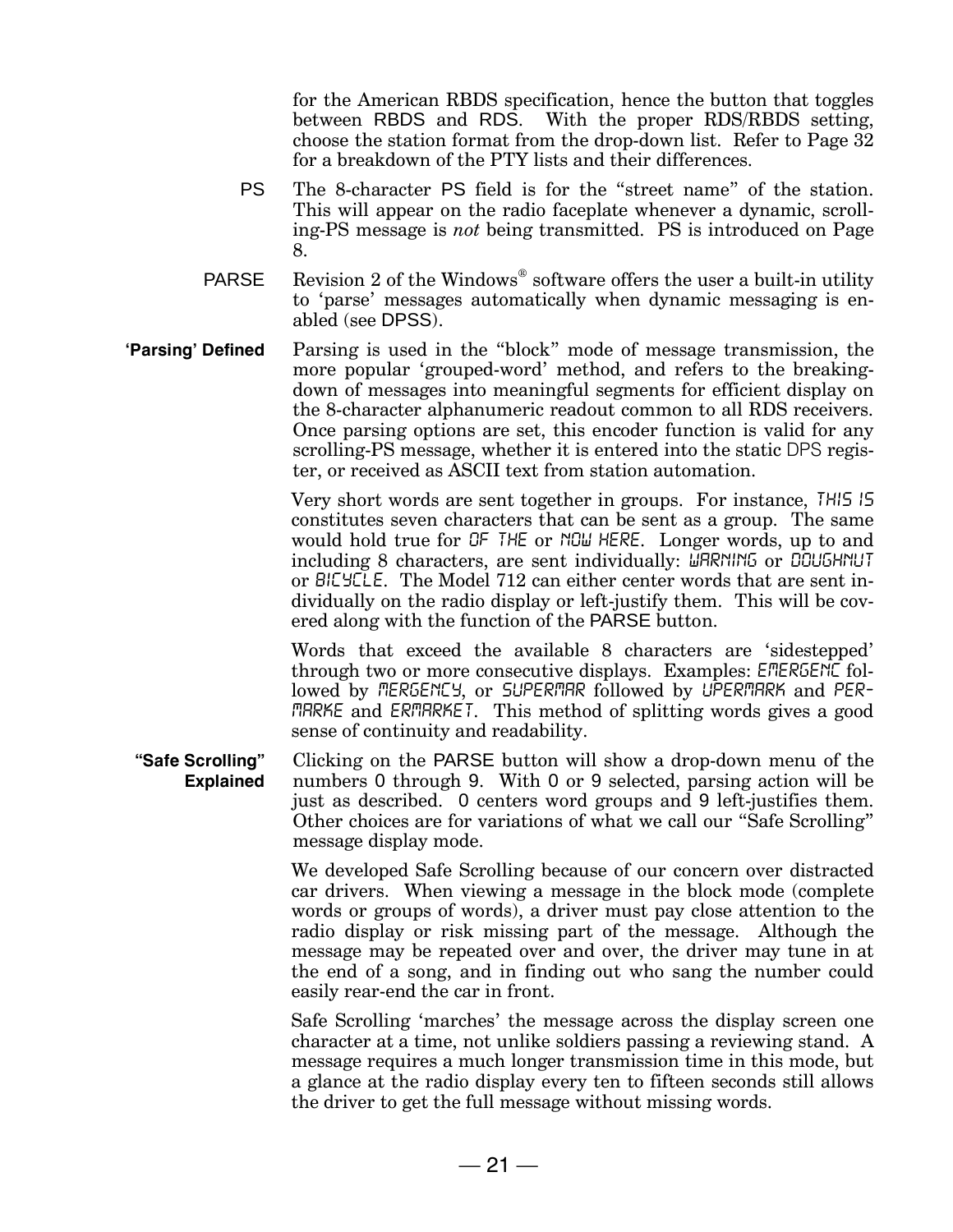Setting PARSE to 1 will scroll the message one character at a time, as just described. Other numbers also safe-scroll the message, but at 2, 3, 4, and up to 8 characters at a time. Selecting 9 will automatically parse, as previously described, but text will be left-justified rather than centered on the display. 2 through 8 may be useful in some special RDS applications, but 0 and 1 are the primary PARSE selections. To recap: 0 will enable the more-popular, auto-parsed, centered block mode and 1 the Safe Scrolling, letter-by-letter option.

DPSS The speed of dynamic PS messaging is set here, or dynamic PS messaging can be turned off entirely. When OFF is selected, the dynamic PS message remains in the non-volatile encoder memory, but only the 8-character default static "street name" typed into the PS field will be displayed on the receiver faceplate.

> Setting the speed at 1 will result in the slowest refresh rate of the block' message, or slowest Safe Scrolling. 9 is the fastest speed, but many RDS radios may not display the message properly at high speed settings. The display *should* be stable with any radio at a speed setting of 7 or lower.

DRTS RadioText is the separate 64-character message that may be displayed on some radios when the listener pushes an INFO or TEXT button. Many automobile receivers will not permit RadioText display, hence the popularity of dynamic, scrolling-PS despite rules and cautions against its use. RadioText is sent as a single, 64-character message, so it generally needs to be refreshed less frequently in the normal RDS transmission cycle.

> DRTS sets this RadioText transmission refresh rate. As a *static* RadioText message is not generally called upon to convey dynamic advertising or song-title information like the scrolling-PS function, a setting of 3 should be adequate. Higher settings may interact with other functions and compromise the stability of any scrolling-PS messages.

> When DRTS is set to OFF, the RadioText message will not be transmitted. It will remain on the software screen and in the encoder firmware memory, however.

- MS Select MUSIC or SPEECH as the primary station format (see Page 8).
- TA The TA flag is to be sent only for critical traffic-related announcements, and then only while the announcement is being broadcast. We fervently recommend using only direct-connected, hardwareswitch-activation of the TA flag, as described on Page 14.

However, as the 712 encoder may be some distance from the studio and addressed by a serial (or modem) connection, provision has been made to set the TA flag with a software command. Selecting ON from the drop-down TA menu will set the flag, which will remain on until reset by selecting and sending OFF, or until the TA function times-out, if the timeout function has been programmed using a terminal or terminal emulation program (see Page 34).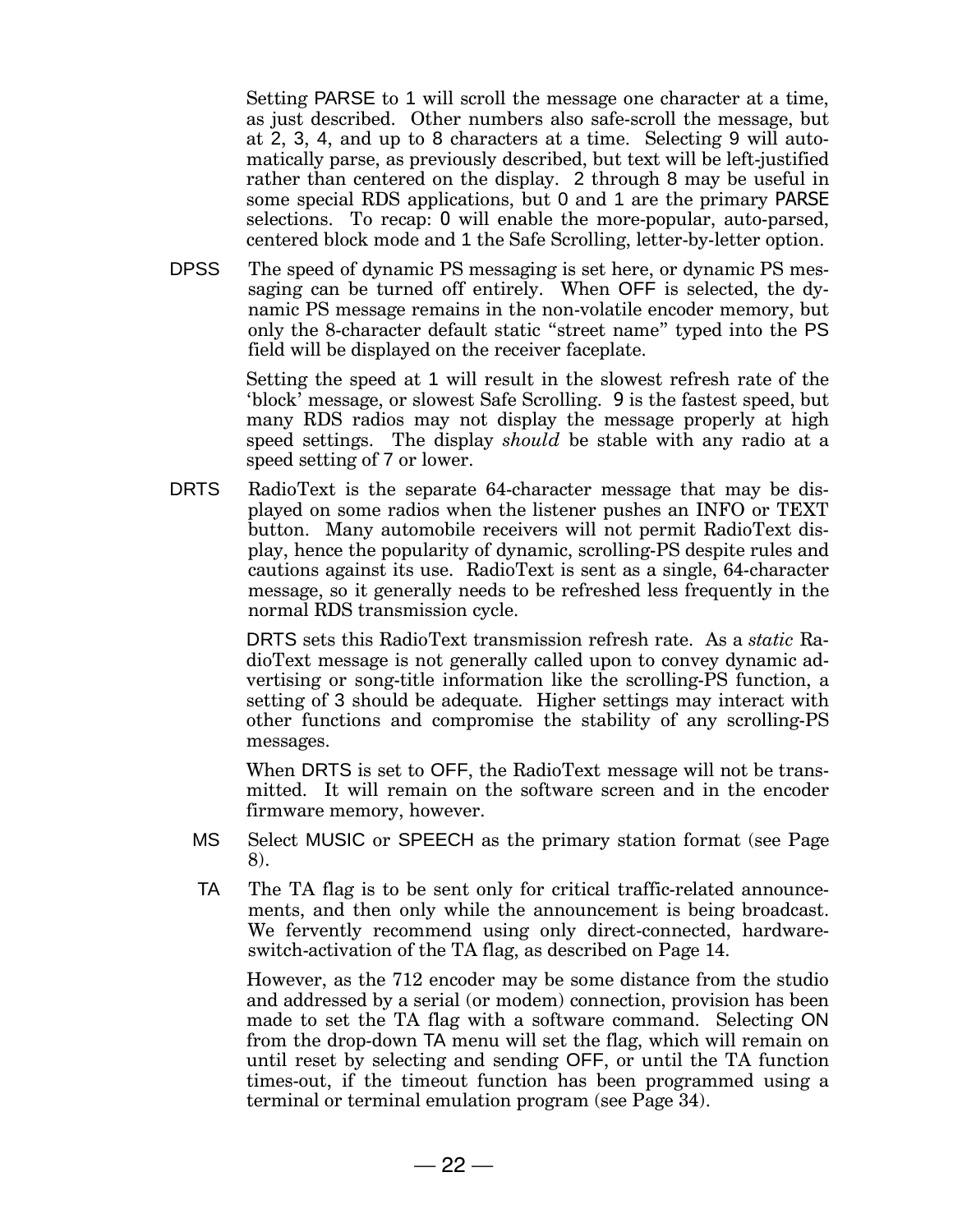- TP Set this to YES only if your station regularly broadcasts traffic advisories and will activate the TA flag for critical announcements. This is clarified on Page 9.
- DI This is generally set for STEREO, unless the station has allmonaural programming and does *not* transmit the stereo pilot signal, in which case MONO may be selected. DI is discussed in further depth on Page 8.
- DPS Up to 64 characters of information may be entered in the Dynamic PS messaging field. This can be set either to 'parse' (see Page 21), or to scroll one character at a time. Both the European CENELEC and the American NRSC specifications for RDS/RBDS operation expressly forbid 'Dynamic PS'. Nonetheless, dynamic messaging is flaunted in the face of these august agencies and is currently practiced worldwide.
- **Manual Parsing** The tic marks above the DPS entry field are useful in manually formatting dynamic, scrolling-PS messages that are not automatically parsed; that is, broken into sensible groups by Model 712 Revision 2 software. The following illustration shows how one can manually format a scrolling PS message for optimum readability. This same illustration may prove valuable when it comes to deciding how to format non-parsed messages within station automation software.

**NOTE:** In this illustration, the menu that drops-down from the PARSE button would be set to 8, meaning that the full eight characters available on the radio faceplate would be sent as a group at each transmission interval. Again, the automatic parsing function of the Model 712 Encoder is *not* called into play for this illustration.

When simply *scrolled* one character at a time (PARSE = 1), the message shown in the example could be read easily, although it would take about a minute for all characters to march sequentially across the receiver faceplate. Alternatively, automatic parsing  $(PARSE = 0)$ would break the message into independently-meaningful groups with much faster message throughput.

But as it is typed in the Windows® screen example on Page 20, and with PARSE set to 8 (corresponding to the limit of the receiver display), the message would show up something like this:

| $ L I S T E N   T $ 0 $ B R E T   R $                                           | $ N D $ $ C H E T $ |
|---------------------------------------------------------------------------------|---------------------|
| $ I N $ $ T H E $ $ R $ $ Q R N I N G $ $ - $ $ T H E H $ $ R R $               |                     |
| $ E $ $ H $ $l$ $ L $ $ L $ $R$ $ R $ $ I $ $ O $ $U $ $S $ $ $ $ $ $ $ $ $ $ $ |                     |

By altering the text slightly and forcing the message to break into standalone clusters of eight characters, 'block' transmission of essentially the same message would be far more readable. Here is an example of how the message could be formatted:

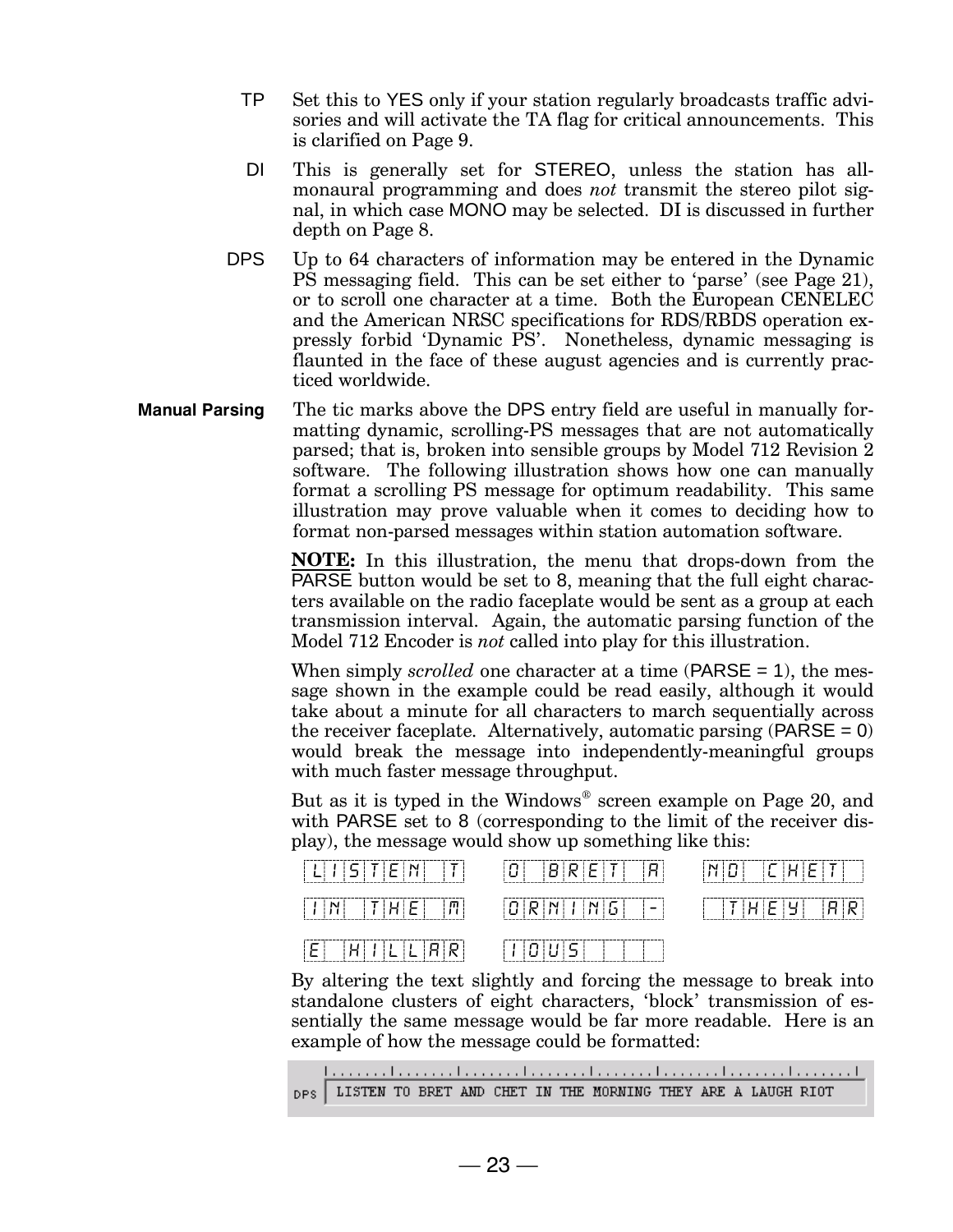Each sequentially-displayed 8-character 'screen' would break at the major tic marks and display on the radio faceplate as shown below:



Keep in mind that enabling the Model 712 parsing utility (PARSE=0) will automatically perform this word-breaking function in encoder firmware. This illustration simply shows how parsing *may* be implemented manually. Additional discussion of dynamic PS modes and formatting may be found under advanced programming notes on Pages 25 through 40.

TEXT The 64-character RadioText buffer holds a static message that can be called up for viewing on home RDS receivers and on some auto radios. Please see the previous discussion on Page 9.

> The entire 64-character RadioText message is transmitted as a block. If so equipped, the *receiver* will buffer RadioText and display it as a scrolling message automatically, hence there is no need to observe word breaks or perform other message formatting tasks.

- SPEED This refers to COM port serial communications with the encoder. See additional information on Pages 15 and 30.
- ECHO The Model 712 can be set either to echo RS-232 programming commands back to the computer or automation system, or not. The option is not important when using the supplied Windows<sup>®</sup> software, but may have implication when addressing the encoder from a 'dumb terminal' or with station automation.

AF1 **through** AF9 Rebroadcast 'translators' or stations on a network may air the very same program on multiple frequencies. Only when the program is heard at the same time (synchronously) at different dial settings is the associated frequency considered a true "alternative frequency."

> **NOTE:** When AFs are listed, the station's primary frequency *must* also be in the list. AF frequencies are selected from a drop-down menu associated with each AF button.

**Sending Data to the Encoder** Once all information is entered into the various fields, clicking the Send To Encoder button will upload all RDS data to the Model 712. As data is received by the Model 712, the RS-232 ACTIVITY indicator on the front panel will flash.

> Data transfer takes about 3 seconds, and a progress bar is shown at the bottom of the window.

| $KFDS-FM 104.9 -$<br><b>TEXT</b> | REQUEST LINE: | (70 <sup>4</sup> )<br>$\vert x \vert$<br>RDS/RBD | WWW.KRDS.COM | ECHO              | <b>ON</b>                                                              |
|----------------------------------|---------------|--------------------------------------------------|--------------|-------------------|------------------------------------------------------------------------|
| 104.90<br>AF1                    | AF2 99.70     | Done.                                            |              |                   | <b>Inovonics</b><br>95060                                              |
| AF4 NO AF                        | AF5 NO AF     | ОК                                               |              | TEL: (831)        | 458-0552 FAX: (831) 458-0554<br>www.inovon.com e-mail: info@inovon.com |
| AF7 NO AF                        | AF8 NO AF     | $M \cap M \cap M$                                |              | Read From Encoder | Send To Encoder                                                        |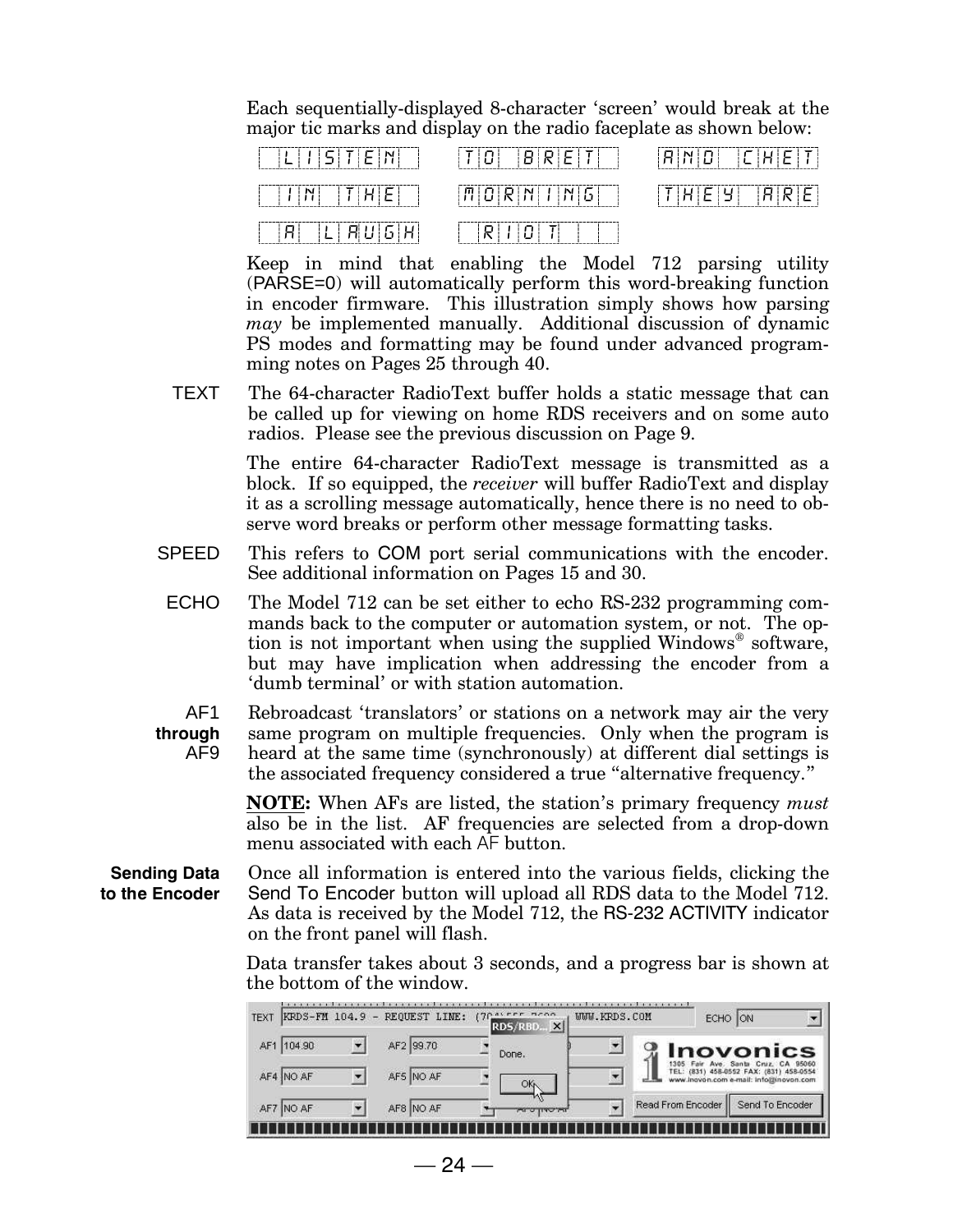Done. is displayed when completed. If transfer is *not* successful for any reason, an error message will be shown. The Done. message box must be cleared before further data can be entered.

Entering data via the Windows® software automatically initiates a "Save" command, ensuring that the entry will remain in non-volatile memory within the 712 encoder. This means that if the encoder loses AC mains power, the most recently Windows®-entered data will be transmitted when power is restored. Even if the encoder is controlled by station automation, a default set of data should be uploaded to the Model 712 using the Windows® software utility so that something meaningful will be transmitted immediately following a power outage.

**Reading Data From the Encoder** In a situation where the RS-232 data link is lost, once communication has been reestablished data may be read from the encoder to verify what is currently being broadcast. Clicking on Read From Encoder will copy all entries from the encoder buffer to the software screen.

> The data resident in the Model 712 encoder memory may be downloaded back onto the software screen without interrupting RDS transmission. This feature is useful for updating only certain fields of RDS data being transmitted without having to re-enter everything. Download by clicking Read From Encoder, make changes in any of the fields, and then upload the revised file back to the encoder with a Send To Encoder command.

**File Management** All the RDS programming information on a filled-in data entry screen may be also saved locally on the computer as a file. This is useful when various programming segments throughout the broadcast day have dedicated RDS messaging, or when messaging needs to be replaced within a programming segment with updated advertising or station promo information.

> Data on the screen may be saved as a file before, after, or instead of sending information to the encoder. Clicking in the menu bar on File $\rightarrow$ Save As will prompt you for a location and name for the file, which will have an .ino extension. The file may be named in keeping with its content and stored on the computer Desktop, or in a folder created and set aside for this purpose. To import a saved .ino file onto the screen, click on  $File \rightarrow$ Open and browse to the directory and folder where the .ino file has been saved. Double-click the file to bring the RDS programming information onto the screen where it then can be sent to the Model 712 encoder with a Send To Encoder command.

#### ADVANCED PROGRAMMING - TERMINAL CONFIGURATION

Configuration of the terminal, computer or automation system obviously will depend on the connected hardware and its resident firmware. For simplicity of illustration, encoder programming instructions here reference *HyperTerminal*, the terminal emulation pro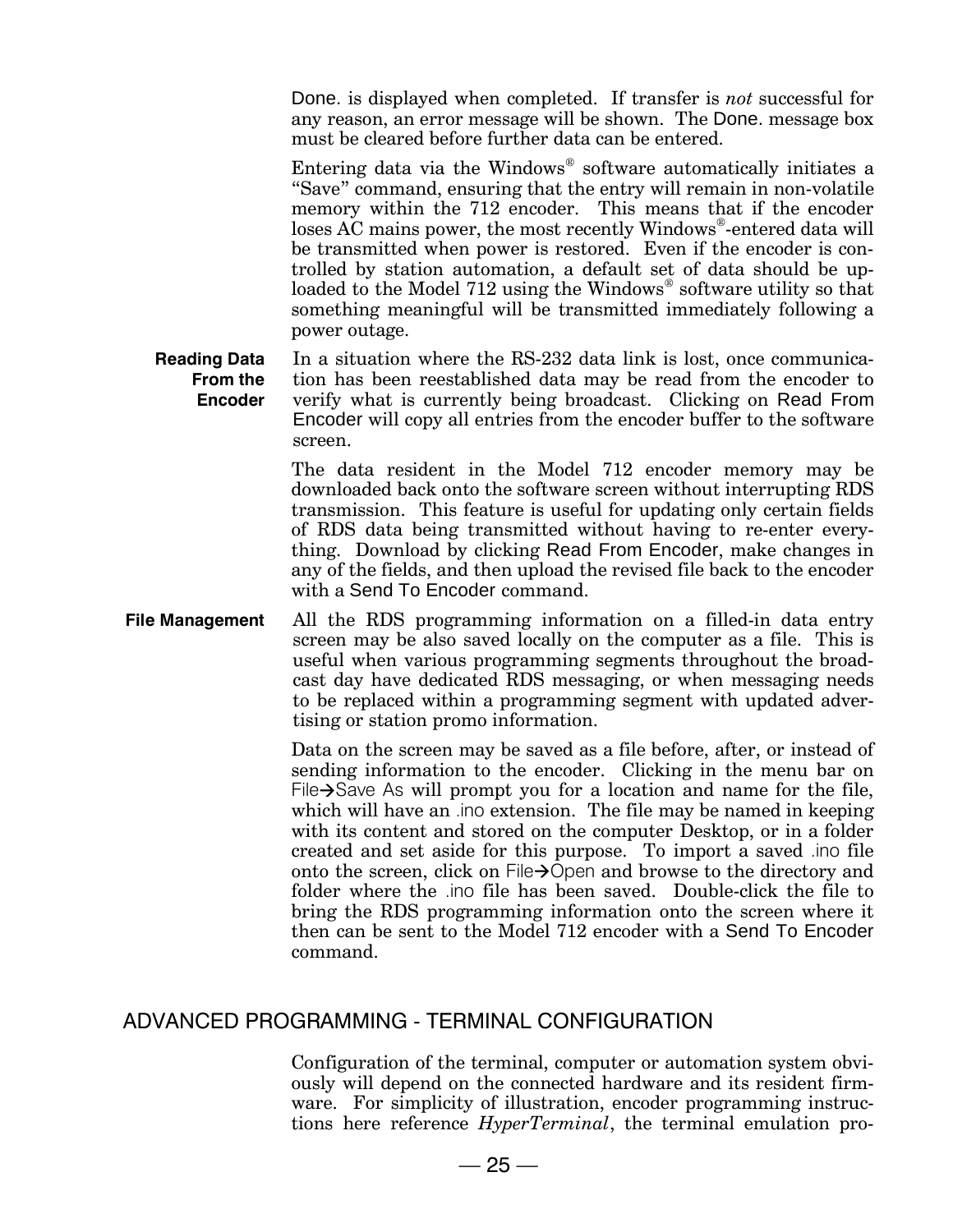gram by Hilgraeve, Inc., developed for Microsoft and supplied with the Windows® operating system. It is hoped that programming instructions based on terminal emulation will help the programmer better understand what ASCII syntax the encoder requires without regard to the specific equipment that sends programming commands.

When using *HyperTerminal*, it's best first to upgrade to the latest version. Download this at no charge from [www.hilgraeve.com.](http://www.hilgraeve.com.) The more current product seems to run more smoothly and has text editing features not found in earlier versions.

**NOTE:** Disconnect the encoder or leave it turned off until the computer or terminal has been configured. Also, be sure to quit the Model 712 Windows<sup>®</sup> data-entry program before addressing the encoder with *HyperTerminal.*

*HyperTerminal* is started under Windows® with the command routine: Start->Programs->Accessories->Communications-> HyperTerminal. Double-click: HyperTrm.exe. This brings up the main *HyperTerminal* screen with a Connection Description window for naming your encoder communications program (below, left). Type RDS and click OK. This opens a Connect To window (below, right).

| <b>Connection Description</b><br>$?$ $\times$<br>$\frac{2}{3}$<br>New Connection         | <b>Connect To</b><br>$?$   $\times$<br>RDS                                                                                                      |
|------------------------------------------------------------------------------------------|-------------------------------------------------------------------------------------------------------------------------------------------------|
| Enter a name and choose an icon for the connection:<br>Name:<br><b>RDS</b><br>Icon:<br>咳 | Enter details for the phone number that you want to dial:<br>Country/region: United States of America (1)<br>Area code:<br>714<br>Phone number: |
| <b>OK</b><br>Cancel                                                                      | Connect using:<br>Direct to Com1<br><b>DK</b><br>Cancel                                                                                         |

Click Connect Using and select Direct to Com1, unless there is a reason to use another serial COM port. Click OK.

The next window that appears shows COM1 Properties. Here you set the communications parameters as follows: Bits per second: 9600, Data bits: 8, Parity: None, Stop bits: 1, Flow control: None. Check your settings against the picture at the top of the next page. Click OK to close all boxes and to clear the *HyperTerminal* data entry screen.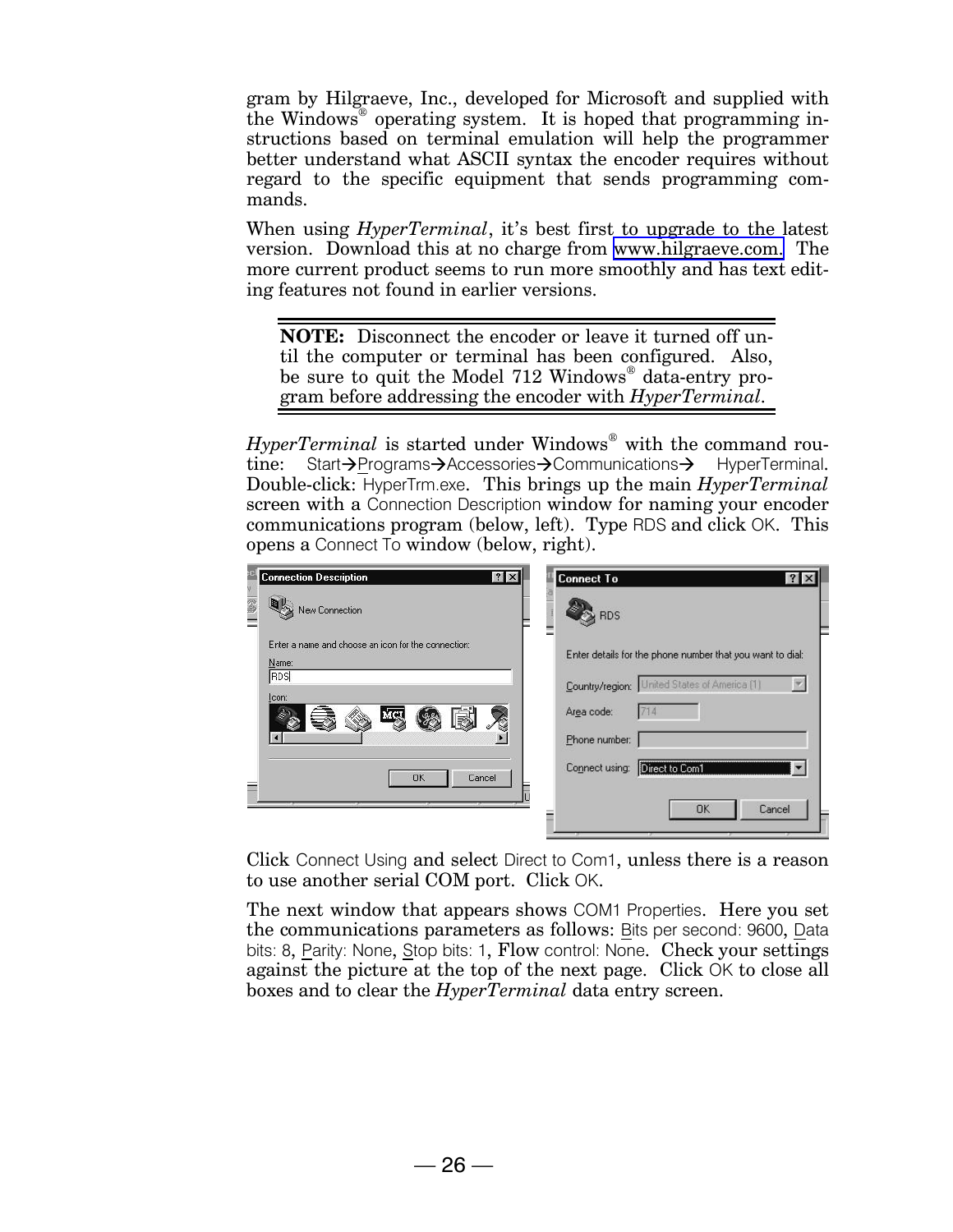| <b>COM1 Properties</b><br>Port Settings | $?$ $\times$                    |
|-----------------------------------------|---------------------------------|
| Bits per second: 9600                   |                                 |
| Data bits: 8                            |                                 |
|                                         | Parity: None<br>$\blacksquare$  |
| Stop bits: 1                            |                                 |
|                                         | Flow control: None Company<br>≖ |
| Advanced                                | <b>Restore Defaults</b>         |
|                                         | Cancel<br>OK<br><b>Apply</b>    |

At the top of the *HyperTerminal* data entry screen, click  $E$ ile $\rightarrow$ Properties $\rightarrow$ Settings. Check to make sure that the default settings agree with the screen capture on the left, below.

Click the ASCII Setup button. On the next screen, check the box: Send line ends with line feeds, as shown at the right, below. Then close all boxes. This leaves the main *HyperTerminal* window open for data entry.

| Connect To Settings                                                                                                                                                                                                                                                                                                                                                                                           | Connect To Settings                                                                                                                                                                                                                                                                                                                                                                                                             |
|---------------------------------------------------------------------------------------------------------------------------------------------------------------------------------------------------------------------------------------------------------------------------------------------------------------------------------------------------------------------------------------------------------------|---------------------------------------------------------------------------------------------------------------------------------------------------------------------------------------------------------------------------------------------------------------------------------------------------------------------------------------------------------------------------------------------------------------------------------|
| Function, arrow, and otrl keys act as<br><b>C</b>   Terminal keys<br>C Windows keys<br>Backspace key sends<br>C Ctrl+H C Del C Ctrl+H, Space, Ctrl+H<br>Emulation:<br>Terminal Setup<br>Colors<br>Auto detect<br><b>ANSI</b><br>Telnet terminal ID:<br>Backscroll buffer lines: 500<br>$rac{158.01}{158.01}$<br>Play sound when connecting or disconnecting<br>Exit program upon disconnecting<br>ASCII Setup | <b>ASCII Setup</b><br>$ ?  \times$<br><b>ASCII Sending</b><br>$\nabla$ Send line ends with line feeds<br>Echo typed characters locally<br>$Line$ delay: $ 0 $<br>milliseconds.<br>Em<br>Character delay: 0<br>milliseconds.<br>Au<br><b>ASCII Receiving</b><br>Tel<br>Append line feeds to incoming line ends<br>Bac<br>Force incoming data to 7-bit ASCII<br>Wrap lines that exceed terminal width<br>⊽<br>Cancel<br><b>DK</b> |

If you experience trouble communicating with the Model 712, there's a quick and easy check to verify that the computer and the terminal program are functioning normally. With pins 2 and 3 of the DB-9 connector shorted with a screwdriver, whatever is typed on the keyboard should appear on the screen.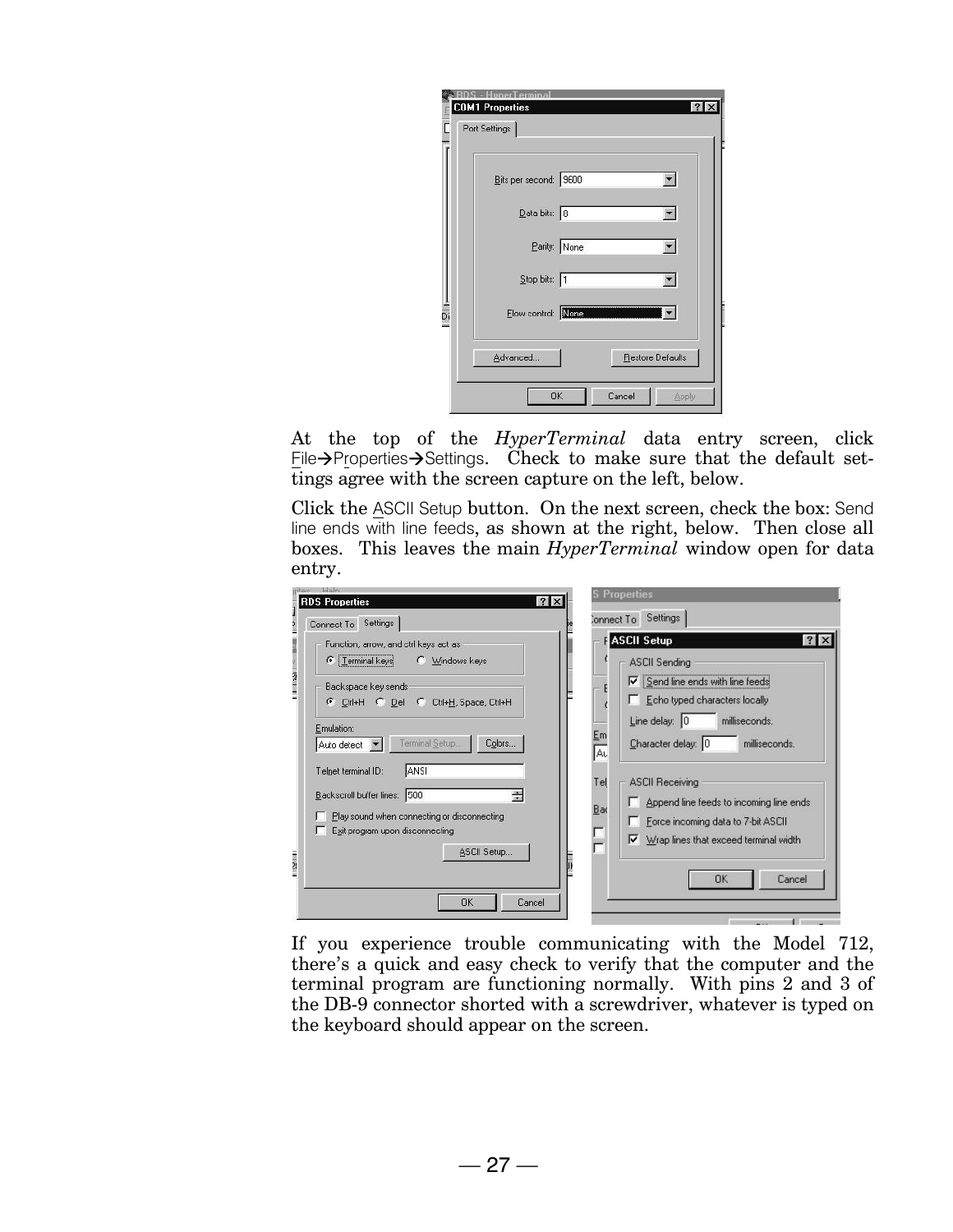**Connect and Turn-On**

NOW connect the computer to the encoder's RS-232 LINK port and apply AC power to the encoder. The HyperTerminal screen should show the word "Ready" as the encoder is powered up, as shown in the first screen shot on the right.

Next, type:  $??4$  (two question marks followed by Enter). This will cause the encoder to send back the contents of all ID, flag and message registers, which, as shown on the far right, are either default factory settings or empty. This double question mark can be used at any time to make the encoder 'spill its guts.' This exercise does not interrupt or interfere with encoder operation.

Any single parameter in a register can be in rogated independently. Simply type the region ter designation followed by a single que mark. A response shown at the right for typed command:  $PI$ ? $\leftarrow$ .

| RDS - HyperTerminal<br>File Edit<br>View Call<br>Tra<br>DIGI<br>$\odot$ 3<br>$\mathbb{E}[\mathbf{E}]$ | RDS - HyperTerminal<br>Edit<br>View Call<br>File<br>Tra<br>∩⊯ม<br>8<br>$\mathbb{E}[\mathbf{r}]$                                                                                                                                                                                                            |
|-------------------------------------------------------------------------------------------------------|------------------------------------------------------------------------------------------------------------------------------------------------------------------------------------------------------------------------------------------------------------------------------------------------------------|
| Ready<br>Connected 0:00:04                                                                            | ??<br>PS=INOV-712<br>$DPS=$<br>DPSS=0<br>ARSE=0<br>$\mathsf{F}\mathsf{X} \mathsf{T}$ =<br>RTS=0<br>ra=0<br>$MS=1$<br>$TP = 0$<br>$DT = 0$<br>$PI = FFFF$<br>PTY=0<br>AF1=0<br>HF 2=0<br>AF3=0<br>IF4=0<br>IF5=0<br>IF6=0<br>$F7 = 0$<br>IF8=0<br>AF9=0<br>SPEED=9600<br><b>ECHO=1</b><br>Connected 0:00:10 |
| be inter-<br>he regis-<br>question<br>for the                                                         | PI?<br>4A2D                                                                                                                                                                                                                                                                                                |

 $\mathbf{H}$ 

**RDS** 

#### PROGRAMMING SYNTAX

**How to Type** In these programming instructions the *exact* ASCII syntax to be entered on the keyboard will be given in the font used in this example: **TEXT=HELLO** $\leftrightarrow$ . Specifically, the word TEXT, the equal sign and the word HELLO would be typed, followed immediately by pressing the Enter key. We will use  $\leftrightarrow$  as the symbol for Enter.

> Take time to type deliberately and slowly. Even at 9600 baud, some delays are inherent in the communications between the computer and the encoder. One characteristic of typing too quickly will be the omission of line feeds in responses returned from the encoder.

- **Using ALL CAPS** Programming commands should be typed in ALL CAPS (capital letters) and messages should be kept as simple as possible. Though the encoder will accept lowercase letters and all ASCII punctuation in the PS and RT fields, some RDS radios have limited character sets and may display ambiguous lowercase characters or gibberish. To assure readability, keep the keyboard Caps Lock key engaged and avoid fancy punctuation. 'Smileys' are not a good idea.
	- **Correcting Mistakes** Under *HyperTerminal*, use the Enter key to drop to a new line, if required, and use either the Backspace key or the keyboard's directional arrows to navigate within a text entry. Overtyping an entry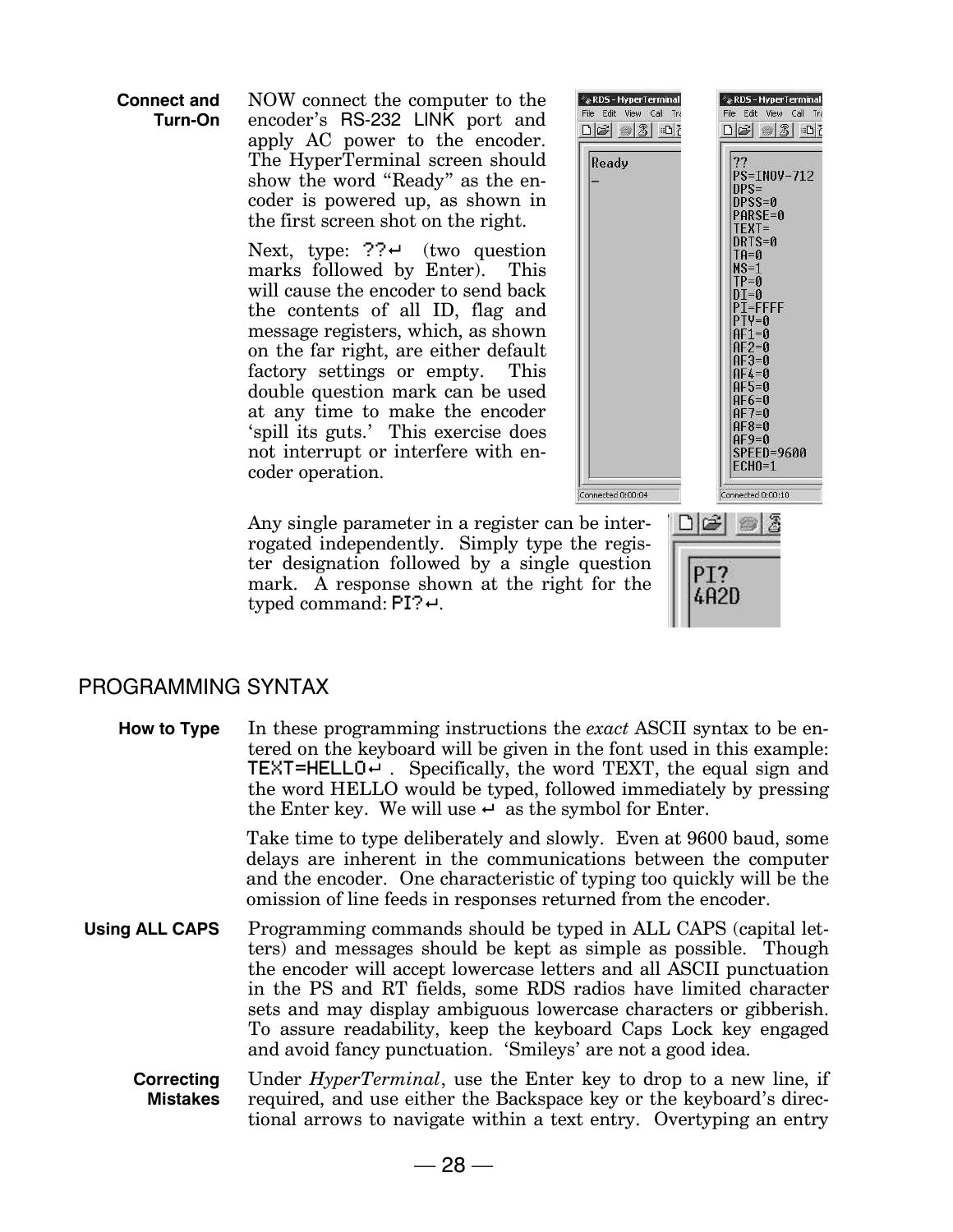will automatically replace the previous characters. What is shown on the screen before the Enter key is pressed is what will be sent to the encoder.

**Echo** Your computer screen will display what has been "echoed" by the encoder as data is entered. Each character typed on the keyboard will be sent to the encoder, which will turn it back around to be shown on the monitor screen. This round trip gives continuous confirmation of 2-way communications.

> The return data path is not essential, however. The Model 712 will accept programming commands on a receive-only basis. For example, a studio-transmitter radio link (STL) may include 1-way data transmission that could be used to address the encoder.

> If double characters appear when typing, your *terminal* or computer has been configured for local echo. Rather than defeating the echo function of the encoder, local echo should be turned off. This is usually a software command in the terminal or terminal program. Local echo may be used with a 1-way link.

> The Model 712 has been set to echo as the factory default. The command to turn echo off is  $ECHO=0$ . To turn echo back on again, type  $ECHO=1 \leftrightarrow$ .

**Validity Symbols** The Model 712 ignores ASCII inputs that do not conform to proper formatting rules. This is an important feature when the encoder is connected full-time to station automation. When a valid command is accepted by the encoder, it returns OK to the computer screen. If a data input is properly formatted, but is ambiguous or otherwise not accurate, the screen will display NO. Examples of valid and invalid commands are shown below. Follow programming instructions *exactly* to ensure that commands will be accepted.

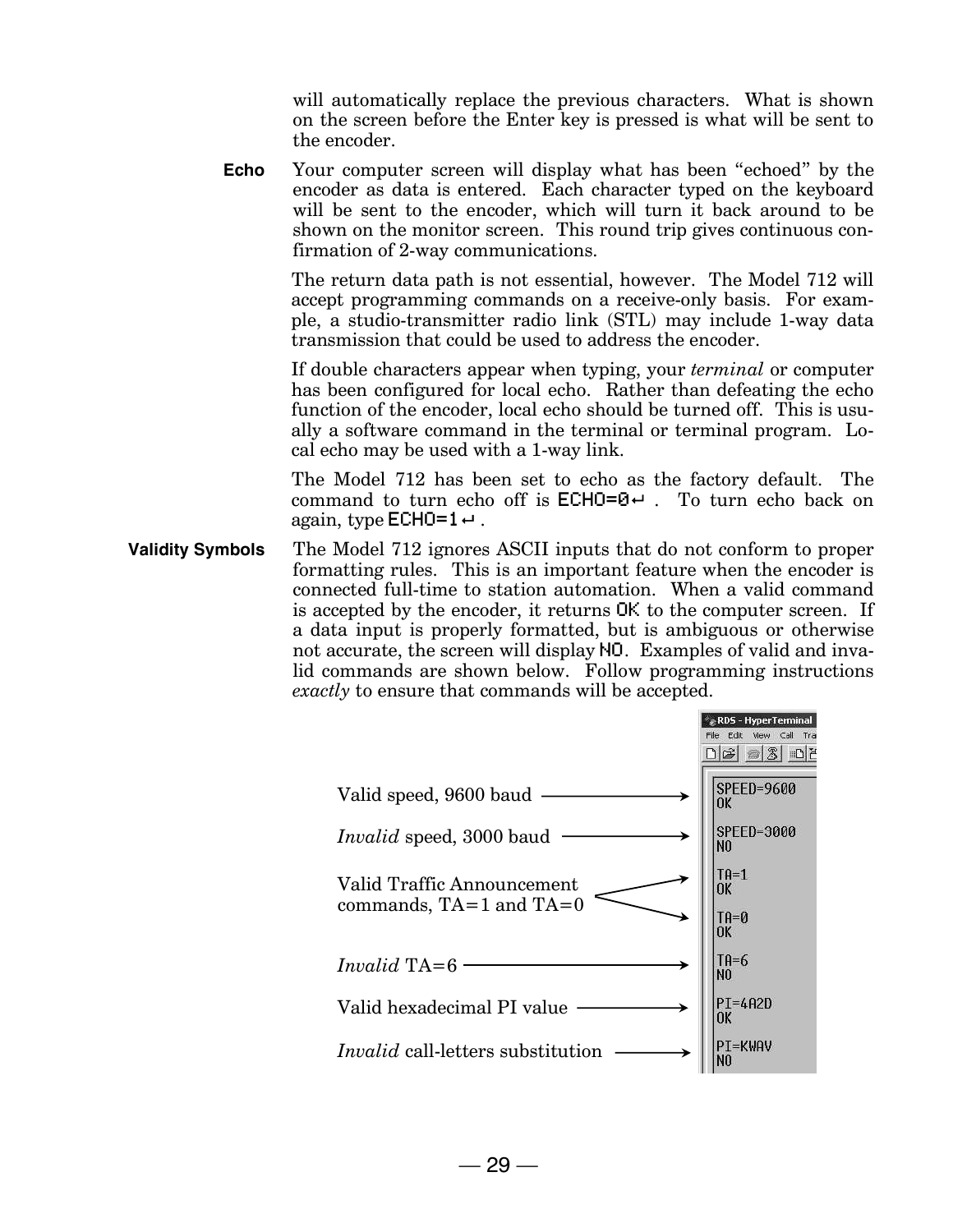#### ENCODER COMMUNICATIONS SETTINGS

Basic encoder communications settings have been preset at the factory at default values. Communications commands must use proper syntax, as described above, and preferably typed in ALL CAPS for reasons already given.

- **Communication Speed** The encoder defaults to 9600, 8, N, 1 ASCII communications. To change just the baud rate to 2400, for example, type: SPEED=2400←. Acceptable baud rates are 2400, 4800, 9600, 19200, 38400, 57600 or 115200. The Model 712 may be addressed at the highest, 115200 baud speed, but the trifling amount of data that is ever uploaded to the encoder really makes the highest speed a matter of overkill. Even the modest default 9600 baud setting is lightning fast for encoder programming, and may prove far more dependable, especially with long data cable runs. The lowest baudrate settings are useful when the encoder is addressed via a dial-up modem or a slow data channel that is part of an STL radio link.
	- **Echo** As recommended earlier, the encoder should echo the keyboard commands, rather than having the terminal echo locally.  $ECHO=1\leftrightarrow$ enables encoder echo,  $ECHO=0$  turns it off.

#### ENCODER HOUSEKEEPING COMMANDS

- **Register Interrogation** Typing:  $?$ ? $\leftrightarrow$  (two question marks followed by Enter) returns the status of all flag and ID settings and the contents of static message buffers to the screen. This was illustrated on Page 28. **Encoder Initialization** The "initialize" command is invoked by typing:  $IMIT \leftarrow$ . This is used to reestablish encoder operation in the unlikely event of an internal firmware 'crash,' or to restore temporary factory defaults. INIT $\leftrightarrow$ erases all user programming that has been 'saved' in non-volatile memory. (See **Saving Presets**, below, for using the SAVE<sup>+</sup> command for retaining data entered.) INIT $\leftrightarrow$  is an emergency recovery command only. It is *not necessary* to execute **INIT** $\leftrightarrow$  prior to updating any encoder programming. **Saving Presets** Once the RDS parameters have been set-up, or after any updates have been made, type:  $SHVE \leftarrow$  to write data to non-volatile memory. The SAVE $\leftrightarrow$  command may be executed at any time during the data entry process to protect everything entered to that point, and executed again when all entry is complete. **Encoder Reset** Typing: RESET  $\leftrightarrow$  initiates a 'hardware reset' equivalent to turning the encoder off and back on again. This reset command does *not* clear the registers of programming commands that have been saved as described above. **Firmware** Type:  $REV \leftarrow$  for a display of the encoder's firmware version. This
	- **Version** has importance in determining whether differences exist between Model 712 encoders purchased at different times.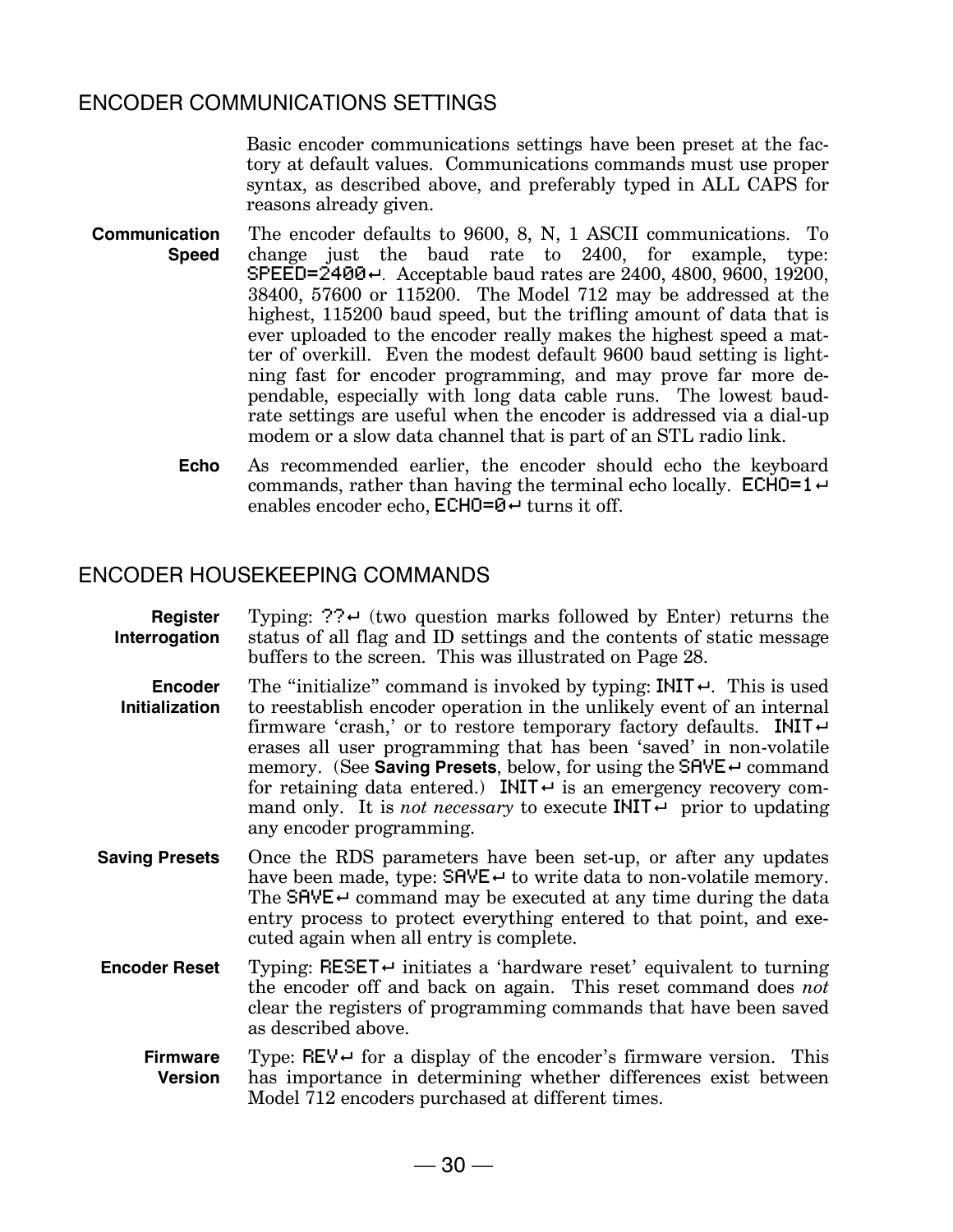#### STATIC DATA PROGRAMMING

The following instructions detail a 'hard way' of programming the various IDs, flags, and static text messages. Only the abbreviations of the functions are given. Refer to Pages 7 through 9 for in-depth parameter descriptions.

**NOTE:** This programming is most easily accomplished using the Windows® data-entry software supplied with the encoder. See Page 19. However, if a Windows® computer and the Model 712 software is not available at the encoder location, the following instructions may be followed when programming with an ASCII terminal.

**PI Calculation** In Europe and in some other parts of the world, an appropriate bureaucracy assigns the PI code for RDS transmissions. PI is a hexadecimal number that becomes the station 'digital address.' In the US the PI code is mathematically calculated from the station's call letters using a formula published in the US RBDS Standard. This is a copious process, that's why we built a calculator into the Windows® software supplied with the Model 712.

> The manual PI calculation method shown here is valid only for fourletter calls. Three-letter calls have been preassigned. These are published in the RBDS Standard.

> For the manual method, each letter of the alphabet is assigned a number value according to the following list:

| Α           |              | H 7          |        | $\Omega$      | 14   | V                         | 21 |
|-------------|--------------|--------------|--------|---------------|------|---------------------------|----|
| B           | $\mathbf{1}$ | $\mathbf{I}$ | 8      | P –           | 15   | W                         | 22 |
| $C \quad 2$ |              | $J \quad 9$  |        | $\rm Q$       | 16   | $\boldsymbol{\mathrm{X}}$ | 23 |
| $D \quad 3$ |              | K            | -10    |               | R 17 | Y                         | 24 |
| E           | 4            | $\mathbf{L}$ | 11     | $S_{\text{}}$ | 18   | $\mathbf{Z}$              | 25 |
| F           | -5           |              | $M$ 12 | T             | 19   |                           |    |
| G           | հ            | N            | 13     | $\mathbf{H}$  | 20   |                           |    |

Now follow these simple(?) steps to calculate the PI. Here we have provided an example for Radio Station KWAV.

| 1) Take the number value of the<br><i>fourth letter</i> of your call and write it<br>at the top of a column.               | $V = 21$         | 21    |
|----------------------------------------------------------------------------------------------------------------------------|------------------|-------|
| 2) Take the number value of the <i>third</i><br><i>letter</i> of your call, multiply it by 26<br>and add it to the column. | $A=0$ (X 26)     |       |
| 3) Take the number value of the sec-<br><i>ond letter</i> of your call, multiply it by<br>676 and add it to the column.    | $W = 22$ (X 676) | 14872 |
| 4) If your call begins with a K, add<br>4096 to the column. If it begins<br>with a W, add 21672.                           | K (add 4096)     | 4096  |
| 5) Add the column up.                                                                                                      |                  | 18989 |
|                                                                                                                            |                  |       |

This gives a *decimal* number value for your call letters, which now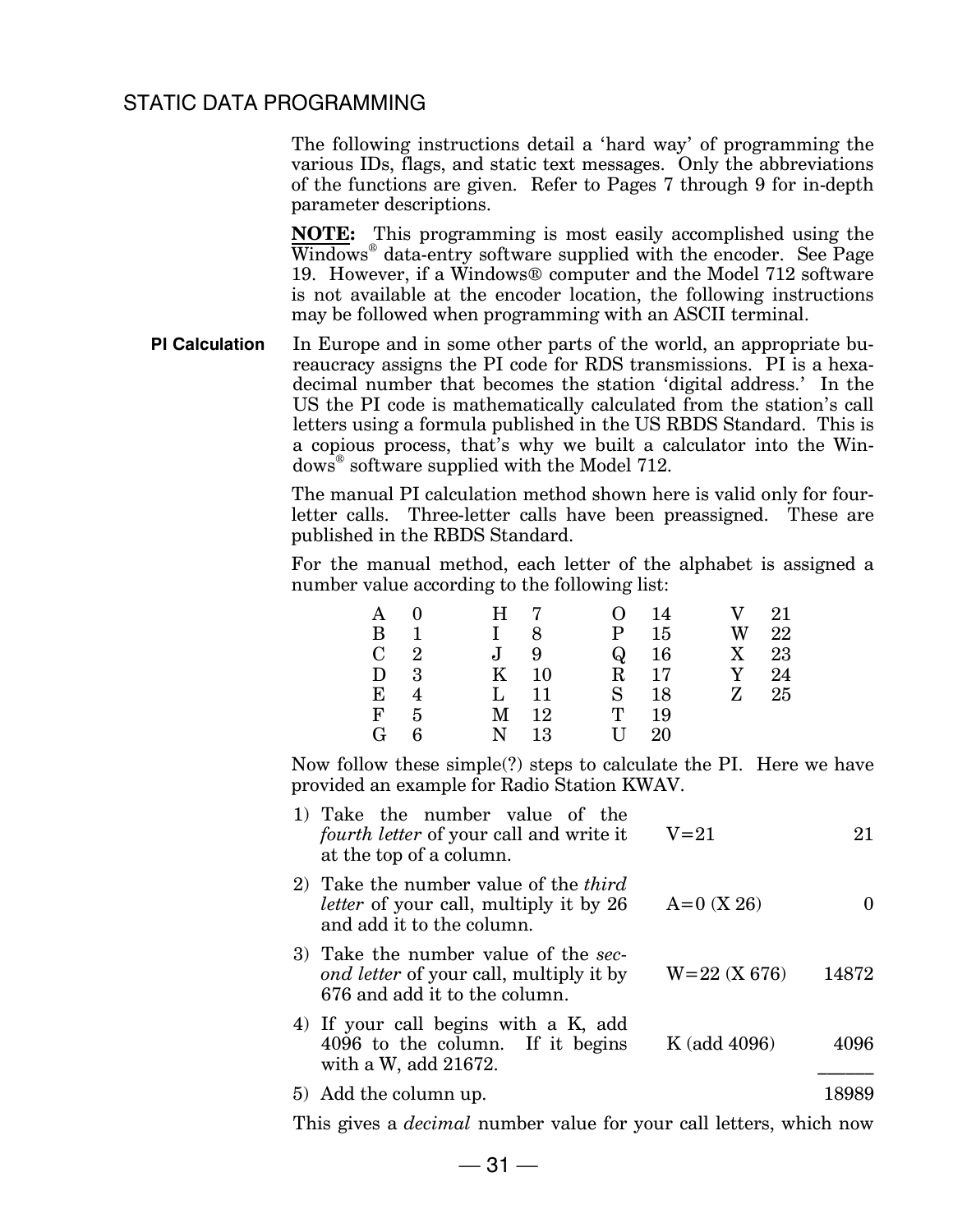has to be converted to *hexadecimal* for the PI entry.

The easiest way to convert from decimal to hexadecimal is with the Windows<sup>®</sup> accessory calculator. Bring the calculator up with the sequence: Start $\rightarrow$ Programs $\rightarrow$ Accessories $\rightarrow$ Calculator. Then select: View $\rightarrow$ Scientific and verify that the Dec (Decimal) box is checked. Enter your decimal sum with the keyboard keypad as shown below.

| <b>E</b> Calculator<br>Edit | View<br>Help |            |         | the control of the control of the control of<br><b>STATISTICS</b><br><b>CONSULTING</b><br><b>CONTRACTOR</b> |
|-----------------------------|--------------|------------|---------|-------------------------------------------------------------------------------------------------------------|
|                             |              |            |         | 18989                                                                                                       |
| $C$ Hex                     | $\odot$ Dec  | $\cap$ Oct | $C$ Bin | C Degrees C Radians C Gradients                                                                             |
| Inv                         | Hyp          |            |         | <b>Backspace</b><br>CE                                                                                      |
|                             |              |            | MC      | o                                                                                                           |

Next check the Hex box. The hexadecimal value will be displayed on the calculator as shown below.



The hexadecimal conversion shown in the example is 4A2D. This is an *alphanumeric* value containing both letters and numbers. Some PI codes may contain only numbers, but all will have four characters. Our four-character example is entered by typing:  $PI=4A2D-1$ .

- **PS** The Program Service Name is your station's "Street Name." This may be simply the call letters, KBAD or KBAD-FM or a slogan such as LIVE 105. Up to 8 characters (including spaces) may be accommodated. Enter by typing:  $PS=xxxxxxx \times x \times e$ , where x represents the entry in capital letters. (A discussion and instructions for scrolling PS begin on Page 37.)
- **PTY** "Program Type" indicates the station format. The listings shown on the next page were assigned by the NRSC in the United States and by CENELEC for the rest of the world. *Be sure to select your format from the proper list!*

The numbers in the PTY column indicate the categories listed in the appropriate standards. Enter this number into the encoder's PTY field by typing:  $PTY=n \rightarrow or PTY=n \rightarrow$ , where n or nn is the number shown in the PTY column on the following page.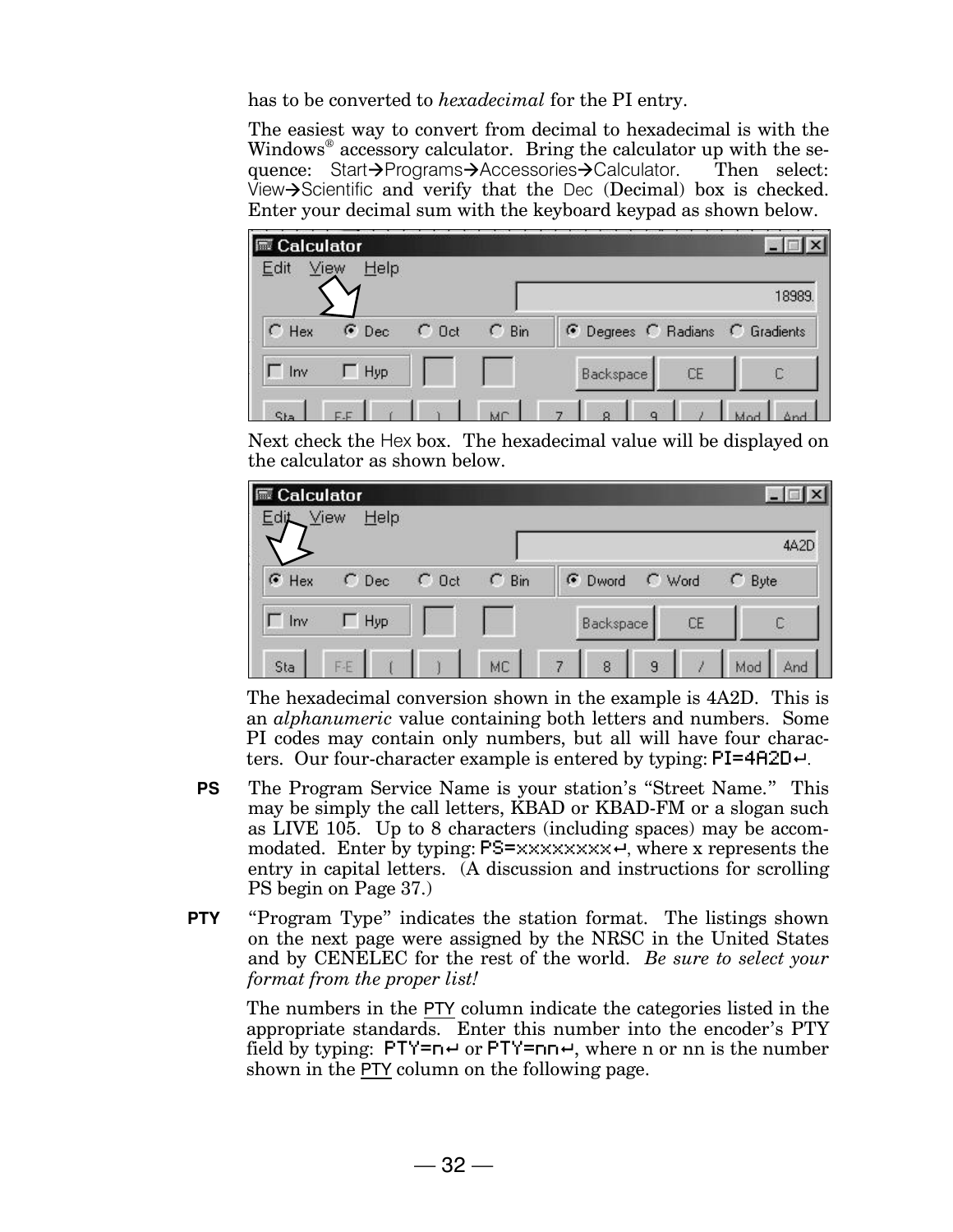| PTY.           | US (NRSC)                     | <b>EUROPE (CENELEC)</b>       |
|----------------|-------------------------------|-------------------------------|
| 0              | None                          | None                          |
| 1              | <b>News</b>                   | <b>News</b>                   |
| $\overline{c}$ | Information                   | <b>Current Affairs</b>        |
| 3              | Sports                        | Information                   |
| 4              | Talk                          | Sports                        |
| 5              | <b>Rock Music</b>             | Education                     |
| 6              | <b>Classic Rock Music</b>     | Drama                         |
| $\overline{7}$ | <b>Adult Hit Music</b>        | Culture                       |
| 8              | <b>Soft Rock Music</b>        | Science                       |
| 9              | Top 40 Music                  | Varied                        |
| 10             | <b>Country Music</b>          | Pop Music                     |
| 11             | <b>Oldies Music</b>           | <b>Rock Music</b>             |
| 12             | <b>Soft Music</b>             | <b>Easy Listening Music</b>   |
| 13             | Nostalgia Music               | <b>Light Classics Music</b>   |
| 14             | Jazz                          | <b>Serious Classics Music</b> |
| 15             | <b>Classical Music</b>        | <b>Other Music</b>            |
| 16             | <b>Rhythm and Blues Music</b> | Weather                       |
| 17             | Soft R and B Music            | Finance                       |
| 18             | Foreign Language              | Children's Programs           |
| 19             | <b>Religious Music</b>        | <b>Social Affairs</b>         |
| 20             | <b>Religious Talk</b>         | Religion                      |
| 21             | Personality                   | Phone-In                      |
| 22             | <b>Public Non-Commercial</b>  | Travel                        |
| 23             | College                       | Leisure                       |
| 24             | (unassigned)                  | <b>Jazz Music</b>             |
| 25             | (unassigned)                  | <b>Country Music</b>          |
| 26             | (unassigned)                  | <b>National Music</b>         |
| 27             | (unassigned)                  | <b>Oldies Music</b>           |
| 28             | (unassigned)                  | <b>Folk Music</b>             |
| 29             | Weather                       | Documentary                   |
| 30             | <b>Emergency Test</b>         | <b>Alarm Test</b>             |
| 31             | Emergency!                    | Alarm!                        |

**NOTE:** PTY codes 30 and 31 are reserved for *true emergency and emergency test situations only.* Consult the appropriate Standards Group for using these PTY codes.

Also please take care in coding the PTY identifier, as the categories can be ambiguous. For instance, what if yours is a college station that relays NPR programming? How about Rock and Top 40 crossovers? Just what can Cultural possibly pertain to in the  $21<sup>st</sup>$  Century? Would Serious Classics dare to include Stravinsky or Bartok? For clarifications on these and other burning questions, refer to the appropriate RBDS or RDS Standard, or put your question directly to the Standards Group. We regret that Inovonics is not certified to answer such questions.

The PTY identifier can be made into a semi-dynamic function. It can be changed from one entry to another if your station "dayparts" (alters formats during specific, *extended* periods). The PTY should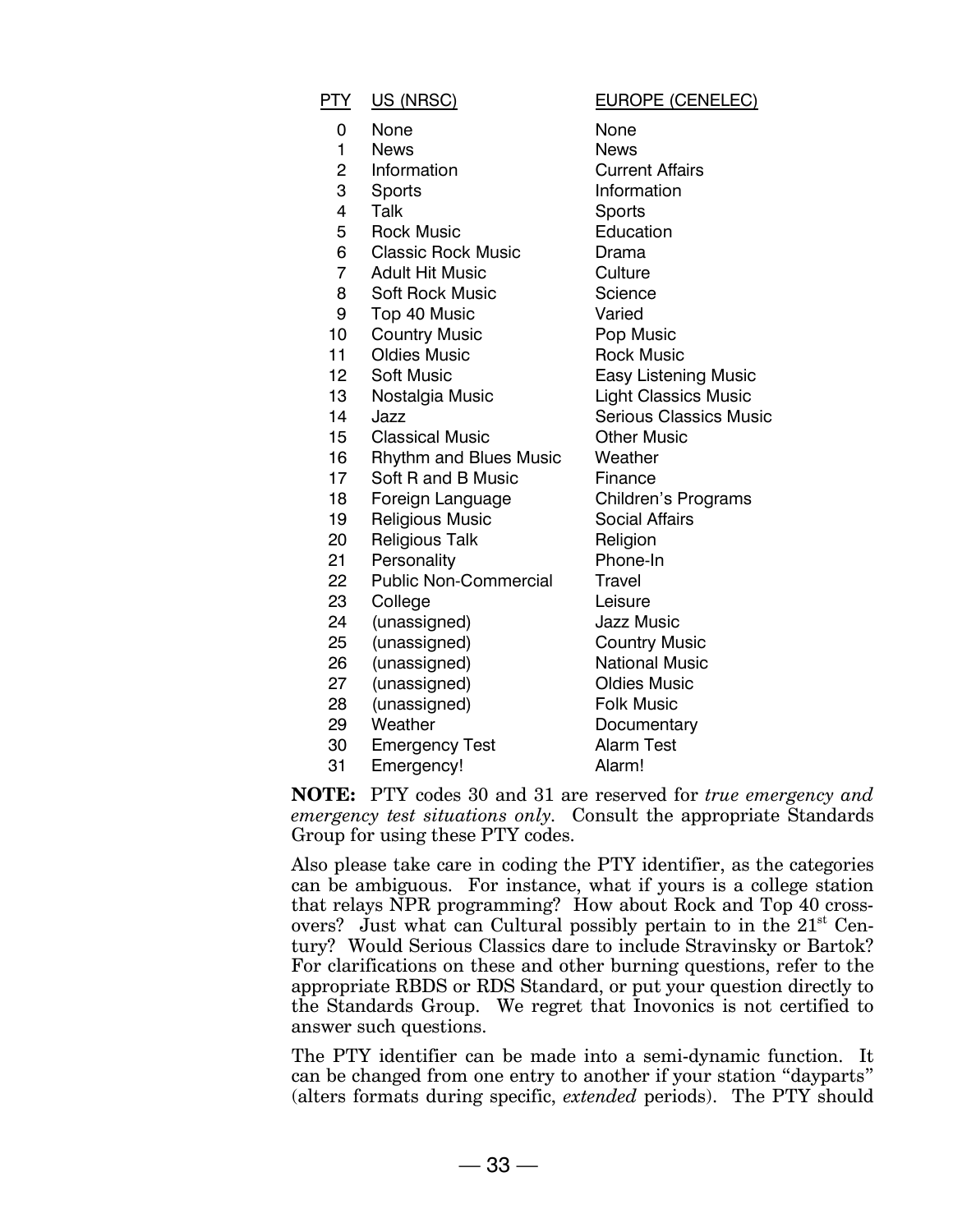not change from song to song or to accommodate a 5-minute newscast, however.

- **TP** If yours is a station that transmits travel advisory updates on a regular basis, type:  $TP=1 \leftrightarrow$ . If you do *not* broadcast travel information, type:  $TP = 0 \rightarrow$ .
- **TA** The Travel Announcement flag can be software-activated by typing: **TA=1** $\leftrightarrow$ , but *must* be turned off by typing **TA=0** $\leftrightarrow$  *immediately* when the announcement ends. TA is most easily and safely activated with a hard-wired switch closure at the announcer's position (see Page 14). Leave the software command set at  $TH = 0 \rightarrow$  and use the switch!
- **TA Timeout** A safety feature has been built into the Model 712 to guard against an extended software-activated TA flag. Say, for example, that the TA flag was activated by the software command:  $TH=1.4$ , and the data link was suddenly lost. No  $TH = 0 \rightarrow$  command would be received, and the TA flag would remain raised indefinitely. As this is not a good thing, an automatic timeout option has been included for *software-activated* TA flags.

Timeout can be set between 1 and 9 minutes. To enable this feature, type:  $TATIME=m\rightarrow$ , with the value of m (minutes) between 1 and 9. This will automatically reset the TA flag to TA=0 after the programmed time has elapsed.

As received, this timeout feature is disabled. Type:  $TATIME? \leftarrow$ . A zero returned from the encoder shows that the feature is turned off. Once set, the feature can again be disabled by typing:  $TATIME = 0 \rightarrow$ .

**NOTE:** The timeout should not be used to define the actual period that the TA flag is raised. The TA flag *must* be reset to zero immediately following a traffic announcement. Again, it's best to use the manual switch option for this command as described on Page 14.

AF As many as 9 'alternative frequencies' may be entered in to the Model 712. These are optional frequencies that carry the *very same program* as the main channel as in a network or translator situation.

Alternative frequencies are actually transmitted as special AF *channel numbers*. The RDS receiver logs these channel values and uses them in the process of finding a stronger signal of the identical program, either from another station on a network or from a rebroadcast translator.

The Model 712 has nine registers for alternative frequencies. Each register must have a numerical value assigned and entered into it. Any register that is *not* used for an alternative frequency must have a 0 (zero) value inserted. The factory default is a zero in all registers.

Alternative frequency channels begin with Channel 1 at 87.6MHz, and go in 100kHz increments up to Channel 204 at 107.9MHz. The table on the next page converts frequency to AF channel numbers.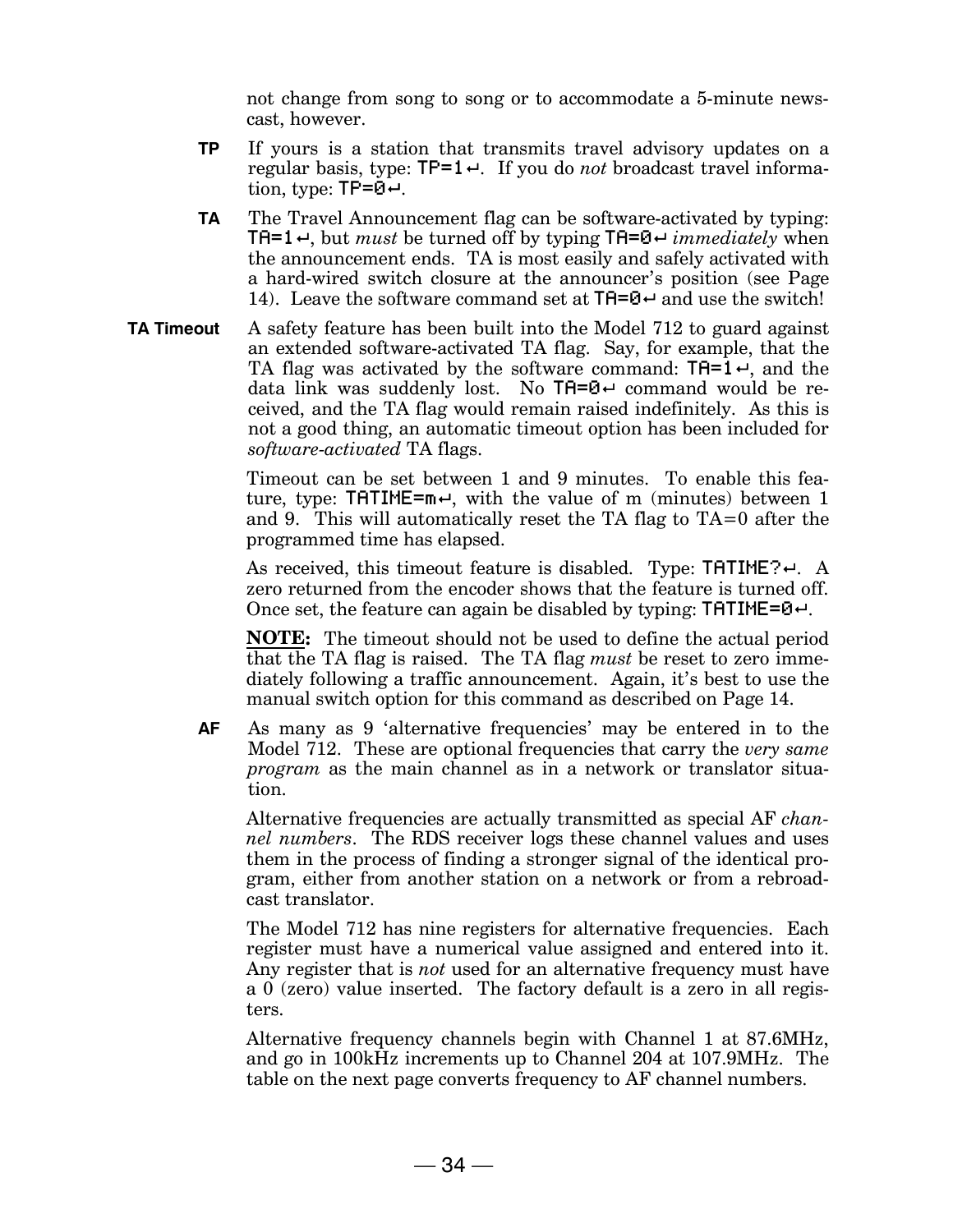| <u>MHz</u> | <b>CHAN</b>             | <b>MHz</b> | <b>CHAN</b> | <b>MHz</b> | <b>CHAN</b> | <b>MHz</b> | <b>CHAN</b> |
|------------|-------------------------|------------|-------------|------------|-------------|------------|-------------|
| 87.6       | 1                       | 92.7       | 52          | 97.8       | 103         | 102.9      | 154         |
| 87.7       | $\overline{\mathbf{c}}$ | 92.8       | 53          | 97.9       | 104         | 103.0      | 155         |
| 87.8       | 3                       | 93.9       | 54          | 98.0       | 105         | 103.1      | 156         |
| 87.9       | 4                       | 93.0       | 55          | 98.1       | 106         | 103.2      | 157         |
| 88.0       | 5                       | 93.1       | 56          | 98.2       | 107         | 103.3      | 158         |
| 88.1       | 6                       | 93.2       | 57          | 98.3       | 108         | 103.4      | 159         |
| 88.2       | 7                       | 93.3       | 58          | 98.4       | 109         | 103.5      | 160         |
| 88.3       | 8                       | 93.4       | 59          | 98.5       | 110         | 103.6      | 161         |
| 88.4       | 9                       | 93.5       | 60          | 98.6       | 111         | 103.7      | 162         |
| 88.5       | 10                      | 93.6       | 61          | 98.7       | 112         | 103.8      | 163         |
| 88.6       | 11                      | 93.7       | 62          | 98.8       | 113         | 103.9      | 164         |
| 88.7       | 12                      | 93.8       | 63          | 98.9       | 114         | 104.0      | 165         |
| 88.8       | 13                      | 93.9       | 64          | 99.0       | 115         | 104.1      | 166         |
| 88.9       | 14                      | 94.0       | 65          | 99.1       | 116         | 104.2      | 167         |
| 89.0       | 15                      | 94.1       | 66          | 99.2       | 117         | 104.3      | 168         |
| 89.1       | 16                      | 94.2       | 67          | 99.3       | 118         | 104.4      | 169         |
| 89.2       | 17                      | 94.3       | 68          | 99.4       | 119         | 104.5      | 170         |
| 89.3       | 18                      | 94.4       | 69          | 99.5       | 120         | 104.6      | 171         |
| 89.4       | 19                      | 94.5       | 70          | 99.6       | 121         | 104.7      | 172         |
| 89.5       | 20                      | 94.6       | 71          | 99.7       | 122         | 104.8      | 173         |
| 89.6       | 21                      | 94.7       | 72          | 99.8       | 123         | 104.9      | 174         |
| 89.7       | 22                      | 94.8       | 73          | 99.9       | 124         | 105.0      | 175         |
| 89.8       | 23                      | 94.9       | 74          | 100.0      | 125         | 105.1      | 176         |
| 89.9       | 24                      | 95.0       | 75          | 100.1      | 126         | 105.2      | 177         |
| 90.0       | 25                      | 95.1       | 76          | 100.2      | 127         | 105.3      | 178         |
| 90.1       | 26                      | 95.2       | 77          | 100.3      | 128         | 105.4      | 179         |
| 90.2       | 27                      | 95.3       | 78          | 100.4      | 129         | 105.5      | 180         |
| 90.3       | 28                      | 95.4       | 79          | 100.5      | 130         | 105.6      | 181         |
| 90.4       | 29                      | 95.5       | 80          | 100.6      | 131         | 105.7      | 182         |
| 90.5       | 30                      | 95.6       | 81          | 100.7      | 132         | 105.8      | 183         |
| 90.6       | 31                      | 95.7       | 82          | 100.8      | 133         | 105.9      | 184         |
| 90.7       | 32                      | 95.8       | 83          | 100.9      | 134         | 106.0      | 185         |
| 90.8       | 33                      | 95.9       | 84          | 101.0      | 135         | 106.1      | 186         |
| 90.9       | 34                      | 96.0       | 85          | 101.1      | 136         | 106.2      | 187         |
| 91.0       | 35                      | 96.1       | 86          | 101.2      | 137         | 106.3      | 188         |
| 91.1       | 36                      | 96.2       | 87          | 101.3      | 138         | 106.4      | 189         |
| 91.2       | 37                      | 96.3       | 88          | 101.4      | 139         | 106.5      | 190         |
| 91.3       | 38                      | 96.4       | 89          | 101.5      | 140         | 106.6      | 191         |
| 91.4       | 39                      | 96.5       | 90          | 101.6      | 141         | 106.7      | 192         |
| 91.5       | 40                      | 96.6       | 91          | 101.7      | 142         | 106.8      | 193         |
| 91.6       | 41                      | 96.7       | 92          | 101.8      | 143         | 106.9      | 194         |
| 91.7       | 42                      | 96.8       | 93          | 101.9      | 144         | 107.0      | 195         |
| 91.8       | 43                      | 96.9       | 94          | 102.0      | 145         | 107.1      | 196         |
| 91.9       | 44                      | 97.0       | 95          | 102.1      | 146         | 107.2      | 197         |
| 92.0       | 45                      | 97.1       | 96          | 102.2      | 147         | 107.3      | 198         |
| 92.1       | 46                      | 97.2       | 97          | 102.3      | 148         | 107.4      | 199         |
| 92.2       | 47                      | 97.3       | 98          | 102.4      | 149         | 107.5      | 200         |
| 92.3       | 48                      | 97.4       | 99          | 102.5      | 150         | 107.6      | 201         |
| 92.4       | 49                      | 97.5       | 100         | 102.6      | 151         | 107.7      | 202         |
| 92.5       | 50                      | 97.6       | 101         | 102.7      | 152         | 107.8      | 203         |
| 92.6       | 51                      | 97.7       | 102         | 102.8      | 153         | 107.9      | 204         |

To enter the alternative frequency of 98.1MHz into register one, type:  $\text{HF1=106-}.$  To enter the alternative frequency of 107.7MHz into register two, type:  $HF2=202-1$ . Enter a value into all nine reg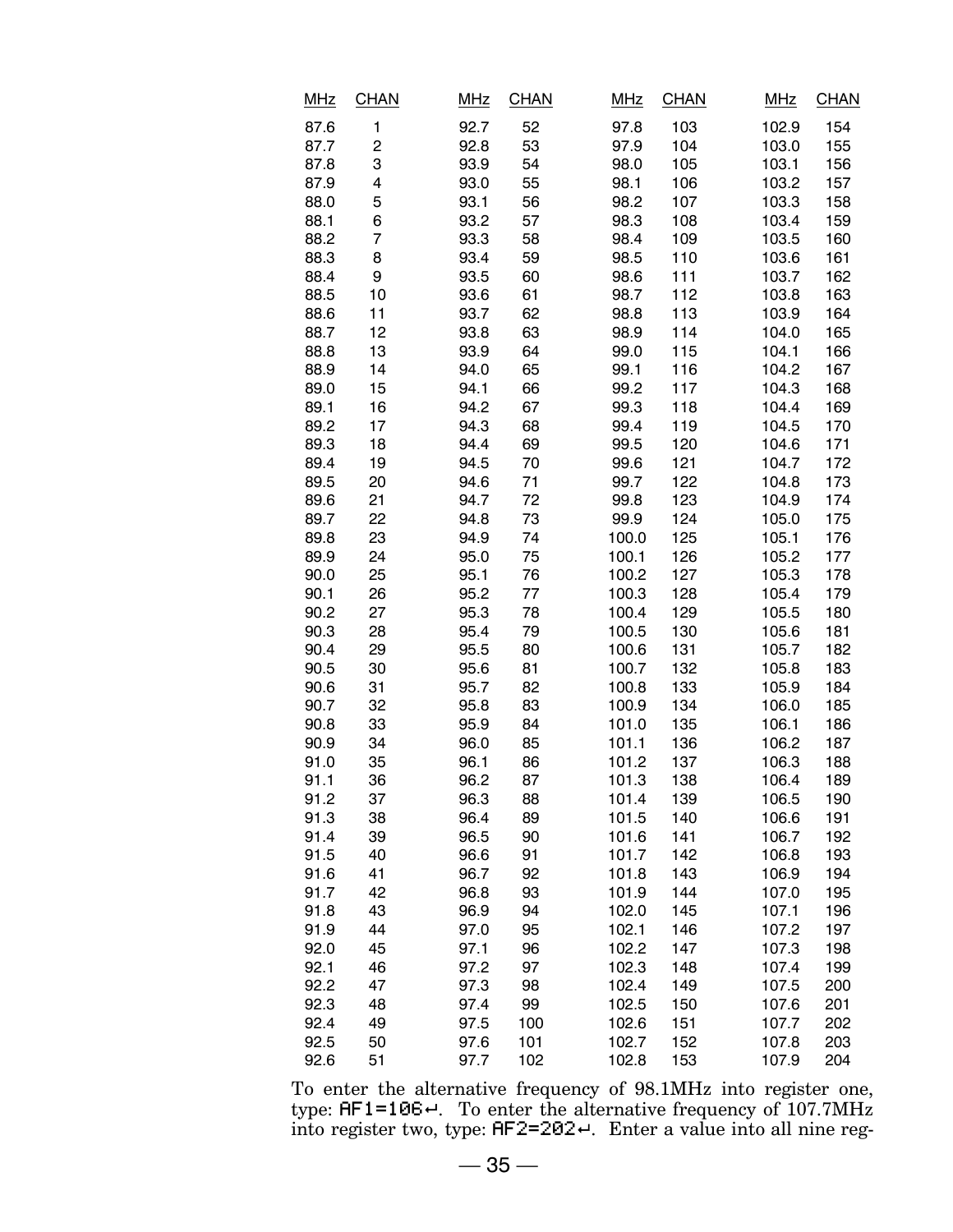isters. If only a couple of alternative frequencies are entered be sure to type a  $\theta$  (zero) into all unused registers.

**NOTE:** The alternative frequency utility requires that the station's *main frequency* be entered into one of the registers, whether that station has translators or not. Be sure to enter the primary frequency of the station into one of the registers, and enter zeroes into unused registers.

- **DI** Though this identifier is not presently used to any great extent, to be on the safe side type:  $DI=1 \rightarrow$  if you are a *stereo* station, and type:  $DI = 0 \rightarrow$  if you broadcast only in monaural.
- **M/S** The utility of this flag also is obscure. Nevertheless, it is recommended to type:  $MS = 0 \div$  if your broadcast day is primarily speech, such as All-News or Talk Radio, and type:  $MS=1 \leftrightarrow if$  music makes up the bulk of your programming.
- **RT** RadioText is the static message that appears on the radio faceplate when called up by the listener. This is not to be confused with the PS field, which can be either static or dynamic. Some stations make RadioText a dynamic function, changing the message at intervals to promote an upcoming broadcast, to announce results of a contest, or to send advertising messages. We recommend that you program a default RadioText message into static memory and initiate a  $SHVE \rightarrow$ command. This will ensure that the RadioText field will not be empty following a power outage or loss of the data link.

To enter the static RadioText type:  $TEXT=x_1x_2x_3$  . . .  $x_{64}$ . with x representing up to 64 *uppercase* characters, including spaces; a RadioText message may be shorter than 64 characters, however.

Even with a default message saved in non-volatile memory, Radio-Text is updated simply by entering new data. This may be done manually from a computer or terminal, or automatically by station automation for messages that change during the day. When connecting the encoder's RS-232 SERIAL DATA INTERCONNECT port to the automation system, be sure that the system is configured for the proper data rate and programmed to give the TEXT=... header when sending data.

**RadioText Rate** Generally, RadioText is updated less frequently than IDs and flags to keep from slowing-down the radio's search for formats, traffic information and alternative frequencies. The tradeoff is that text messages are sent and updated less frequently. There will always be a tradeoff between RadioText throughput and speed of other RDS functions, including AF-seek and either static or scrolling PS displays.

> The RadioText update rate is programmed by typing: DRTS= $n \leftrightarrow$ , with n a number between 1 and 9, corresponding to a refresh rate between slow and fast, respectively. Keeping the throughput tradeoff in mind, unless RadioText is being used for contests or for other quasi-dynamic activities, it is best to use a lower number. A rate of 1, 2 or 3 will make little difference in the speed of other RDS functions.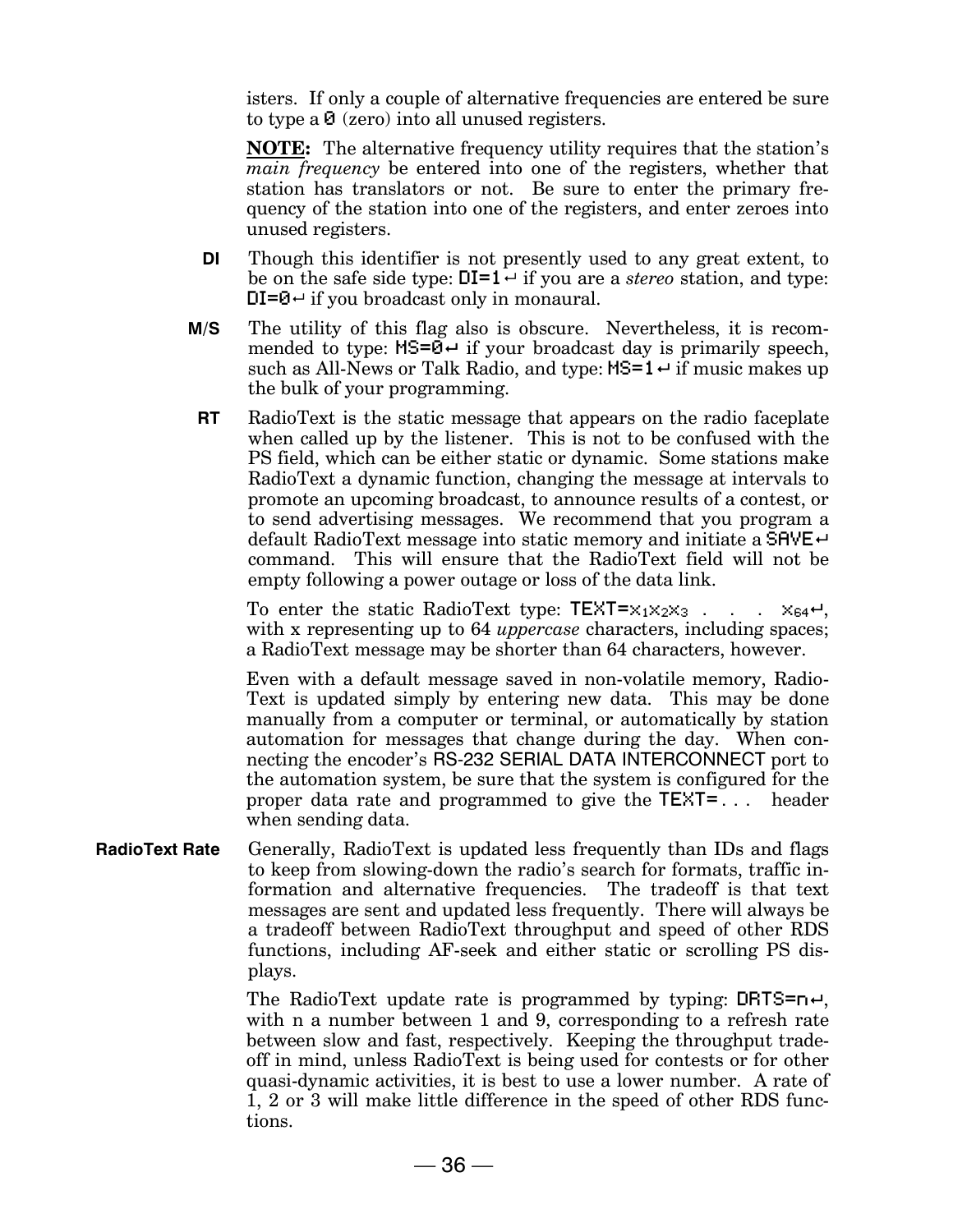**NOTE:** RadioText can be turned off entirely by typing:  $DRTS = 0$ . A zero value in this field turns the RadioText message off, but does not delete any saved message from memory.

**Free Format Group** The encoder can transmit two unspecified data groups for in-house remote control, restricted paging or similar proprietary applications. This feature can be static, with the same data transmitted repeatedly, or controlled by an external application as a dynamic function.

> The two "free data" groups are known as the 'G' and 'H' groups. Each contains three hexadecimal ASCII blocks of data. To enter data into these groups, type:  $G = b \cdot b \cdot b \cdot c \cdot c \cdot d \cdot d \cdot d \cdot e$  and/or: H=bbbbccccdddd-. The blocks represented by bbbb, cccc and dddd are the RDS B, C and D data blocks. Certain hexadecimal values in these blocks may already be in use for RDS functions supported by the 712 encoder. Consult the applicable RBDS or RDS Standard for more information on how these data can be used.

**Saving Entries** Once all data have been entered, execute a SAVE<sup>↓</sup> command to write your entries to non-volatile memory. Data held in non-volatile memory is loaded into working memory following a power-up or a RESET  $\leftrightarrow$  command. Saving to non-volatile memory is a good precautionary measure and does not limit dynamic operation.

#### SCROLLING DISPLAYS AND DYNAMIC ENCODER OPERATION

#### **Safety Considerations** The concept of scrolling text messages on the dashboard of a car, in plain view of the driver, continues to be the subject of discussion and debate within the broadcast community and with transportation safety agencies. It should be a matter of common-sense concern to the responsible broadcaster as well.

Inovonics takes a cautionary, conservative view of dynamic message displays in plain view of an automobile driver. The CENELEC and NRSC standards groups have expressly forbidden this practice for good reason. Proponents argue that GPS and other navigational aids in cars pose a similar and equal hazard, even though these displays are often more of a 'heads-up' display than the faceplate of a dash-mounted radio. Indeed, propping a paperback mystery novel on the car's steering wheel is more 'heads-up' than the radio faceplate, but do these scrolling display proponents condone reading while driving, we wonder? It is our recommendation to relegate visual readouts to display only essential information, and in a manner that poses the least distraction.

**RadioText** RadioText is transmitted as a 64-character block of data. The presentation of this display has been left to receiver manufacturers. Some home receivers can actually show the entire message at once, whereas other radios must scroll the message in a limited window. A good number of auto radios simply do not support RadioText, and others require the operator to press a TEXT or INFO button to enable the display. A few car radios actually disable the RT readout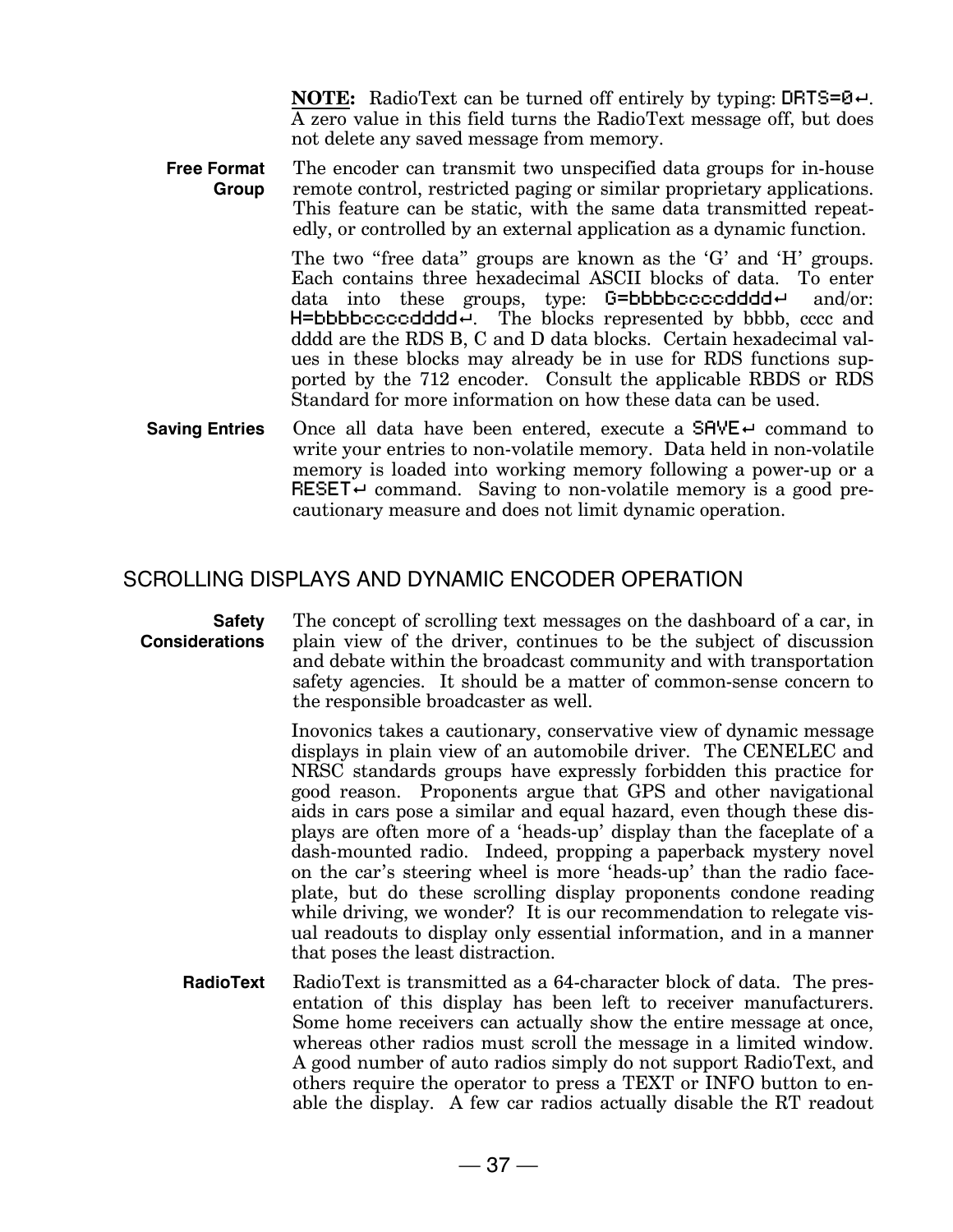when the car is moving.

**Dynamic PS** When the CENELEC and NRSC standards for RDS/RBDS were initially drafted, scrolling text in the PS field was absolutely forbidden. Despite this edict, not to mention the inferences of common sense, the refresh rate of the PS field makes message scrolling not only possible but also tempting. Early implementers of RDS discovered the means by which this could be done, and encoder manufacturers rose to the occasion with accommodating hardware. Now thirdparty 'data consolidators' provide message formatting services on a subscription basis to broadcasters, fitting messages into the 8 character PS field by calling on Internet connections and links to libraries of song titles, weather forecasts, stock quotes and ads.

**JBlock Transmission** The quickest and most popular PS messaging format is "block" transmission. Rather than scrolling the message across the receiver faceplate like so many marching soldiers, the message is formatted into 8-character blocks of text. Song title and artist information is sent on sequential 8-character screens like this:



This gives the information in six screens. With a typical refresh rate of two seconds per screen, this same information could be repeated several times during the song, and even interspersed with a preview of the next selection, advertising, or a station ID and promo.

The main drawback to the block method of messaging is that a message in this format must be watched almost continuously to avoid missing part of the text. If the message can be counted on to repeat, a missed portion could be caught next time around. But if a lot of information is flying along at a good clip, the data-deprived driver could easily be distracted.

**True 'Scrolling'** The Model 712 can be programmed to send dynamic PS messages by the block method if text is properly formatted, either by the built-in 'parsing' utility, or manually, as discussed on Page 23. In the interest of safety, however, Inovonics has developed an alternative technique that more closely fits the description of "scrolling-PS," very much like soldiers marching past a reviewing stand. This alternative is not nearly as fast as the block transmission method, but is far safer. Here is how the same song and title would look:

| F   R S T   C           | $ F I R S T $ $ C U $                               | $ I R S T $ $ C U T $                       |
|-------------------------|-----------------------------------------------------|---------------------------------------------|
| $R S T $ $ C U T $      | C U T <br>5 T                                       | $\vert$ $\vert$ $\vert$ 5 $\vert$<br> C U T |
|                         | T <br> C U T <br>    5                              | 1 5 <br> T H                                |
| $ 1 5 $ $ T H E $<br> T | T H E <br>$\vert$ $\vert$ $\vert$ $\vert$ 5 $\vert$ | $ T H E $ $ D $<br> 1 5                     |
| S   T H E   D E         | D E E                                               | $ T H E $ $ D E E P $                       |
| $ D E E P E $<br>HIEI   | $D   E   E   P   E   S  $<br>ΕI                     | $ D E E P E S T $                           |

 $-38 -$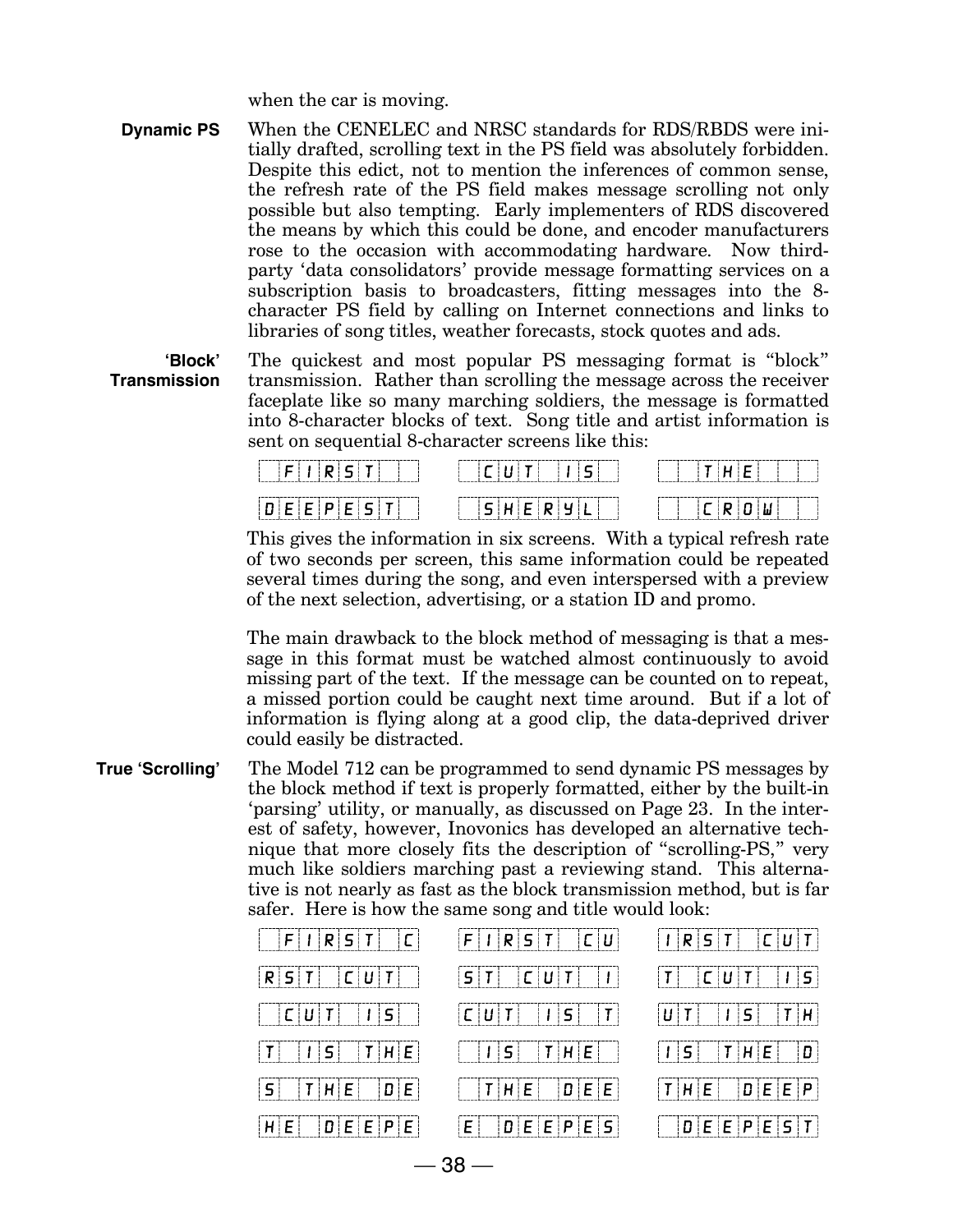

This safer method has taken 30 screens to show the same information that the block method displayed in 6 screens. That's a full minute versus 12 seconds by the block method. Clearly the throughput is far less with true scrolling, but the display requires only the occasional glance to capture the entire message. True scrolling does not accommodate the 'channel surfer' well, however; a scrolled message may not repeat if tuned-in in the middle of a song.

**Selecting the Dynamic Mode**

**Enabling Dynamic PS and Setting the Refresh Rate**

The transmission rate for successive frames of PS data can be adjusted between a nominal 'fast' and 'slow.' For block text transmission, a slower setting would be a wise choice, as each block of the message would stay on the radio's 8-character display long enough

To activate the 'scrolling' mode of dynamic PS messaging, type:

**PARSE=1** $\leftrightarrow$ . For the 'block' mode, type: PARSE=0 $\leftrightarrow$ .

to be seen by an occasional casual glance.

In the case of scrolling text, a faster setting would be in order, as the message inherently takes longer to display in its entirety.

To *enable* dynamic PS messaging, type: DPSS=n<sup>+</sup>, where n is a number between 1 and 9; 1 being the slowest update of the PS field, and 9 being the fastest. Type: DPSS=0 $\leftrightarrow$  to turn dynamic PS messaging *off*. Entering a zero value will transmit the saved static message in the PS field.

Some radios cannot process fast updates in the PS field. A fast setting for scrolling text could display only gibberish on some radios.

**Entering Dynamic PS Text** Dynamic PS messages are held in encoder memory as 64-character (maximum) text strings. In the 'block' mode, and with the automatic parsing utility enabled (PARSE=0), short words are consolidated and longer ones 'sidestepped' to fit successive 8-character display screens. If the safer 'scrolling' PS mode is used  $(PARSE=1)$ , the message will just slowly march across the radio display.

Enter text as all-caps by typing:  $\text{DFS}=\times_1\times_2\times_3$ ... $\times_{64}$ <sup>1</sup>, x representing up to 64 capital characters as shown here:

| $ x_1 x_2 x_3 x_4 x_5 x_6 x_7 x_8 x_9 x_{10} x_{11} x_{12} x_{13} x_{14} x_{15} x_{16} x_{17} x_{18} x_{19} x_{20} x_{21} x_{22} $                            |  |  |  |  |  |  |  |  |  |  |  |
|---------------------------------------------------------------------------------------------------------------------------------------------------------------|--|--|--|--|--|--|--|--|--|--|--|
|                                                                                                                                                               |  |  |  |  |  |  |  |  |  |  |  |
|                                                                                                                                                               |  |  |  |  |  |  |  |  |  |  |  |
| $ X_{23} X_{24} X_{25} X_{26} X_{27} X_{28} X_{29} X_{30} X_{31} X_{32} X_{33} X_{34} X_{35} X_{36} X_{37} X_{38} X_{39} X_{40} X_{41} X_{42} X_{43} X_{44} $ |  |  |  |  |  |  |  |  |  |  |  |
| $ S T $ $ S H E R Y L $ $ C R O W $ $                     $                                                                                                   |  |  |  |  |  |  |  |  |  |  |  |

 $X_{45}$   $X_{46}$   $X_{47}$   $X_{48}$   $X_{49}$   $X_{50}$   $X_{51}$   $X_{52}$   $X_{53}$   $X_{54}$   $X_{55}$   $X_{56}$   $X_{57}$   $X_{58}$   $X_{59}$   $X_{60}$   $X_{61}$   $X_{62}$   $X_{63}$   $X_{64}$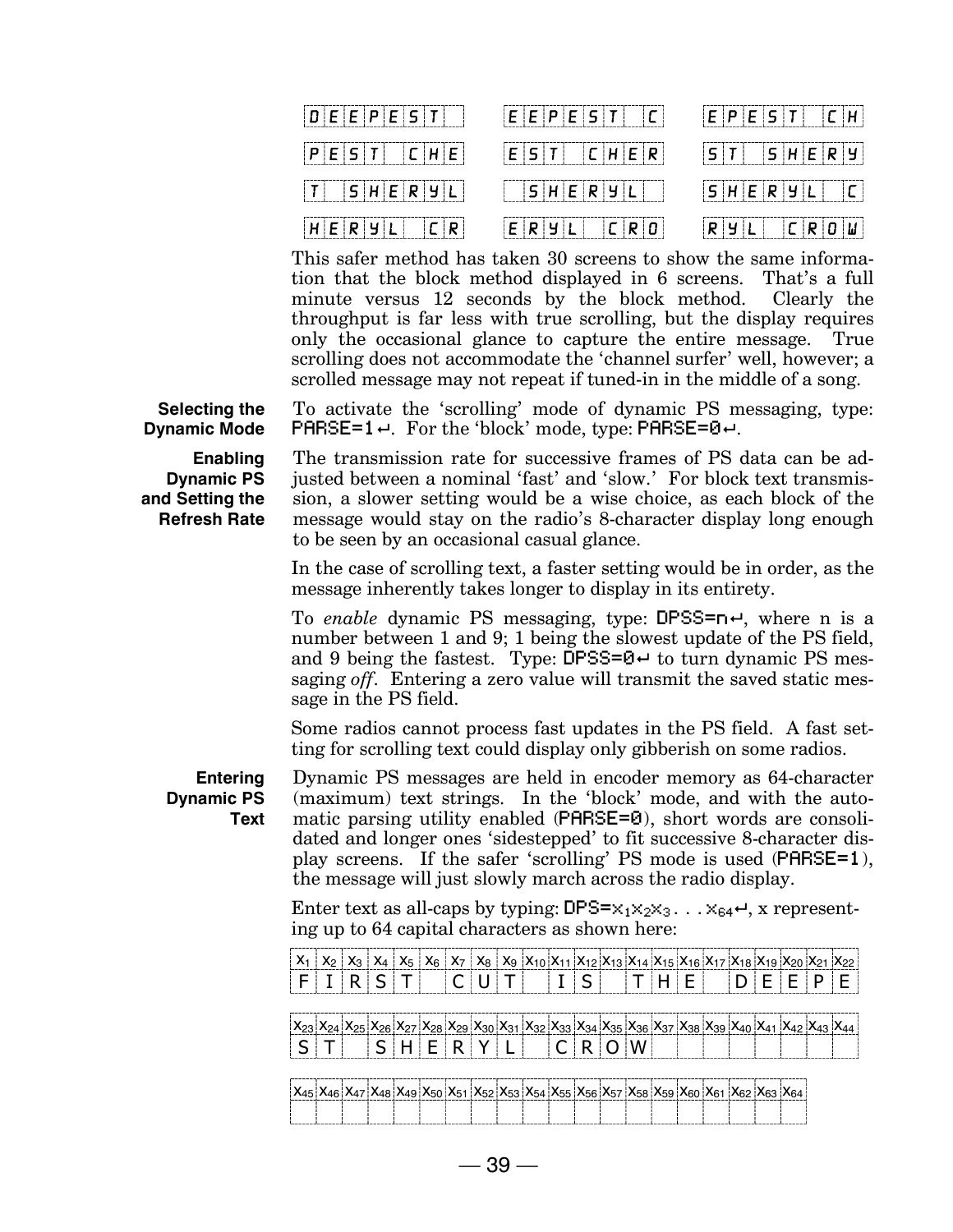Note that, in this case, text is entered without need for special formatting, perhaps just as it comes from station automation.

Note also that there is sufficient space available to add further information such as ON KWAV or ON  $ARM$  RECORDS. If no text is entered in the blank, trailing fields, the message will begin repeating from the beginning.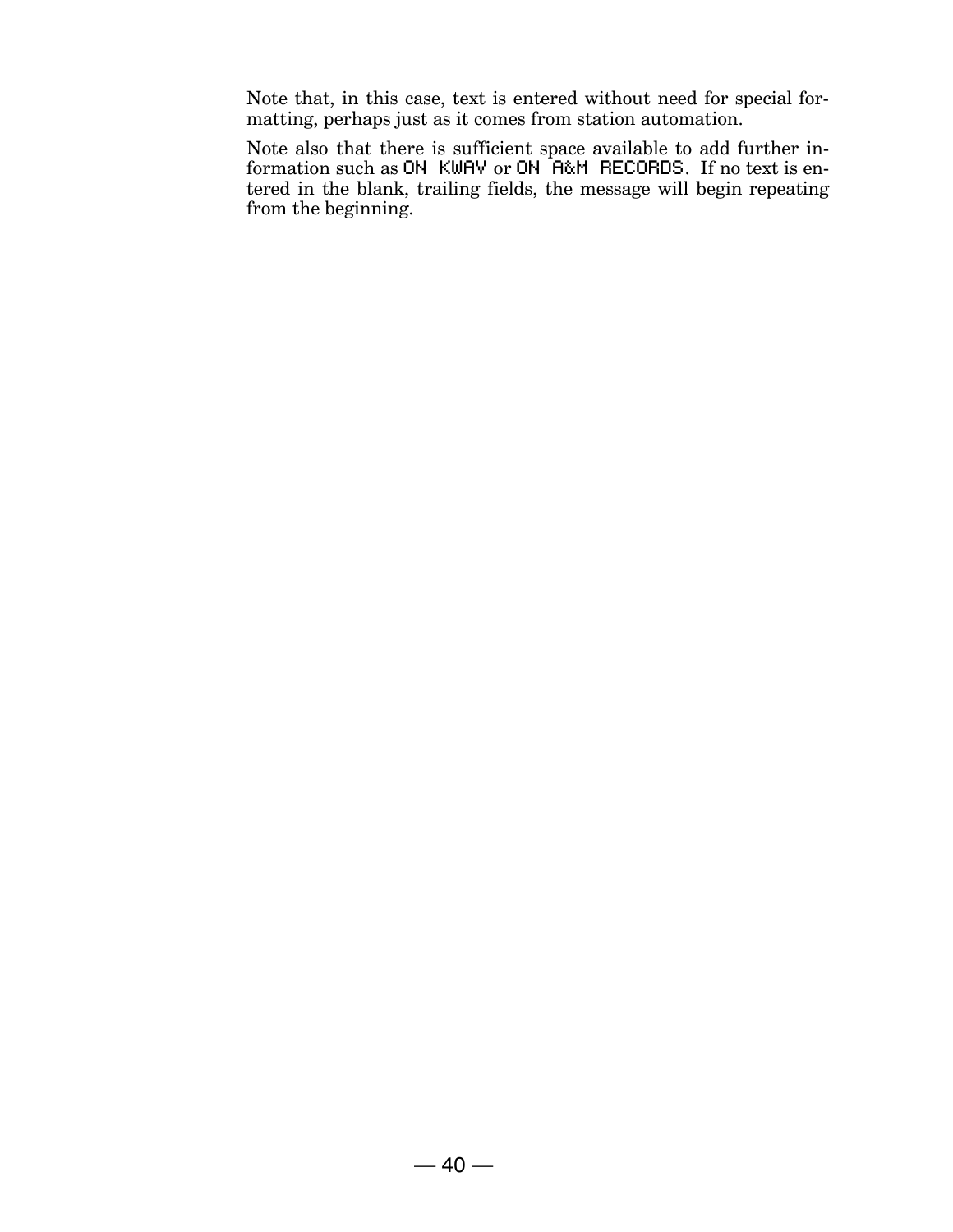## Section IV APPENDIX

#### TABULATED LISTING OF ENCODER COMMANDS AND PROMPTS

| <b>PARAMETER</b>               | <b>COMMAND</b> | <b>DATA ENTRY</b>                                                                                            |
|--------------------------------|----------------|--------------------------------------------------------------------------------------------------------------|
| <b>Program Identification</b>  | $PI =$         | 4 digit HEX number (station "digital address")                                                               |
| <b>Program Service Name</b>    | $PS =$         | 8 (max) ASCII characters (station "street name")                                                             |
| <b>Dynamic PS</b>              | $DFS =$        | 64 (max) ASCII characters (for messaging in PS field)                                                        |
| <b>Dynamic PS Speed</b>        | DPSS=          | $\Theta$ to $\Theta$ (0 = OFF, 1 = slow, 9 = fastest)                                                        |
| <b>Dynamic PS Method</b>       | PARSE=         | $\Theta$ to $\Theta$ (0 = Auto-Parse, centered, 1 to 8 = 'Safe<br>Scrolling,' 9= Auto-Parse, left-justified) |
| <b>Program Type</b>            | $PTY=$         | 1 or 2 digit number (describes station format)                                                               |
| <b>Traffic Program</b>         | $TP =$         | 0 or 1 $(0 = no, 1 = yes)$                                                                                   |
| <b>Traffic Alert</b>           | $TA =$         | $\Theta$ or $1$ (0 = flag off, 1 = flag on)                                                                  |
| <b>Software TA Timeout</b>     | TATIME=        | $\Theta$ to $\Theta$ (0 = function off, 1-9 = minutes to timeout)                                            |
| <b>Alternative Frequencies</b> | $HF1=$         | 0 to $204$ (0 = blank; 1 to 204 = "channel" in                                                               |
|                                | $HF2=$         | 100kHz increments, 87.6MHz to 107.9MHz)                                                                      |
|                                | $AF3=$         |                                                                                                              |
|                                | $HF4=$         |                                                                                                              |
|                                | $AF5=$         |                                                                                                              |
|                                | $AFE =$        |                                                                                                              |
|                                | $AF7=$         |                                                                                                              |
|                                | $HF8=$         |                                                                                                              |
|                                | $HF9=$         |                                                                                                              |
| <b>Decoder Information</b>     | $DI =$         | 1 digit HEX number (defines mono or 2-channel mode)                                                          |
| M/S                            | $MS =$         | $\Theta$ or $1$ (0 = speech-only, 1 = music)                                                                 |
| <b>RadioText</b>               | TEXT=          | 64 (max) ASCII characters                                                                                    |
| <b>Dynamic RadioText Speed</b> | DRTS=          | $\Theta$ to $\Theta$ (0 = RadioText off; 1 to 9 = update rate, slow to<br>fast)                              |
| <b>RS-232 Serial Baud Rate</b> | SPEED=         | 2400 or 4800 or 9600 or 115200                                                                               |
| <b>Command Echo</b>            | $ECHO =$       | $\Theta$ or $1$ (0 = echo off, 1 = echo on)                                                                  |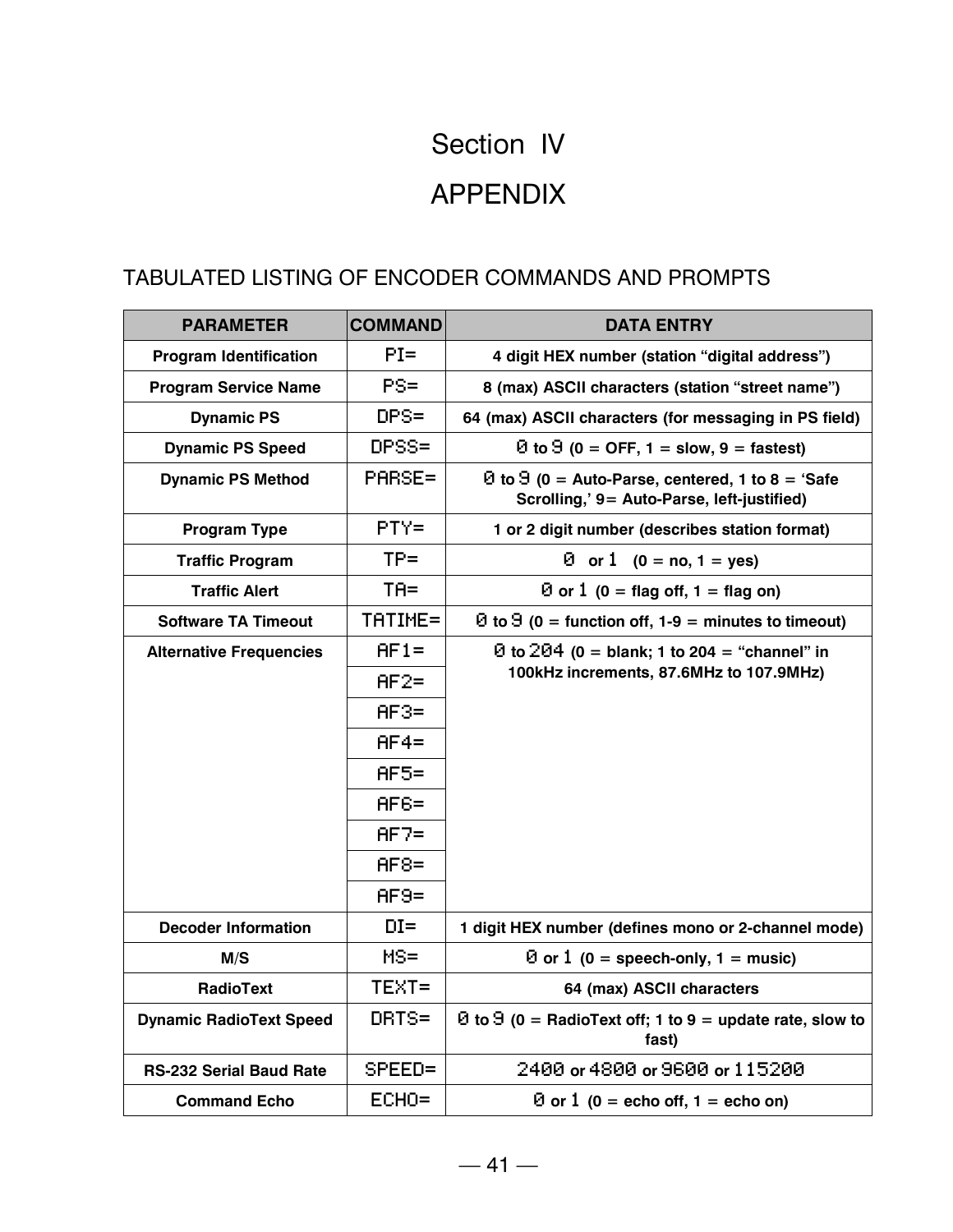|                 | <b>COMMAND</b>                                                 | <b>SPECIAL COMMANDS</b>                                                                                   |  |  |  |
|-----------------|----------------------------------------------------------------|-----------------------------------------------------------------------------------------------------------|--|--|--|
|                 | 2                                                              | Followed by command without equal sign returns status<br>of encoder memory for that parameter; eg.: HF3?. |  |  |  |
|                 | 22.                                                            | Returns all data in encoder memory.                                                                       |  |  |  |
|                 | <b>REV</b>                                                     | Returns firmware revision number.                                                                         |  |  |  |
|                 | SAVE.                                                          | Saves all uploaded commands to non-volatile RAM.                                                          |  |  |  |
|                 | <b>RESET</b>                                                   | Resets the encoder as if AC power were cycled<br>off and on.                                              |  |  |  |
|                 | <b>INIT</b>                                                    | Initializes the encoder to all factory defaults.                                                          |  |  |  |
| <b>RESPONSE</b> | <b>MEANING</b>                                                 |                                                                                                           |  |  |  |
| 0K.             | Command received by encoder properly formatted and understood. |                                                                                                           |  |  |  |
| NO.             |                                                                | Command properly formatted but data not understood.                                                       |  |  |  |
| (NONE)          |                                                                | Data sent is ignored by the Model 712.                                                                    |  |  |  |